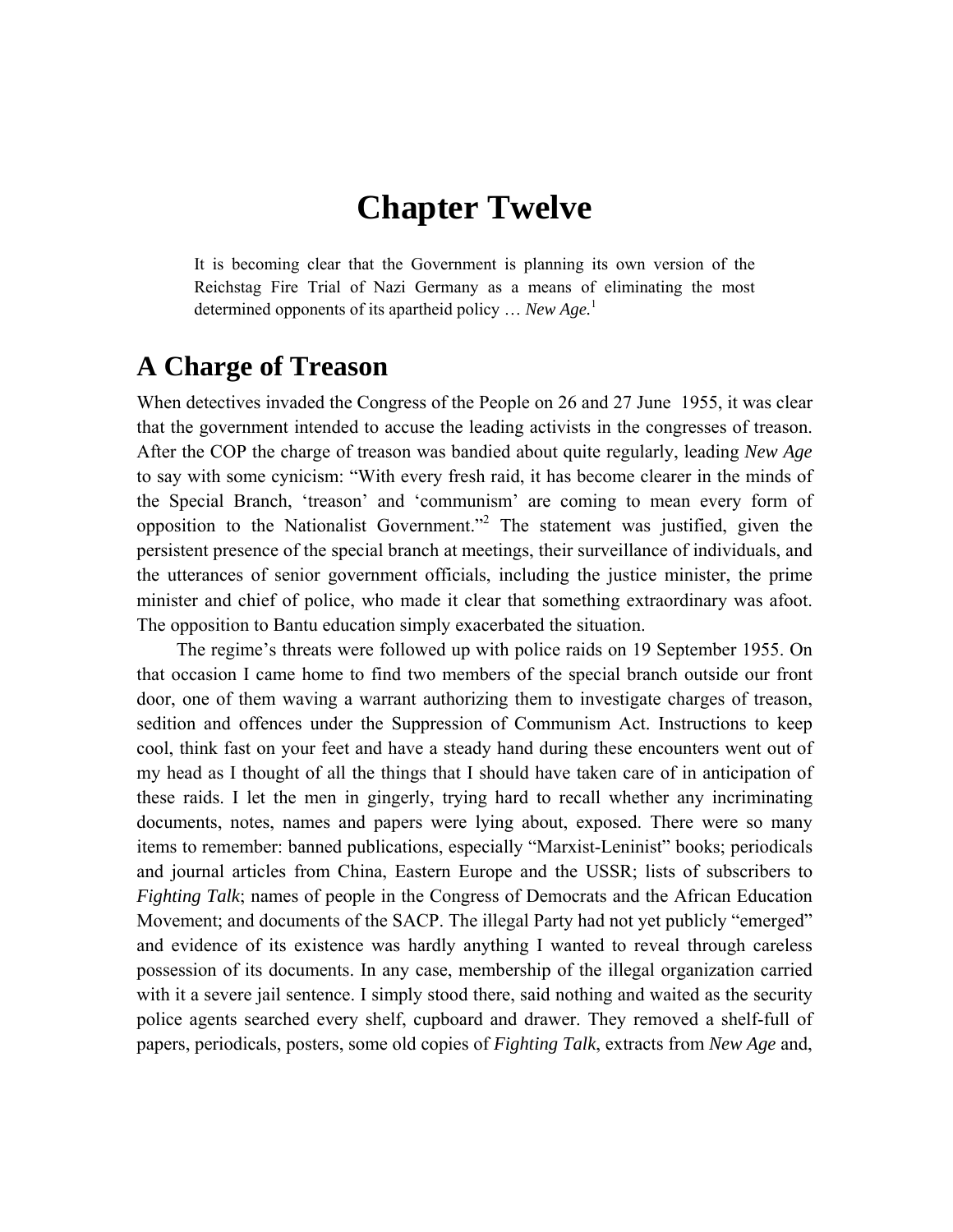of course, more books from my Marxist library, but fortunately nothing incriminating was found. Usually my brother, Leon, and I were raided simultaneously as we lived in the same family flat. However, on that occasion two other detectives met him at his trade union office, leaving only after they'd scrutinized every piece of paper they could lay their hands on.

The September raids were countrywide and carried out over two consecutive days, reportedly on the scale of a military operation. The warrants were standard, authorizing the seizure of papers, telegrams, typewriters, minutes and tape recorders. The organizations under investigation were (predictably) the four congresses, the youth and women's movements and the South African Peace Council, but there were also some on the list that did not exist in South Africa, including the "Cominform" and "Comintern" which never had offices in South Africa. The security police were relatively unprofessional at the time and the scope of the searches too wide for them to know precisely what they were looking for. Consequently they seized anything in sight that fitted their understanding of the purpose of the raids. It took almost another decade before the regime secured the cooperation of the British, US, Portuguese and Algerian intelligence structures to train its own "assets" to work more professionally – and even then there was a lack of analysts to make sense of the information collected. Despite the inept intelligence personnel and poor assemblage of information, the effect of the raids was serious.

They were more than "a gigantic fishing expedition" as the media suggested and helped to create the climate for the arrests that followed over a year later. The information acquired during the raids informed the regime of the breadth of the movement's activities, its deficiencies on the ground, its membership and its projected activities. Together with information collected at the Congress of the People, it furnished the bulk of the information that initially informed the amorphous indictment of the accused in the Treason Trial in December 1956, while the names and addresses seized during the raids enabled the special branch to widen its network of surveillance. More generally, it intimidated some Left-leaning intellectuals and helped to create the climate of fear in the minds of the white section of the population that treason was afoot. The general protests against the raids from the COD, the Coloured and Indian Congresses and SACTU, warning that this was the forerunner of more fascist measures, made little impact on the white population and talk of democratic rights for all simply added fuel to the government's fire. Yet the ANC seemed powerless to mount a specific campaign to stop the government from carrying out its threats.

By May 1956, Justice Minister Swart, whose dour personality was singularly unsuited to any sort of drama, told parliament that "as a result of the Union-wide search two hundred people are to be prosecuted for treason, breaches of the Suppression of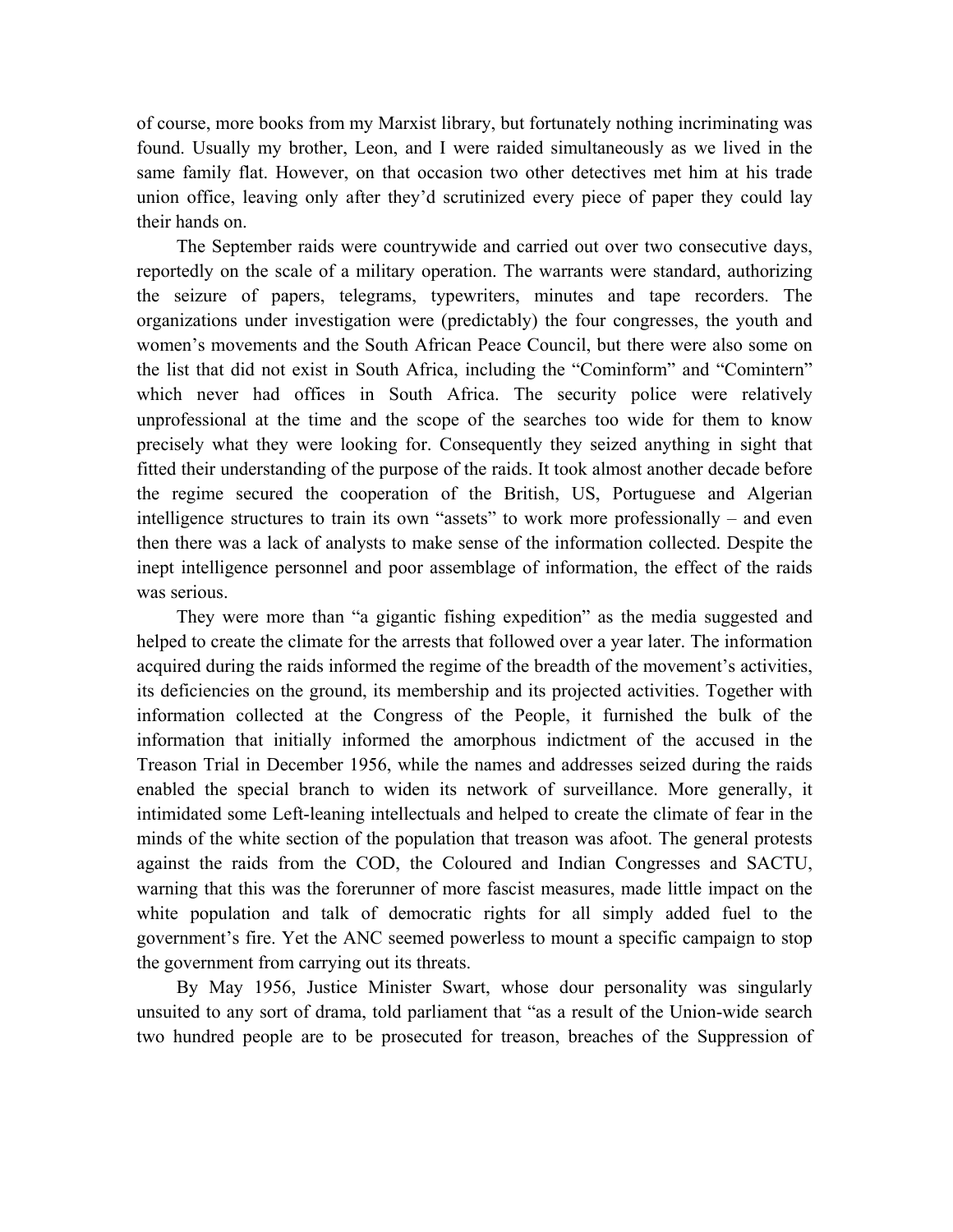Communism Act and other offences<sup>33</sup>. The charges would be based on the evidence seized during the searches in the previous year. The statement came as no surprise to anyone but belated as it was, it helped sustain the air of uncertainty that had already been fostered and that "justified" the September raids in the eyes of government supporters, although seven months had passed and no charges had yet been made. The minister's inaction, however, turned out to be little more than a brief lull while the government prepared for a sensational show-trial. *New Age* suspected that this was the case and in mid-November 1956 cautioned that it would be dangerous to disregard the possibility of further raids. "Having promised parliament that arrests would be made", it noted, "Swart was more or less under an obligation to redeem his pledge".<sup>4</sup> Later, the same newspaper commented that the government appeared to be planning a "Reichstag Fire Trial" to eliminate the "most determined" anti-apartheid activists and that such plans seemed to be imminent.<sup>5</sup>

At the end of November, in a less measured way, Moses Kotane, sensing a new reality in the regime's move towards "a total police state", expressed concern that there were no plans to stop the government in its tracks:

Swart has given the clearest notice of his intentions to arrest up to 200 ... personalities in a gigantic frame-up for treason and sedition … yet we do not find that all those naked preparations … have called forth the rallying of the people on a scale [which the situation] merits. $6$ 

He had no doubt that the masses would respond if called upon and believed "that the fault was not with the people [but with the many leaders] who have a completely unimaginative response to events."<sup>7</sup> He believed the country was approaching "a crisissituation, an emergency", where there was no time for leaders to "mess around ineffectually". These lapses in efficiency were a mark of the isolation of the leaders, "they have lost sight of the people", he felt. They should "wake up ... and be doing!" But his appeal was too late.

Six days later, the raids began. It began at the crack of dawn on 5 December 1956 with two thumps on our front door, accompanied by loud cries of "Open up, it's the police!", repeated a second and a third time in case everyone in the block of flats had not heard. This time the warrants were printed on cyclostyled foolscap sheets of paper, copied 156 times (some held back for later) for all those presumably included in the morning's exercise, allowing a clean space for the names of each new person. Leon and I each had a separate warrant which we read while two special branch men and an auxiliary officer, also in plain clothes, waited before stripping the place of whatever they interpreted "as contraband" in line with their search warrants. More explicit than in September 1955, the warrants were a depressing invasion of privacy, affording the police sweeping powers to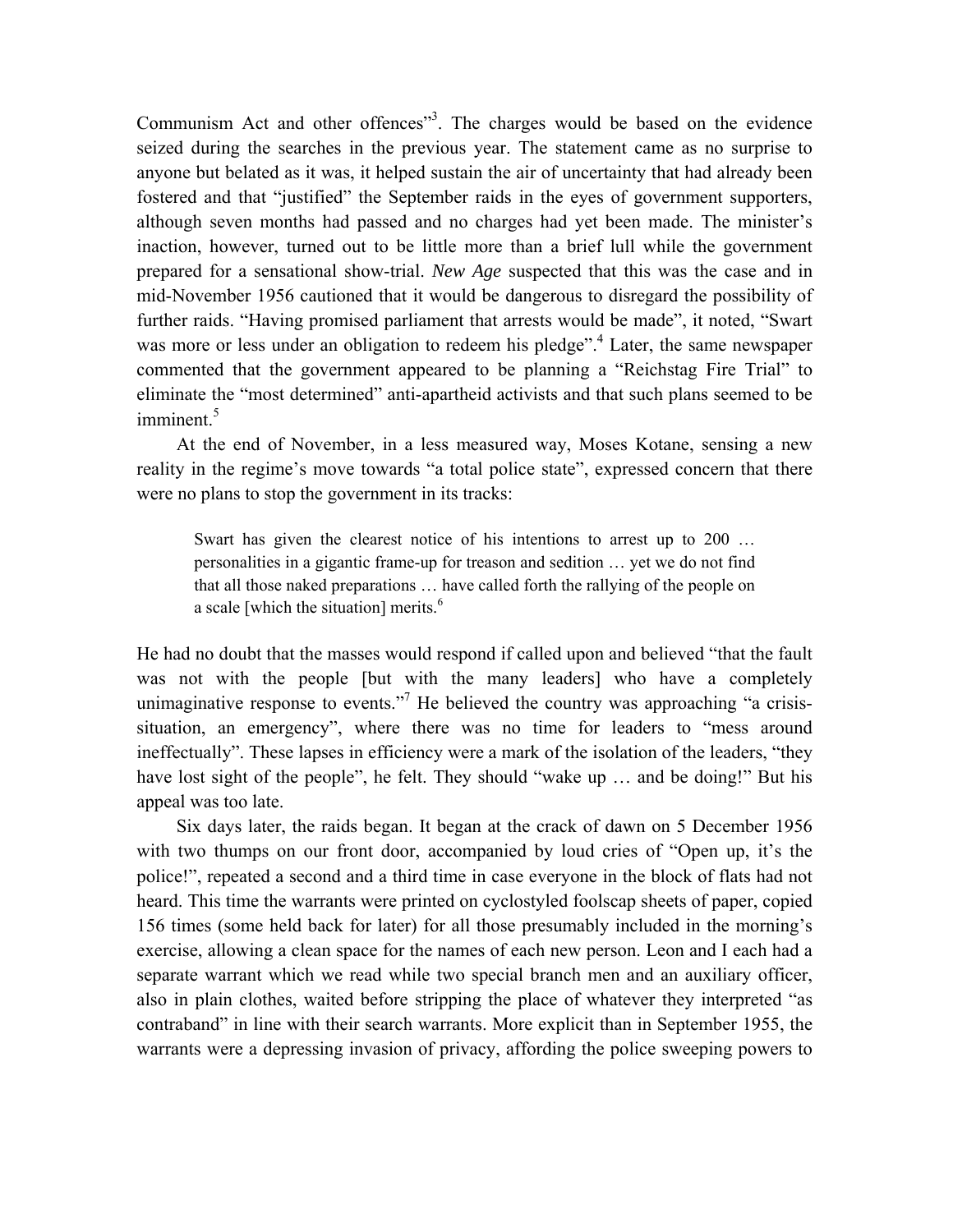search the place for anything from a cheque book to a typewriter and of course, more Marxist literature. All the items ostensibly related to the 48 organizations allegedly under investigation (two had disappeared from the original list of 50 previously mentioned by Minister Swart). Some of these organizations were mythical, like the "Cheesa Cheesa Army", and the "May Day Committee" (an antiquated relic of the disbanded Trades and Labour Council, which I once attended); some non-existent like the Comintern, the Cominform and the CPSA, the outlawed Communist Party. The security police had either not yet adapted to the subtle change in name from the CPSA to the new SACP or (inconceivably) simply did not know of the new Party's independent existence.<sup>8</sup>

It was a tense and critical moment and an abrupt change of pace for me. It was early in the morning and there were few onlookers to watch the "twins" being escorted to the police car in the street outside and unceremoniously driven away. While the staff and students at my school waited for me on that miserable morning I was having my fingerprints taken at the Marshall Square police station.

## **"There's plenty of room at the Fort"**

News of the dawn raids reached the mainstream media almost immediately. For the most part, the English-speaking press initially took the matter less seriously than their Afrikaans (pro-government) counterparts. *The Star*, a Johannesburg English language evening paper, featured an interview with the director of Prisons headed, "Plenty of Room at the Fort". It carried a description of the prison diet and a comment made by the prison superintendent that his prison was "like a well kept boarding house".<sup>9</sup> This was clearly to allay the fears of the families of the detainees that conditions at the Fort left much to be desired. *Die Transvaler*, on the government's side of the media, provided a spurious definition of treason and reminded its readers that in olden times the perpetrators of the crime of treason were punished by having their hands and feet tied to four horses before being torn to pieces. Alternatively, they had their bones broken or were burnt at the stake. As if these statements were insufficient to inform their readers of the dire forms of punishment that we might have received in earlier times, the paper noted that "failing all that", the offenders were likely to be whipped, strangled or banished preparatory to having their property confiscated.<sup>10</sup> Presumably, after that anything milder was generous.

More soberly, an editorial in *The Natal Mercury*, published in the English language, reviewed the rash of recent legislation curtailing civil liberties and noted that these laws

have fallen so thick in recent years that few are likely to retain any clear idea of what the ordinary citizen may or may not do in matters of speech, affiliation or publication to keep himself on the right side of prison bars.<sup>11</sup>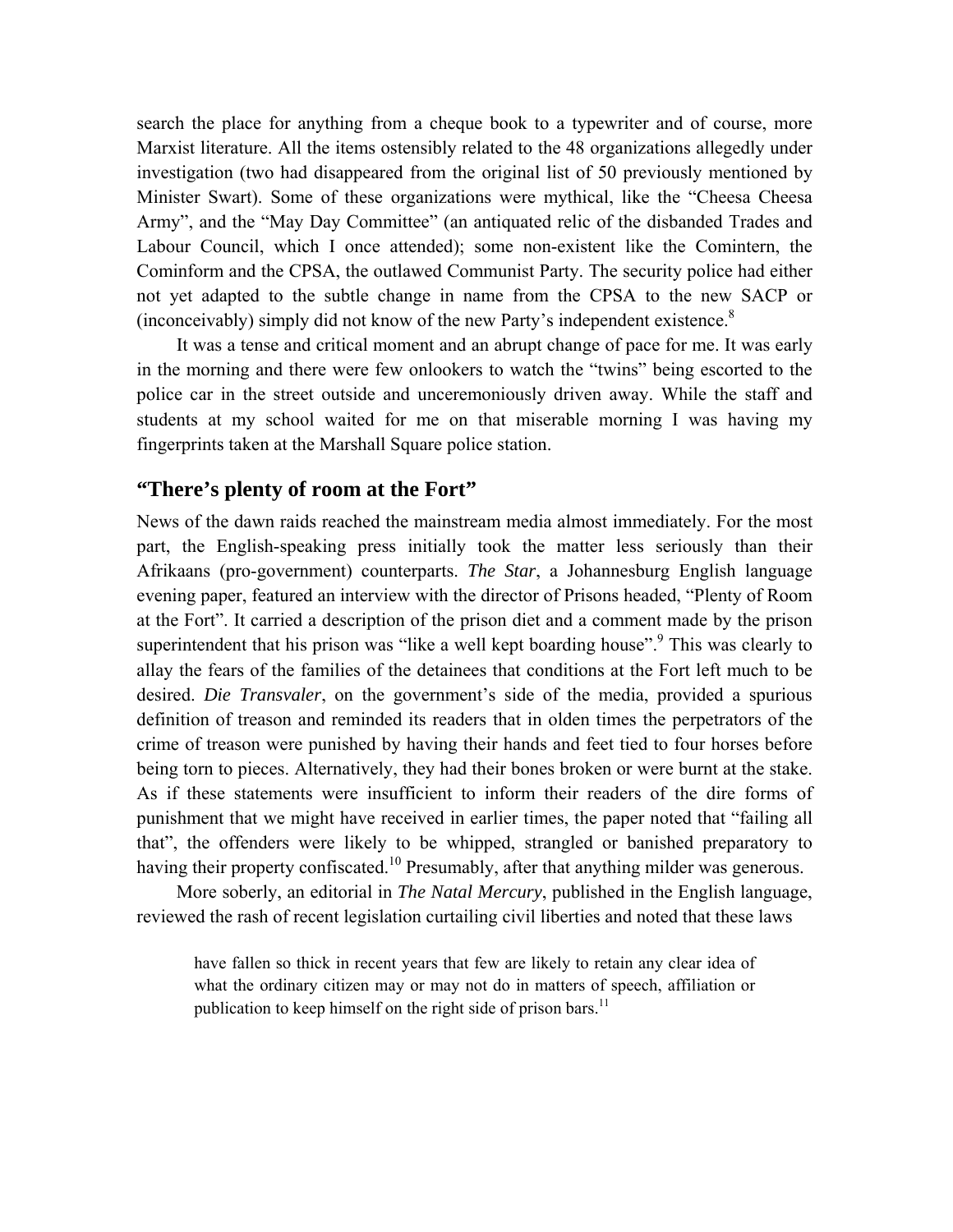It is unlikely that the section of the white population that did not support the NP felt much sympathy for the accused, despite the more liberal stance of the English language media. Generally there was no mass outcry or serious alarm anywhere in the media over the government's claims that the state was about to be subverted by force and violence.

While the ANC called upon the African people to stand firmly "behind their valiant leaders" and pledged itself to continue the freedom fight, the Liberal Party called upon the white people of South Africa to resist all encroachments on their civil liberties, adding bravely that no country could enjoy justice and freedom unless it offered the same rights to all its people.<sup>12</sup> There was more sustained support for the detainees at the international level when a National Defence Fund was established to raise money for bail and also legal assistance and the relief of families affected by the arrests. Canon L. John Collins, Dean of St Paul's, in London and Ambrose Reeves, Anglican Bishop of Johannesburg, were the main protagonists behind this, but there was also strong support from prominent South Africans, including Alan Paton, chairman of the Liberal Party; the Archbishop of Cape Town; former Judge F.A.W. Lucas; and a few progressive MPs like Alex Hepple, parliamentary leader of the Labour Party. The main financial contributions came from abroad and the Defence Fund (later re-named the International Defence and Aid Fund for Southern Africa, or as it was more popularly known, the IDAF) became the mainstay of relief for the families of anti-apartheid activists and those in need of legal defence for the next 45 years,<sup>13</sup> At the time of the Treason Trial, *New Age*, provided a comprehensive account of the fund as well as news of the arrests and what are now vintage pictures of all of us filing in and out of the police vans before entering or leaving the precincts of the court. The police net had been cast wide and indiscriminately: communists, trade unionists, activists in the Society for Peace and Friendship with the Soviet Union or persons prominent in the South African Peace Council and the four congresses, many of them banned from gatherings and legally restricted from participation in the movement's activities for a number of years. All were caught in the net.

There were a number of others, more or less learned, who were inexplicably not arrested. These included well-known national leaders such as Yusuf Dadoo, Michael Harmel, Bram Fischer, Hilda Bernstein, Brian Bunting, J.B. Marks, Dan Tloome, David Bopape and Govan Mbeki. Thabo Mbeki (who arrived in Johannesburg from the Eastern Cape during this time was too young to be credibly included among the accused and was not active in the Congress Alliance's major campaigns.

Initially 140 people from all over the country were detained, soon to converge at the Old Fort in Johannesburg from various city centres and small prisons where they were originally held and finger-printed. For some it was a first-time prison experience, for others who were not white, a routine happening. It was my first experience of prison and the naked powerlessness of prisoners. I was initially taken to the police station at Marshall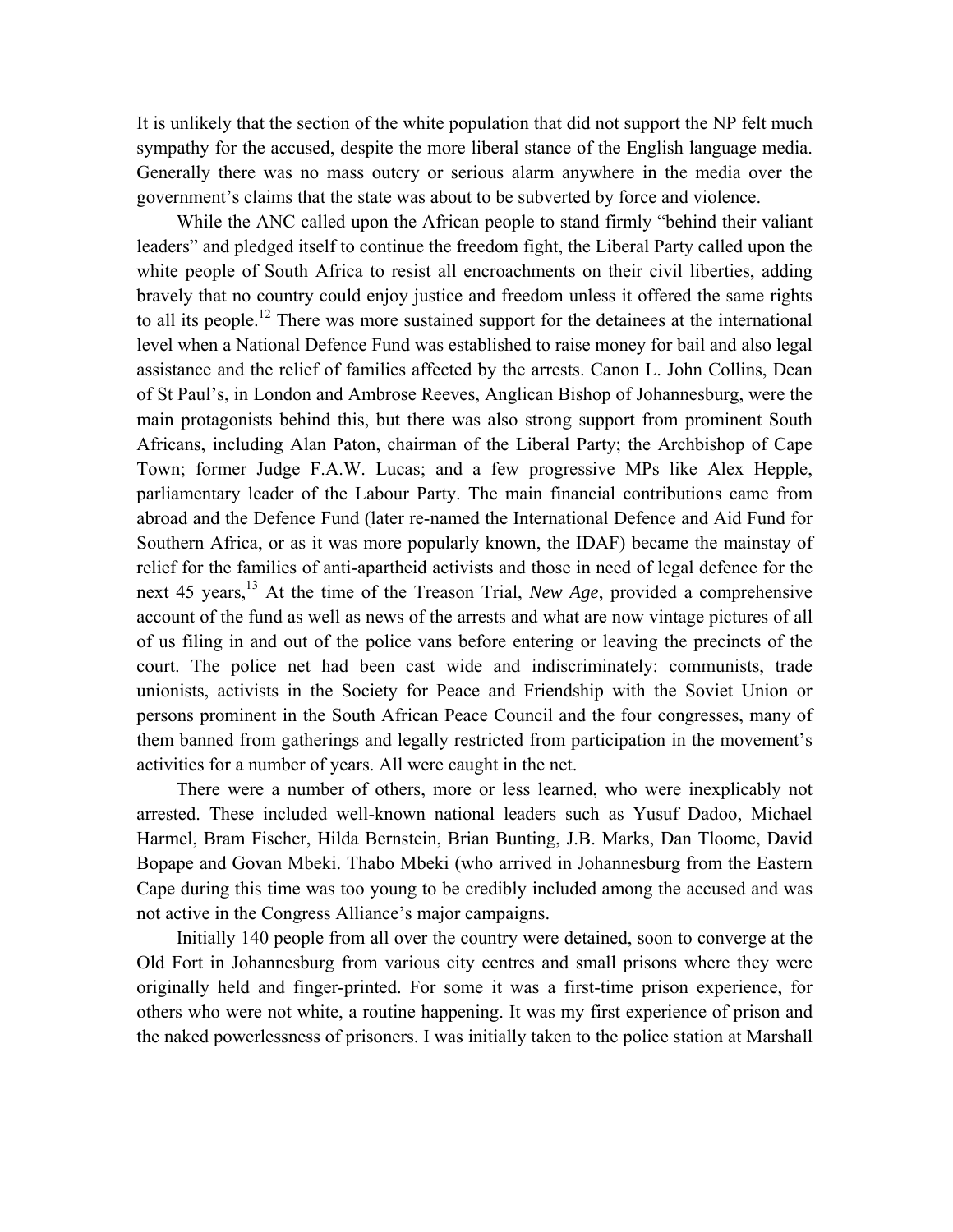Square and then transported in a *kwela* (police van) with about 13 others from the Congress of Democrats to the Fort. About 14 additional detainees came from Cape Town in two military planes, one Dakota for whites and the other for blacks. Fred Carneson, one of the accused, remembers it was a bumpy ride. Another batch came from Port Elizabeth and a third from Durban, while a large contingent of African comrades from Johannesburg, rounded up during the dawn arrests, was already there – all excitedly meeting in the reception hall of the Fort, momentarily un-segregated. The initial meeting was chaotic. Many of us were still in our twenties and early thirties although there were exceptions that increased the average age considerably. It could have been an old boys' class reunion, except for the disparity in our ages – and the fact that the venue was a prison reception hall.

Whatever the description, there was not the slightest hint from our demeanour that we were (according to prison parlance) "in" for the most serious crime in the book. Once the greetings were over our possessions were laboriously recorded by the clerks in the respective "reception" rooms – one designated for "Europeans" and the other for "non-Europeans" – and we were dispatched to the racially separated sections for prisoners who were awaiting trial.

When the group from the Congress of Democrats arrived at the section reserved for white prisoners who were to be put on trial, the Reverend Douglas Chadwick Thompson, a Methodist minister from a parish in Springs, aptly described by Joe Slovo as "wonderfully incongruous in a high collar", was already waiting to welcome us. He had been active for years in the Society for Peace and Friendship with the Soviet Union, and later with the South African Peace Movement. With him were Errol Shanley, a trade unionist and Jan Hoogendyck, an accountant at the time, both of them activists in the Congress of Democrats in Durban.<sup>14</sup> Jan was as urbane and upstanding as Errol was lean and unshaven, both of them still feeling the effects of the plane trip, another turbulent flight in an army Dakota. Thompson greeted us graciously, as if we were entering the gates of heaven rather than purgatory, but his attitude was stoical and his manner, as always, dignified despite the inauspicious environment.

It was a relatively self-contained section of the prison with a row of singularly bleak cells with black stone floors and high walls that were unusually lacking in graffiti. Each of the cells had a barred window, too high to see through. On the north-facing side where I lay, the window backed onto a rectangular space that served as an exercise yard. For the first time on that day I had a sick feeling in the pit of my stomach that we could be here for years. Initially I shared a cell with Leon and Jan Hoogendyck; then a second wave of prisoners arrived. It was a strange first night in which we were all too engrossed in each other and too wound up to give the bewildered warders any impression that we were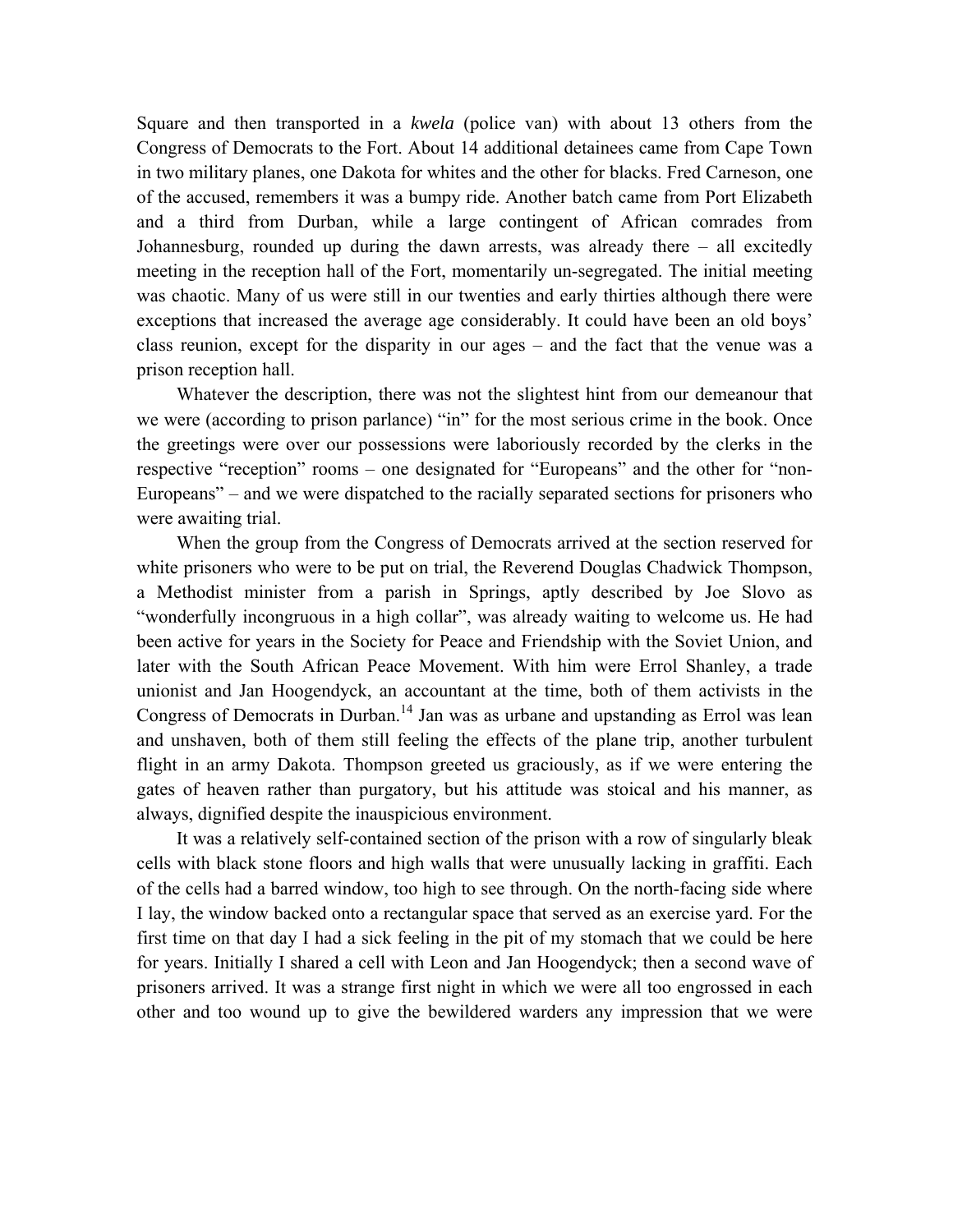concerned with the gravity of the crime of high treason for which we would be remanded the following day.

Our appearance before the magistrate at Q Court the next day was a formality, although the event was one of the high moments of the day. We set out singing in the *kwela*, a Black Maria as big as a tank, making a brief stop at the women's section of the prison, where six white women joined the whites in the front of the *kwela* and nine black women were seated with the black male defendants at the back of the truck. Racial segregation was in this instance more important than gender.

The singing came to an abrupt end when we arrived at the magistrate's court and were hustled out of the van and placed in the cells in the basement below the courtroom. The presiding magistrate (Hartogh) was already on the bench when we filed into the courtroom. The spectators stood up as we entered, a roar of "*Mayibuye*" erupting from the spectators' gallery as Chief Luthuli appeared. Their cries were quelled promptly by Hartogh, with threats to clear the court if there were further demonstrations. He explained that all the accused had to do was to answer to their names to indicate that they were present. Initially we answered "yes" as our names were called, but the pattern soon changed to "*ewe*" (meaning "yes" in Xhosa) and *Ndi khona ke Teng* ("present" in Sotho) or "*ja*" in Afrikaans. Luthuli answered gravely, *Ndi lapa* ("I am here" in Zulu). This was our expression of independence after the state's charade of the morning's extravagant police escort to the courtroom. A preparatory hearing would take place and if the evidence was sufficient, a trial would follow. Now formally remanded as prisoners who were awaiting trial, we filed down the stairway to the well of the court and out into the fresh air. Seated once again in the *kwela*, the mood was still buoyant as the unwieldy prison van sped back to the Fort, the accused singing one stirring "struggle" song after the other. *New Age*, reflecting on the events at the court that day, contrasted our racially integrated presence in the dock with the segregated scene in the courtroom. Here was South Africa in miniature, it noted, a courtroom crammed with black spectators in one half of the public gallery and across the barrier, an ample space for whites with seats to spare.

A day or two later more new faces arrived at the Fort. There was no pattern to the arrests. Rusty Bernstein who, unbeknown to the prosecution had drafted the Freedom Charter, Moses Kotane, Walter Sisulu – already icons in the movement – were arrested in a second wave of police raids. Ruth First, Duma Nokwe, Ahmed Kathrada, M.P. Naicker, all of them still young enough to be in the youth leagues, and like so many others, banned from participation in the affairs of Congress, were among those detained in the second wave of arrests. It seemed as if the security police were undecided who to detain, unsure of who made policy and who carried it out; who were the foxes and who were the hedgehogs and in a final, frenzied moment, included everyone they happened to have listed in their files. If the case went beyond the preparatory stage and the prosecution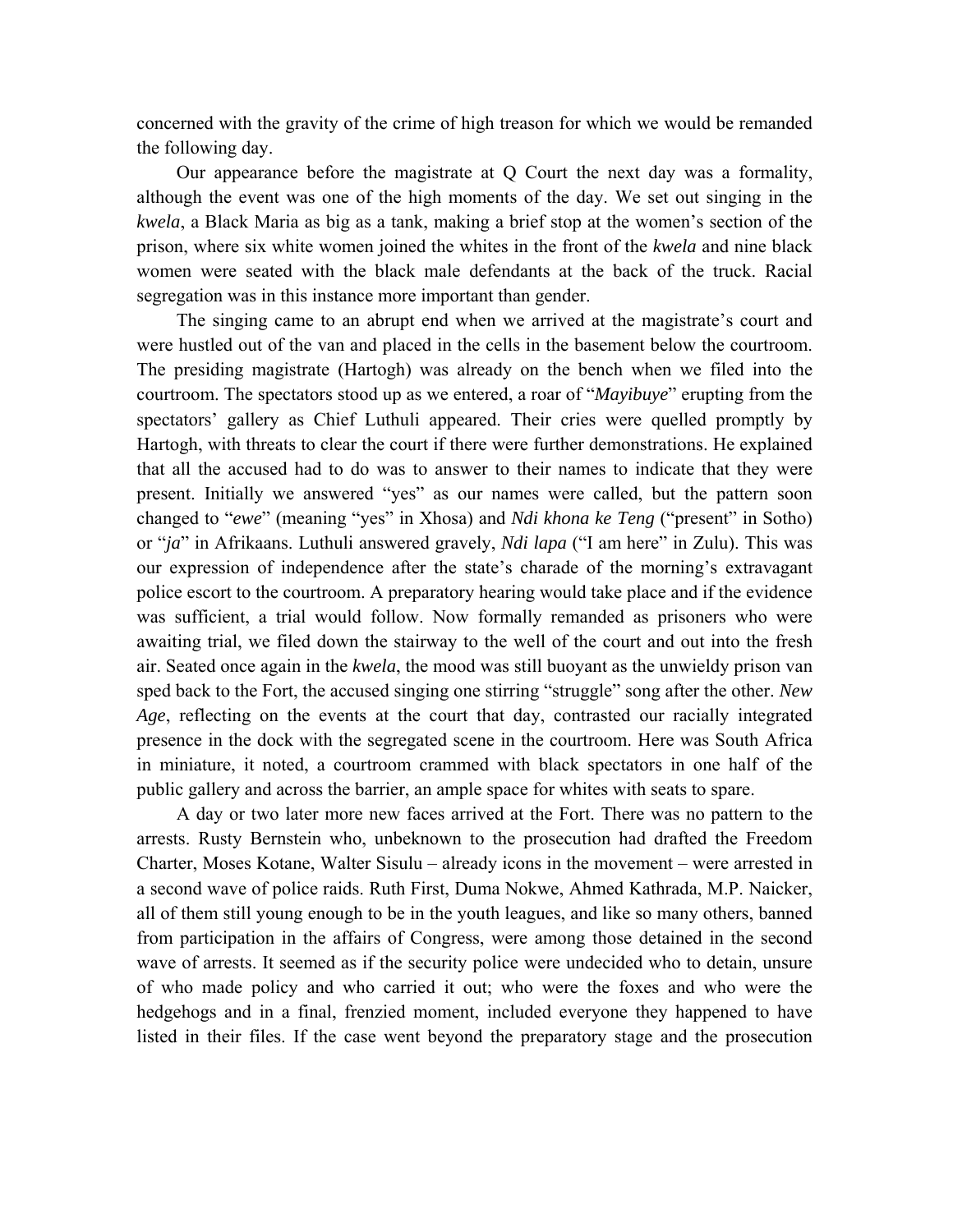failed to secure their commitment to a formal trial, at least the accused or a portion of them would be confined to the courtroom for a long time and their movements outside the court easily monitored.

## **The Preparatory Examination**

We had never met in plenary like this before and were soon to take advantage of the presence of local activists and national leaders to share experiences and learn from each other. We were also able to contribute to some of the day to day decisions that had to be taken in the movement's battles beyond the courtroom. At the beginning of the preparatory hearing Congress intervened directly in a major bus boycott in Johannesburg's Alexandra township where the Congress leadership, heads huddled closely together during the lunch recesses in the Drill Hall, met with representatives of the Witwatersrand and Pretoria Joint Action Committee to advise them of the strategies they thought they should follow. This set a pattern for the treatment of other struggles. "*Azikhwela*" (we will not ride – in the buses) became as popular a slogan during these months as "*Asinamali*" (we have no money), the slogan chanted at the mass rallies that were held during the national campaign for a minimum working wage of a "Pound a Day". A third slogan, "We shall not be moved", was taken up in chorus by the residents of Sophiatown even as they were moved in government trucks to the new township of Meadowlands, eighteen miles away.

Meanwhile, in the rural reserves of Pondoland and Sekhukuneland; in Zeerust and the interior of Zululand, rebellions erupted against the Bantu Authorities system – revolts that developed into low intensity wars between popular chiefs, poor subsistence farmers and the state. When Sisulu visited these areas in April 1956, eight months prior to his arrest on charges of treason, he already observed these rising tensions which he said were prompted by poverty and drought and discontent over the application of the Bantu Authorities system.15 Much of the anger towards this system, he thought at the time, "still flowed beneath the surface".<sup>16</sup> He was correct. Tensions erupted into local rebellions throughout the years of our trial, only to be ruthlessly repressed by the regime, the leaders imprisoned, banished and persecuted. Beginning in Bizana in Eastern Pondoland, where "a vast popular movement arose in March 1960 ... known as '*Intaba*' (the mountain)",<sup>17</sup> the "unrest" had spread to rural Zululand by November, where the canefields were set alight in protest against a district chief at Empangeni who supported the Bantu Authorities system. The Minister of Justice told parliament in February 1961 that "4 769 Africans, two whites and two members of other races had been taken into custody [since the troubles began]".18 Less than half of these had been brought to trial. When it came to the collection of statistics the bureaucrats in the NP government were as obsessive as any other dictatorship, past and present.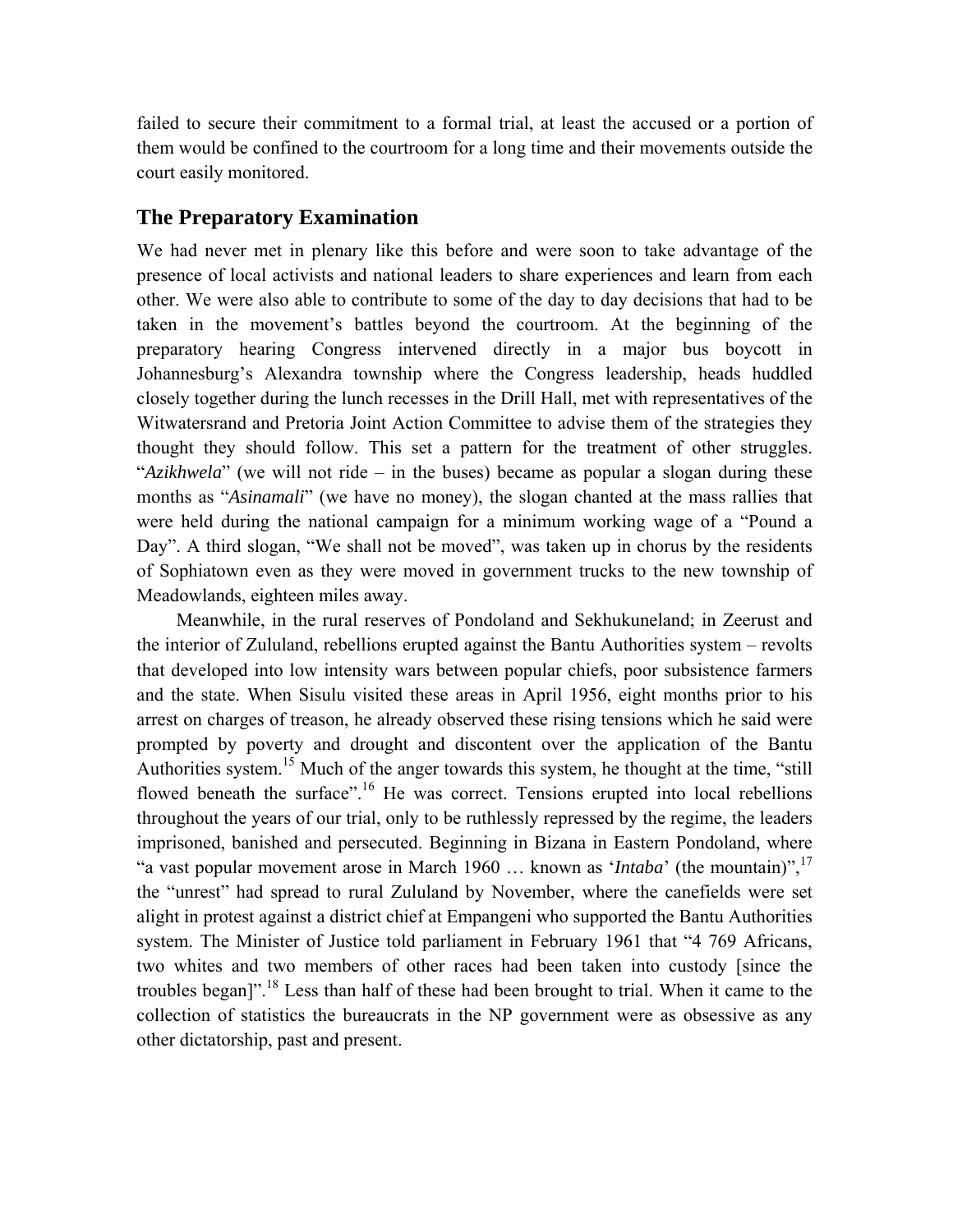The lack of ANC structures in the rural areas and the failure to attend to specific grievances were serious weaknesses that had not been properly addressed for years. Before the armed struggle became ANC policy in 1961, the Pondos were literally begging for guns.<sup>19</sup> But for the immobilization of the ANC's activists in the Treason Trial, greater attention might have been paid to this. Meanwhile we were immobilised in the Fort.

\*\*\*

## **Inside the Fort**

The prison regime was difficult to adjust to. By comparison with other prisons, the "awaiting trial" regimen at the Fort was less sanitary, but more civilized than the brutal underworlds I later experienced in Pretoria. But, irrespective of the institution, I never overcame my revulsion to the terrible stench of shit and urine from the chamber pots, routinely emptied in the lavatories when the cells were unlocked at six o'clock in the mornings. At the Fort there were queues for every occasion. Long lines to the lavatories and to the washing basins in the early morning and then another queue for mealie pap and black coffee for breakfast; a long line for shredded stew and black bread for lunch at eleven or twelve o'clock; and finally rows of ravenous inmates for soup without salt for supper at four o'clock in the afternoon before lock-up. Fortunately there was a welcome food supplement from sympathetic volunteers outside the prison, who never once failed to deliver our meals – sometimes twice daily. Although the prison routine in the non-European section was more or less the same, the physical conditions were different, and the food progressively worse according to one's racial classification. So to the majority of prisoners the additional food from the volunteers outside the prison often made all the difference between eating and going hungry.

There were just over a 100 black male detainees (as opposed to 17 in the white male quarters), which allowed the blacks greater control over their section than we had. In sharp contrast to the whites, they were treated with "extraordinary respect" by the warders.<sup>20</sup> Fear, prejudice and social class separated the white warders from us. Culturally and socially they were closer to the prisoners in for arson or  $HB&T.^{21}$  At a general level, apartheid provisions prevailed for food, accommodation and treatment, and one's prison experience depended on one's skin colour and gender. The black male prisoners slept on the floor, close to one another, on thin rope mats. According to the measurements of the comrades with the largest feet, the black detainees had two cells, 55 by 20 paces. There were approximately 50 in each cell. Two open latrines, one in a corner of each cell served them all. The walls were also atypically blank, suggesting that the respective "special sections" had been prepared for us shortly before our arrival. The white males slept mostly three to a cell, 9 by 9 paces each. The women's cells were slightly bigger to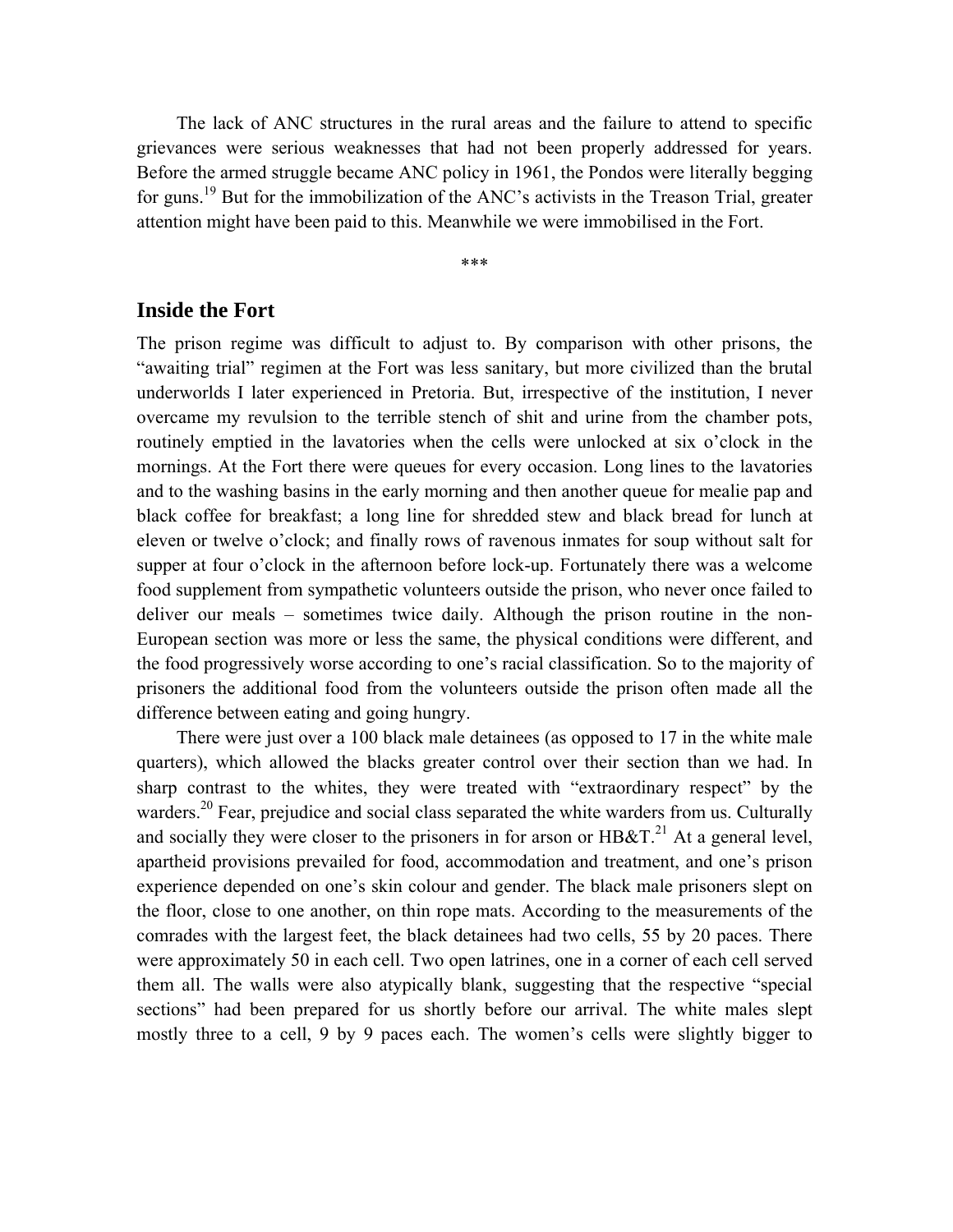accommodate the small cots on which they slept. In all the sections there was much camaraderie.

It took three bail applications before the lawyers could secure our release, the prosecution insisting (on the instructions of the security branch) that "if the arrested people were released the police would lose further sources of information".22 On a second application to the Transvaal Supreme Court, Justice Bresler handed in a written judgment refusing bail, noting the "gravity of the crime" and finding the prosecution's plea for time to complete its investigations a sufficiently good reason to deny bail. The preparatory examination therefore began while we were still held at the Fort, arriving at the Drill Hall each morning in a convoy of *kwelas*, our singing inviting loud cheers from the massive crowd of supporters outside the court bearing large placards in bold letters reading: "We stand by our leaders!"

Inside the makeshift courtroom, a large, dreary hall with none of the baroque trappings of a conventional court, we sat in a crudely constructed wire-fenced dock, big enough to seat a small brigade. Chairs with narrow seats had been arranged in rows, as for a concert. Outside, scores of armed police ringed the streets trying to contain the crowd of chanting supporters, while in the courtroom, the chief prosecutor haltingly read from a 53 page document outlining the crown's case against us. On the second day his tedious argument was interrupted by the sound of gunfire outside the hall. Supporters trying to gain access to the proceedings were prevented from doing so, while the crowd, in some parts seven-deep and increasing all the time, was pushed back by the police. A baton charge followed in which the police hit everyone within their reach, and in turn, were pelted with stones by the unarmed demonstrators. Events came to a head when a young constable allegedly panicked and fired two shots, later followed up by a volley of gunfire ordered by the general in charge of a police detachment. As many as 30 people were reportedly injured on that day, including two policemen.

The next day 500 police, armed with sten guns, cordoned off the hall, and later wade into the crowd with a brutal baton charge, this time injuring 27 demonstrators. On this occasion, the magistrate (either following instructions from the police or sensing that it was prudent to clear the court as quickly as possible) to our great relief adjourned the proceedings. It was against this background that the prosecution outlined its case against us, alleging that it was our common purpose to subvert the state by force. Ironically, it was also the state's contention that the provocation of incidents similar to the sort we had just witnessed was a deliberate policy of the ANC leadership to rouse the police into responding aggressively to mass action.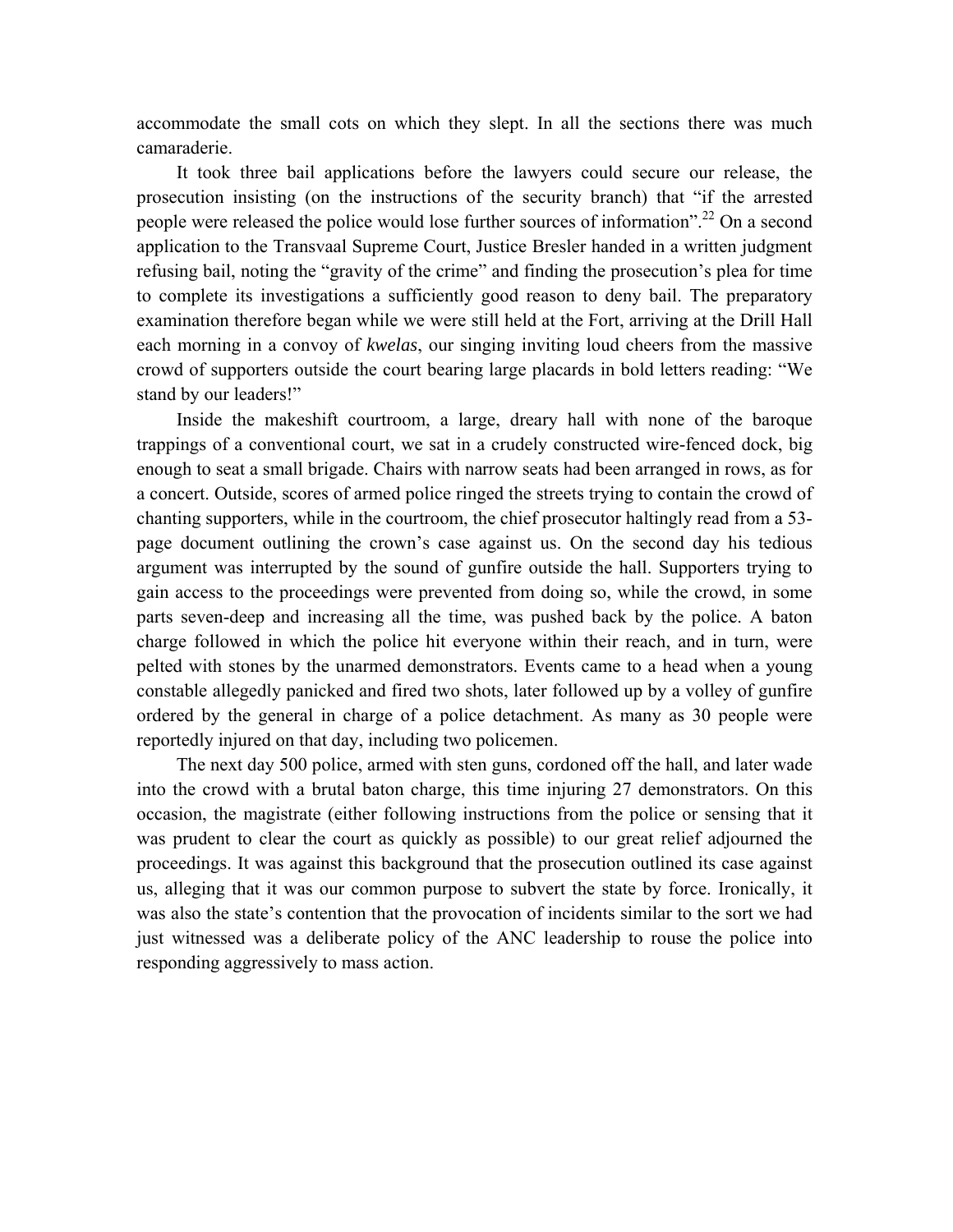# **What is Treason?**

We had no idea what constituted the crime of treason. For those of us who were not trained in the law, the answers to this question seemed highly subjective. Apart from a few specific essentials such as having a hostile intention to endanger the safety of the state (or actively to prepare to endanger it) a great deal seemed to depend on what acts the prosecution believed were likely to impair the state's safety. Where, for instance, did it draw the line between a simple protest against injustice and an intention to subvert the state? Was it treasonable to advocate the substitution of the apartheid order by an egalitarian one, albeit by peaceful means? Did an intemperate speech or an article or an inflammatory act committed by one person, necessarily bind all the others?

Between the farce and the drama of the proceedings there were serious questions involving matters of law, due process and jurisprudence. For instance, if the court accepted the evidence of an expert witness showing that communist philosophy required the violent overthrow of the state, would that make the Freedom Charter (which the prosecution alleged was a "communist document") treasonable? High treason was often associated with war and aid from a proclaimed foreign enemy, punishable by death. Could the internationalism of the Communists and the moral support received by the ANC and its allies from Eastern Europe, be seen as aid from "the Communist enemy"? If these were bewildering questions for those in the dock, the prosecution's concept of "violent retaliation" by the police in response to the latter's deliberate provocation by the masses, bordered on madness. According to this notion the police were deliberately provoked into violent retaliation by leaders who egged on the crowd to confront the police, all the time appearing to preach peace, but in reality purposely inciting violence.

These questions were at the core of the preparatory hearing and later in the trial and were either raised in legal argument or were present in the substance of the documents that were read into the record over the days and weeks and months of the proceedings. The case for the prosecution was presented by one of the least inspiring of chief prosecutors, an inept official by the name of J.C. van Niekerk. Ham-fisted, halting and utterly humourless, he had the misfortune of watching his incompetent witnesses fall like plastic pins in a bowling alley under the pressure of cross examination by V.C. Berrange.

Berrange was our chief defence counsel, known in the profession as "the most surgical demolisher of official witnesses".<sup>23</sup> Van Niekerk was frequently reduced to speechlessness by Berrange's caustic tongue and cutting sarcasm – often directed at him. The magistrate was slightly more professional. He was F.C.A. Wessel, previously the chief magistrate of Bloemfontein, who had probably never been exposed to the country's bracing political opposition. He was just as humourless as Van Niekerk but had better powers of concentration and was seldom distracted by the heated exchanges between Vernon Berrange and the prosecution, or by the tedium of the proceedings. He also learnt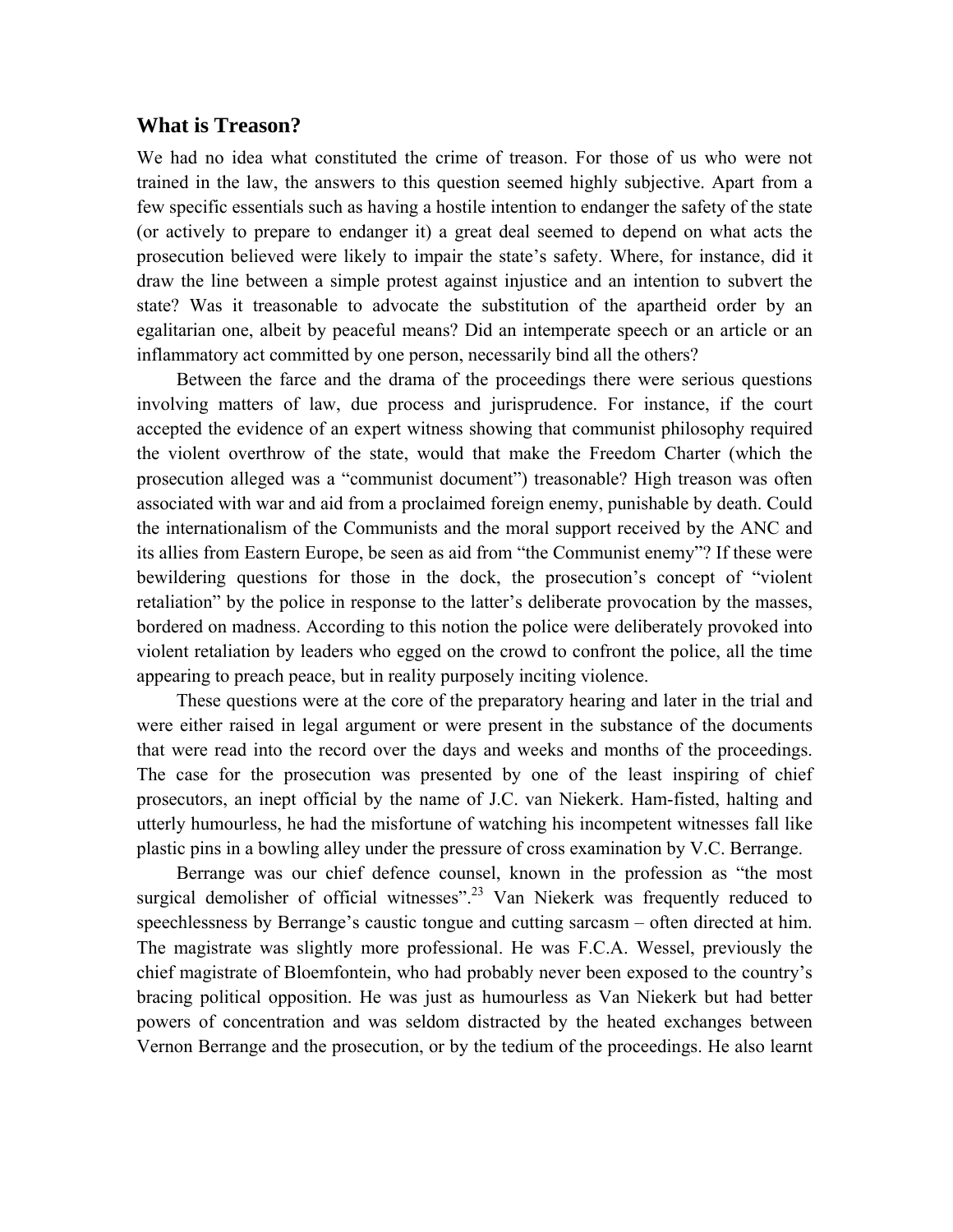nothing from them. He was a small man with an expressionless face which on occasion turned white with fright when he feared losing control of the proceedings. Despite his stern warnings when he thought the order of the court was threatened, I suspect that in reality he was just as frightened of the defence counsel as he was of the security police. If he felt any emotion while the chief prosecutor outlined the disturbing details of the state's case against us, he did not show it, and listened to the prosecutor as impassively as he might have done were he hearing a case of arson.

The prosecution's case was often garbled and reflected how ill at ease it was with (what it referred to) as Marxism-Leninism. According to Van Niekerk, who drew no distinction between communists and non-communists, the evidence would be that the liberation movement relied on extra-parliamentary action to achieve its aims because it saw no alternative to white rule under the existing constitution. The accused had made speeches inciting revolution, violence and bloodshed as a means of achieving their aims. As stated in the Communist Manifesto (which he regularly cited) communists stood for violent revolution and the destruction of the capitalist oppressors. It would be shown from the documents that some of the accused had taught that the South African state had reached a stage where "capitalist imperialism" was developing into fascism – and the country was already a police state. In addition, parliament, as it existed, served the financial magnates and would have to be abolished. $^{24}$ 

Sweat poured from his head as he read on, while the accused watched him frantically wipe his forehead with a large prison-sized handkerchief. The prosecution's task was not made any easier by the presence in the courtroom of Gerald Gardiner, the eminent barrister and future British chancellor. He had flown to South Africa from London to attend the hearings on behalf of the (UK) Bar Council, the Association of Liberal Lawyers and the Society of Labour Lawyers, and was shortly to report on the absurdity of the prosecution's case, which was made even more apparent, when after three separate applications, the Supreme Court granted bail according to an arbitrary scale of ₤50 for Africans, ₤100 for Indians and Coloured persons, and ₤250 for whites! This was less than the crown had asked for, much to the surprise of a group of eminent persons, all of them South Africans, who stood as sureties for us. Knowing that high treason was a capital offence punishable by death, they were ready to stand bail to the extent of many thousands of pounds.

The bail conditions were the same for all the accused and bore a striking resemblance to the banning orders with which many of us were already familiar. These conditions were recited by the chief magistrate, Mr F.C. Silk, his loud voice echoing in the cavernous well of the magistrate's court. I remember him asking if there was anyone who wished to explain these prohibitions to the accused, whereupon Chief Luthuli, appropriate to his position as ANC president, came forward. "Are you an educated man?"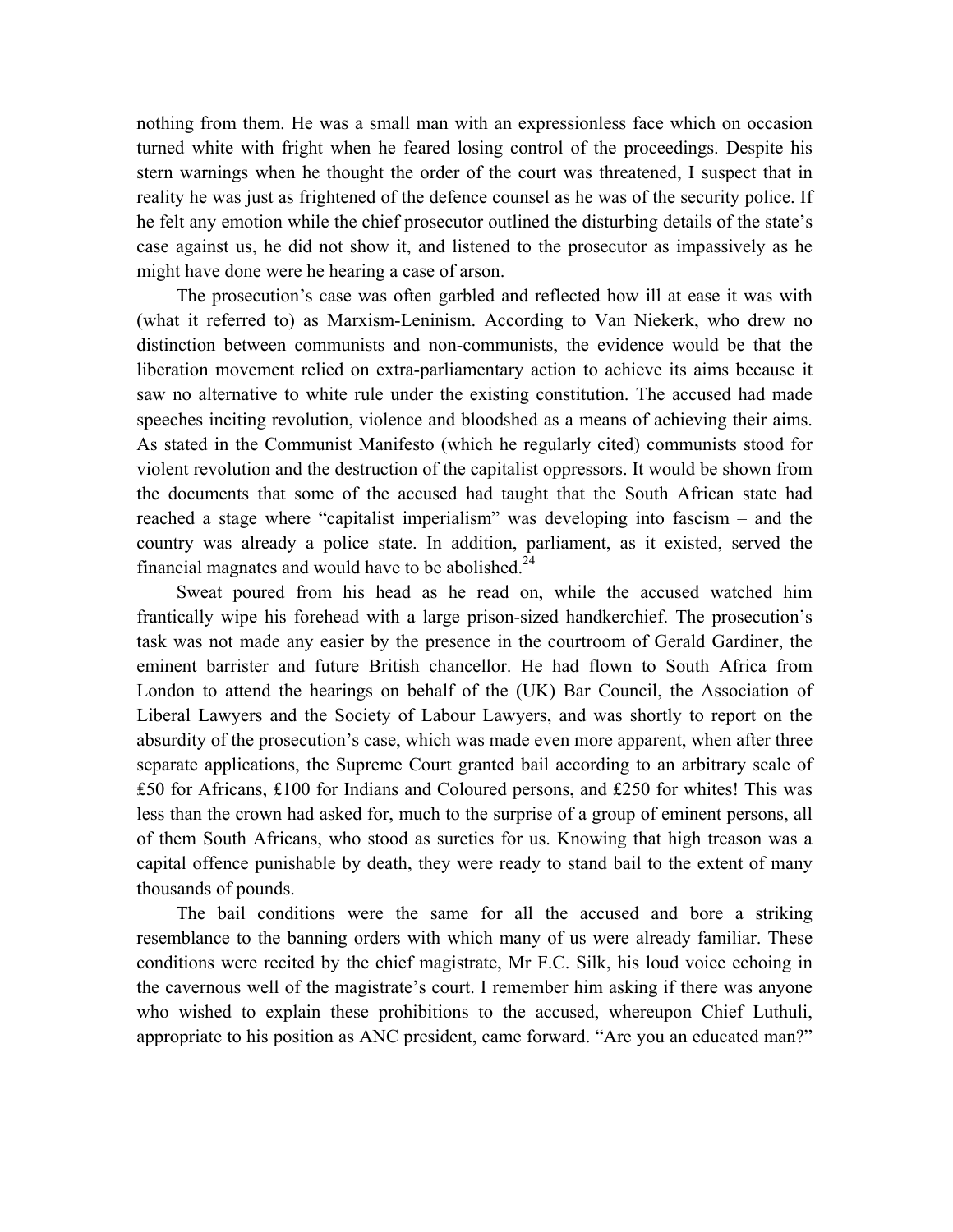Silk asked him, without enquiring who he was. "I think so", Luthuli responded, and went on to explain in very lucid terms the bail conditions which largely entailed a prohibition on addressing or attending any gatherings other than of a social, sporting, religious or recreational nature; reporting before 10 a.m. each morning at a named police station and for those who were lucky enough to possess them, the surrender of their passports. After all this the prisoners and the sureties were brought before the magistrates on special duty and the accused were issued with a covenant of liberation.<sup>25</sup> This occurred on 20 December after 16 days in jail. At the time it seemed like a life sentence.

The bail proceedings ended the year and we returned to the same court in January 1957 – no longer en masse inside a *kwela* – but on foot or by public transport to hear Vernon Berrange argue in reply to Van Niekerk's outline of the state's case against us. The legal strategy Berrange adopted was overtly political. It could hardly have been otherwise in view of the issues he had to address. The primary concern included the questions of force and violence. We were soon to discover that any form of social change (violent or not) was potentially treasonable in the state's thinking. It believed that protest for equal rights was inherently hostile to the state and by its nature inflammatory. Marxist-Leninist theory, the prosecution avowed, required the revolutionary overthrow of the state by force under all circumstances, and since the Freedom Charter was in its view a communist document, we were all guilty of treason. Furthermore, the solidarity shown by the "socialist world" towards the liberation movement was indeed the external foreign connection the state needed to convict us of high treason. Berrange confronted all this head-on.

He characterized the treason trial as a political plot by the government. It was a conspiracy against political opposition of the type that occurred in the days of the Inquisition and the Reichstag Fire Trial. Its purpose was to silence and outlaw the ideas of the 156 accused and the thousands of others whom they represented. It was a contest between the state and the people for equal opportunities and freedom of expression on the one hand, and a wish on the other hand, to deny to all but a few the means of material and spiritual life. $26$ 

Assisting Berrange were Joe Slovo (himself a defendant) and John Coaker, both of them young barristers at the time. The three of them valiantly defended the accused against the main allegations of the prosecution, challenging the spurious testimonies of the security police witnesses and disputing the most contentious of the crown documents. There were at least 10 000 of these, printed leaflets and policy statements (not necessarily those of the movement) laboriously read into the court record. In addition to these were the reports of speeches (described by Slovo as unlettered and garbled) also read into the record.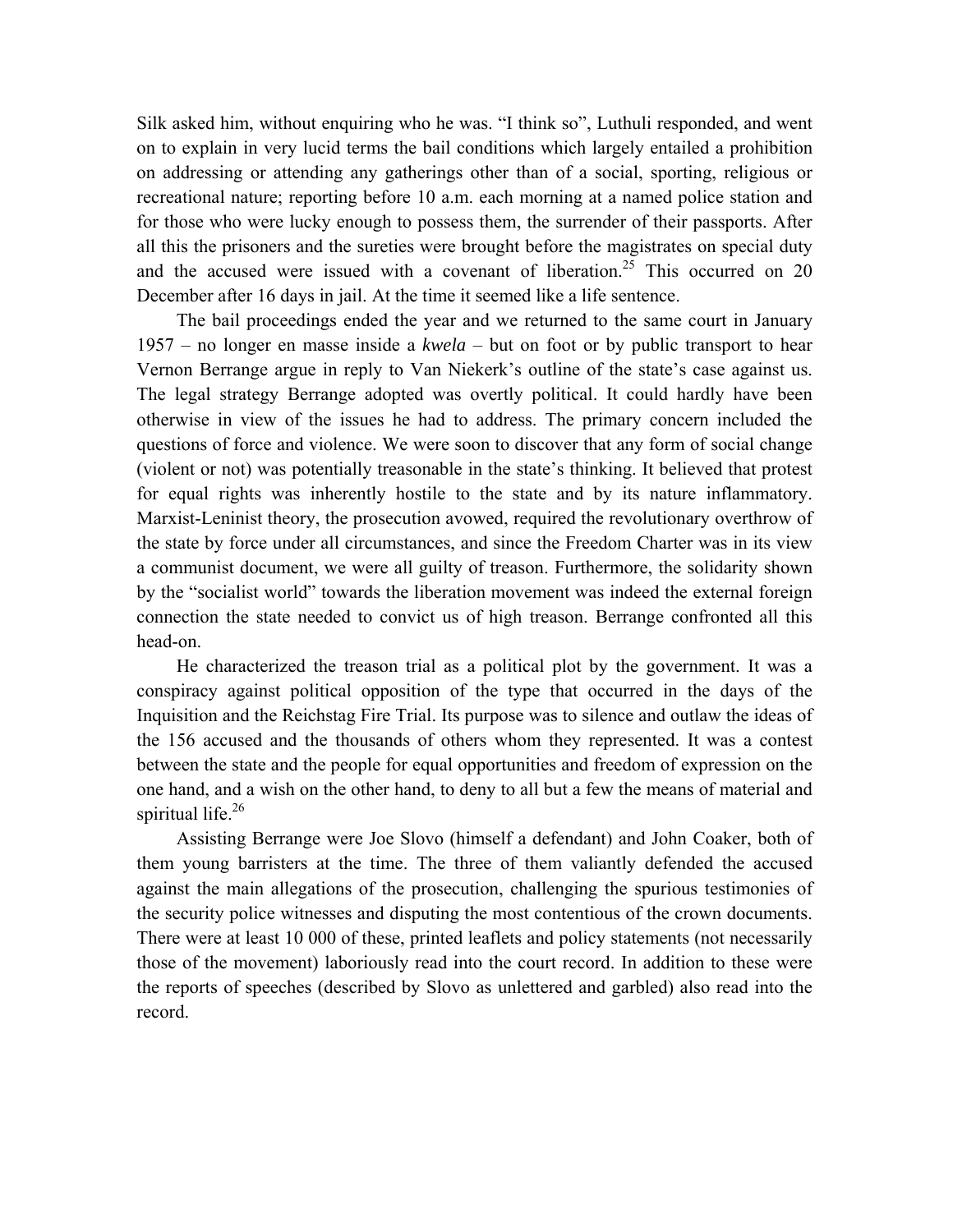Fortunately, about six months into the preparatory examination, I was saved from the tedium of the trial by having to prepare history lectures for a part-time job I had taken at a "cram" college for students who had performed poorly at school and wanted to retake their matric exams in the shortest possible time. No sooner would the court adjourn for the day when I would rush for a tram in the direction of Eloff Street, in the centre of the city, and give the lecture I had hastily crafted between the dull moments of the pretrial hearings and the occasional enlivening spats between members of the defence counsel and the court. There was an irony somewhere in the preparation of these lectures, as the topics were primarily on nineteenth-century Europe and the themes of nationalism, class, insurgency and revolution were never far from the surface of the crown's case. Amusingly, I realized only much later that by lecturing to a class of students, I was contravening my bail conditions and if found out could have been sent back to jail for the duration of the hearing.

Between the prosecution's outline of the case against us and the cross examination of the crown's expert witness on Communism, the proceedings moved at a snail's pace. The alertness of our defence counsel while the accused slept or surreptitiously went about such work as they may have acquired, is in retrospect remarkable. Much of the evidence was irrelevant to the charge of treason and in the view of our defence lawyers, inadmissible. None of the special branch transcripts of the speeches indicated the commission of any offence. Besides this, the detectives' reports were often so incoherent and illiterate that in the view of our lawyers they constituted an abuse of the court. The tedium was beyond belief, broken only by moments of theatre when state witnesses behaved bizarrely in the witness box. A case in point was the matter of the missing spectacles. In this instance the exchange between the court and the police witness said it all:

Prosecutor: Will you read from your notes?

Detective Maselela: I can't your worship. The man has gone away with his spectacles.

Magistrate: Your spectacles?

Detective Maselela: His spectacles.

Magistrate: Whose spectacles?

Detective Maselela: His spectacles. I use his spectacles.

Magistrate (to prosecutor): Does this man wear spectacles?

Prosecutor: I'm afraid he does.

Clerk of the Court: (Takes his own spectacles from his pocket). Try these.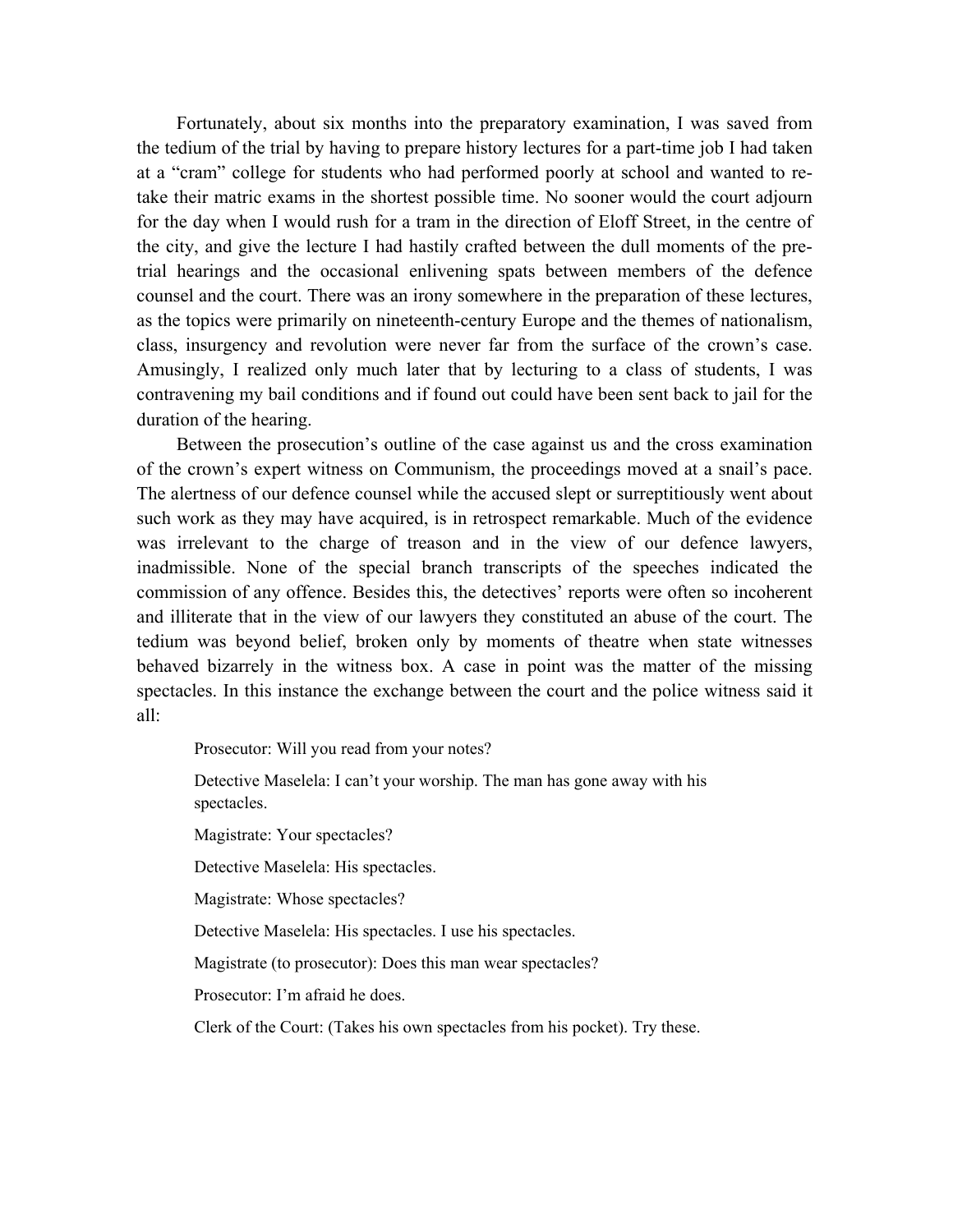Detective Maselela: (Puts on spectacles, finds them satisfactory) and case continues [ineptly]. $27$ .

The evidence was often trivial, but however bland it seemed, its thrust was always to attribute incriminating ideological motives to our actions to disprove our contention that the struggle was a peaceful one. Frequently the prosecution projected the image of communists whose mission (whatever the circumstances) was to overthrow the state by force. Often, the prosecutors accepted the evidence of security police witnesses who were too uneducated and too muddle-headed to comprehend the proceedings of the meetings they spied on. Frequently they misidentified the accused. In one case a witness described as a newspaper reporter, police informer and location superintendent (pathetic in each of his three roles) gave evidence of an election meeting in the Western Cape addressed by Len Lee Warden and Ben Turok. Asked to identify Len Lee Warden, the witness picked out Ike Horvitch. When asked to point out Ben Turok he again walked towards the dock, hovered over my brother Leon, looked briefly at me in the next seat and quickly identified Leon. The laughter that this provoked was only partly due to the witness's incompetence. For the most part the men and women in the dock were mystified at his speedy selection of Leon from the pair of identical twins whom they could scarcely tell apart. Besides, neither Len Lee Warden nor Ben Turok bore the faintest resemblance to the Levy twins.

While these incidents provided some diversion from the boredom of the case, the evidence of Professor A.H. Murray, the crown's expert witness on Communism, was entertaining, though more dangerous. Murray was dapper, seldom ruffled and completely insensitive to the inconsistencies in his evidence. It was in the cross-examination of Murray that Vernon Berrange again demonstrated his incomparable finesse in the demolition of official witnesses, whether they purported to be experts in handwriting, typewriters or Communism. Murray's interest in the "communist classics" (primarily Lenin and Marx and sometimes Stalin) went back to 1935. A professor of philosophy at the University of Cape Town, he was a diminutive intellectual of the apartheid era. He served on the Eiselen Commission on Native Education in 1949–51 where he contributed to the social theory behind Bantu Education and re-appeared at the Drill Hall in 1957 as an expert witness on Communism. He appeared again at the special court in the Old Synagogue at the end of 1959, when the accused had the satisfaction of witnessing the demolition of his evidence for a second time by the defence lawyers, Maisels and Kentridge. In both cases, the crown relied on Murray to provide the cement that linked the liberatory organizations to the international communist movement and to show that the clauses of the Freedom Charter were "essentially communist". His charge seems to have been to discern from the language of the Charter and the statements and speeches made by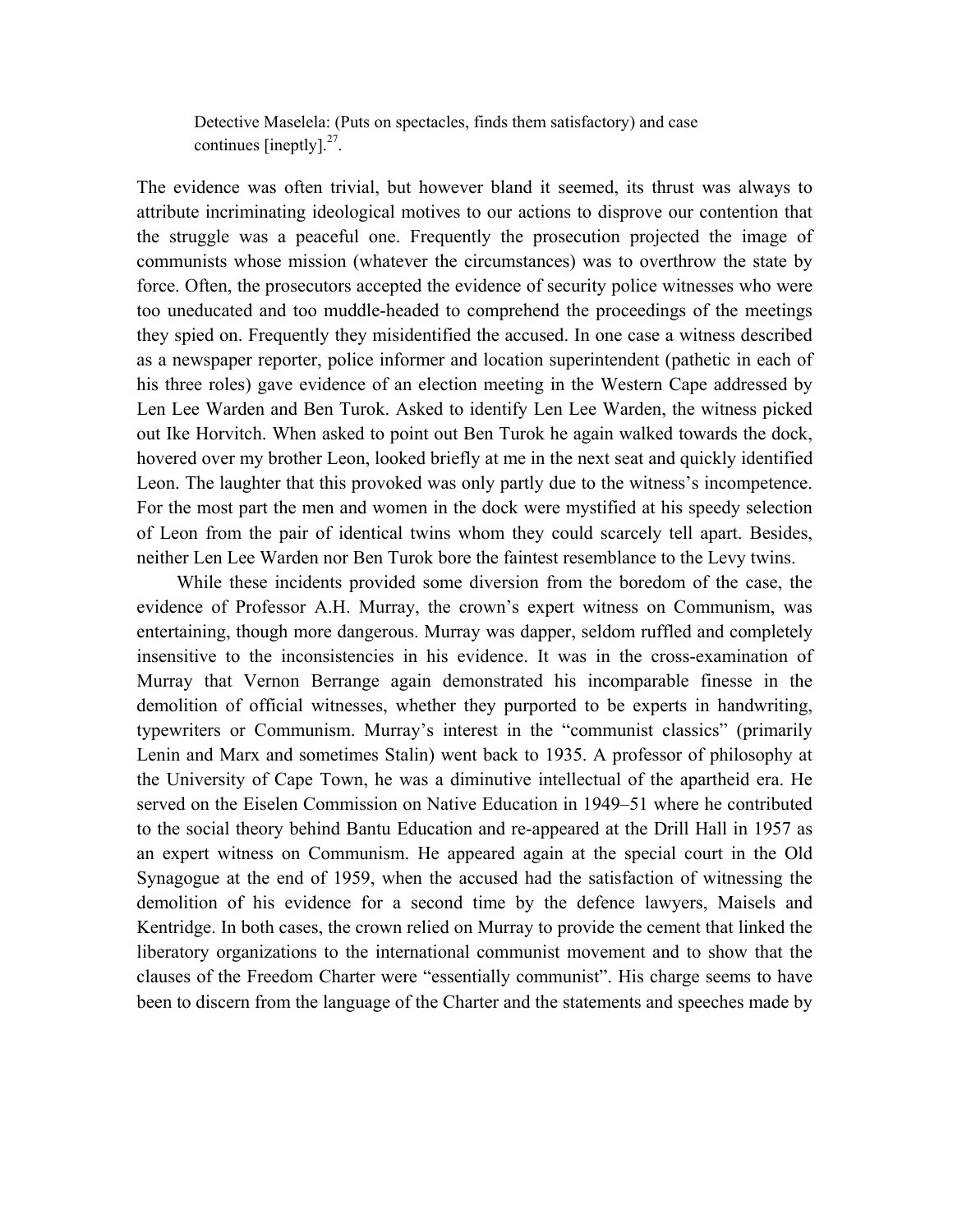the movement's leaders, that the objectives of mass mobilization were "in the light of communist theory", stepping-stones towards the violent overthrow of the state.

Murray was hardly a man of mild opinions. The concepts "oppression", "democracy", "fascism" "peace" and phrases like "the police state" were in his view "typical" words in the communist vernacular and had an Aesopian subtext in which those who used them would say one thing and mean another. This, he said, was apparent in the documents and speeches of the leaders of the ANC and their allies which revealed their predisposition towards Communism, especially in their demands for the equitable redivision of the land and universal suffrage. His evidence provided the prosecution with a framework that would cast every action or statement we made in a hostile light and lend conspiratorial motives to everything we said and did. After defining Communism and the concept of the materialist conception of history in the narrowest way possible, the prosecution led him to the subject of revolution and change. But on this occasion Murray was determined to continue his exposition of the materialist conception of history, even though the prosecutor was trying to lead him on to a different topic concerning the land question. To confuse the court further, the witness had begun to refer to the prosecutor, Van Niekerk, as "Mr Chairman" until the magistrate (conscious that this was irregular and that "chairman" was probably his role) asked him to talk to the court rather than to anyone in particular. The professor appeared to be distracted by the court's constant interruptions and seemed intent on taking the history of the communist project to its cyclical end: "the workers would control the state and the means of production", he volunteered, as if this would come as a surprise to any one, adding gratuitously that "after a period of the Dictatorship of the Proletariat (DOP), the state would disappear ..."

Van Niekerk's response revealed a skill he had not yet shown in the course of this trial. He stuck to a single point and pressed it home:

"And how is the change brought about?"

"Only by revolution," Murray obliged.

Satisfied, the prosecutor then asked in a collegial tone almost suggesting that the witness tell the court in confidence: "And what would happen to the land?" The response was immediate.

"The monopoly of the small group of landowners will be broken; expropriated and the workers will take control. Similarly the banks and other financial institutions will be nationalized."

"And then?"

"A dual authority will be established in the state – a body which will have influence outside parliament and people will accept instructions from it."<sup>28</sup>

This was not the answer he was looking for. He needed the witness to establish the link between his evidence on the land question and the policies of the ANC.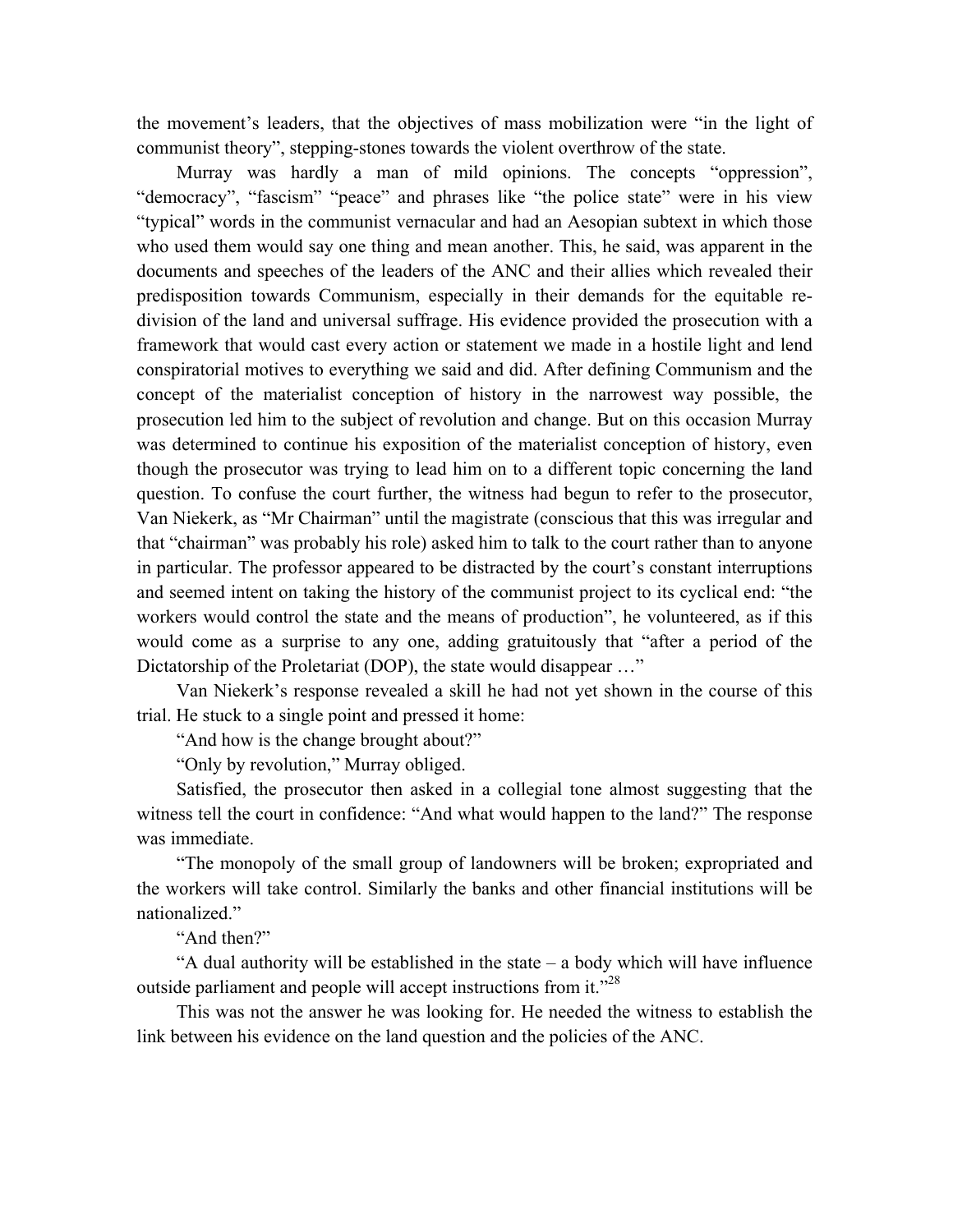"And what does the ANC Constitution say about the land?"

"It says the land will be redivided and industry democratized …"

Murray sensed that the court seemed to be waiting for something more from him. Perhaps he had not made his position clear? Evidently he had not, so to the obvious relief of the prosecution, he added: "These show that communist tendencies run through the whole document". $29$ 

With this, the prosecution ended its evidence for the crown.

Berrange began his cross-examination lightly, listening intently as Murray described democracy as a belief that the individual is a value in himself.

"Irrespective of colour?" Berrange interrupted.

"Naturally." (Murray was on his guard, but Vernon had already changed tack)

"Have you ever experienced a fascist state?"

"No."

"Have you experienced a communist state?"

"No."

"But you are prepared to say a lot about [them] aren't you"?

"Based on the data of the communist masters," Murray answered, obviously so pleased with his reply that he misjudged Berrange completely and answered his next question facetiously.

"What is a fellow traveller?" Berrange asked.

"If I travel by train and somebody travels with me, he is my fellow traveller."

There were titters throughout the court and we did not know what next to expect from Vernon. "You are not here as an expert on trains. You are a so-called expert on Communism." Berrange appeared to be angry. He put the question again. A more sober reply followed, upon which Berrange proceeded to read out extracts from various political philosophers. Could the witness identify any of these authors? The professor looked puzzled. He was unable to place them, but it was clear to him "that they were the sort of statements communists make". As he said this, he looked across the courtroom towards Berrange who had half turned towards the accused. The expression on Vernon's face was deadpan and we knew that he was about to deliver an ace. The statements, he archly told the court, were made by US President Wilson, Prime Minister Malan and Dr Van Rensburg, leader of the Ossewa Brandwag.

What followed was a further set of readings, a quotation from a work on the industrialized state. In it "the instruments of production" were described as being "in the hands of the dominant group, draining the backward groups of their wealth-making forces … [and] thus excluding workers from a share in the profits …"

"Could the professor give us the author"?

"No."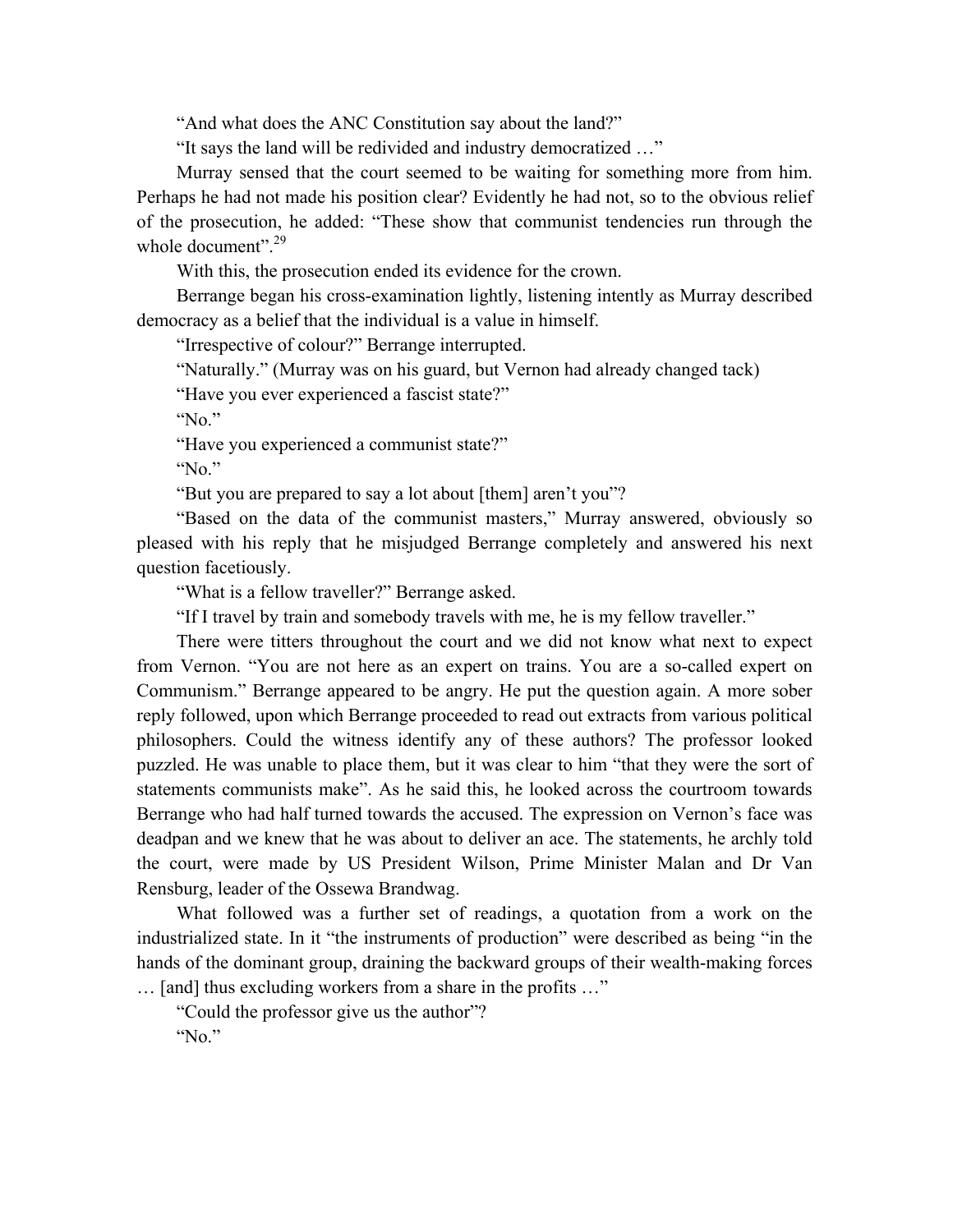"You will be surprised to know that you are the author. Do you deny it?"

"Not if you say so  $\ldots$ " The mirth that accompanied this theatre – it was nothing less than that – led the magistrate to accuse Vernon of deliberately raising a laugh at the expense of the witness. Butter wouldn't have melted in Berrange's mouth. He denied Wessel's accusation profusely and went on to deliver a second ace by reading lofty extracts from Milton, Shelley, Lincoln and J.S. Mill to show that the concepts that Murray had dubbed as "communist" were part of the liberal democratic tradition.

At this point, the proceedings took a new turn. It was nine months into the hearing and the prosecution announced that the crown had concluded its case. The defence team must have had advance notice of this and possibly drafted Advocate Norman Rosenberg Q.C. into the defence team to request an adjournment until 13 January 1958. (I think it was probably prudent for someone other than Berrange to make this request, although Vernon may have taken a break on that day). Rosenberg came to the case with a fresh mind and with an air of objectivity told the court that it was necessary to study the voluminous court record which had grown to over 8 000 typed pages. The defence team would also need to analyse the 10 000 exhibits and hundreds of records of speeches that had been read into the record, and to take statements from witnesses. The request was granted.

The first anniversary of the arrests, which occurred on 5 December 1957 passed while the hearing was adjourned. Christmas was approaching and the accused were generally in a festive mood, despite the long trial and the hardships that the court proceedings imposed. Most of the accused who were not from Johannesburg had returned to the regions that were home, although the case had caused a number of disruptions and many decided to stay in the city for the duration of the preparatory examination. It was therefore more than a surprise when the treason allegations were withdrawn against "sixty-one" of us, before the defence team had begun its argument! The announcement came on 20 December 1957.<sup>30</sup> I was one of the 61 persons released, part of an incomprehensible selection of former accused, some leaders and others in the ranks. Chief Luthuli, Oliver Tambo and Z.K. Matthews – to name only a few of those released – were part of this number. The joy we felt was mixed with indignation. The attorney general had belatedly considered the evidence on record and found it to be insufficient. As a result of his decision, the magistrate would not even have to decide whether or not the evidence against the "sixty-one" was sufficient for us to stand trial. Not one of us had given a word of evidence to refute the charges against us.

The media interest in the preparatory examination had decreased substantially over the year and it was left to *New Age* to say that, "any Minister of Justice responsible for such a legal fiasco and miscarriage of justice should resign … the possibility is that the remaining ninety-five accused are no more guilty of treason than the sixty-one".<sup>31</sup> The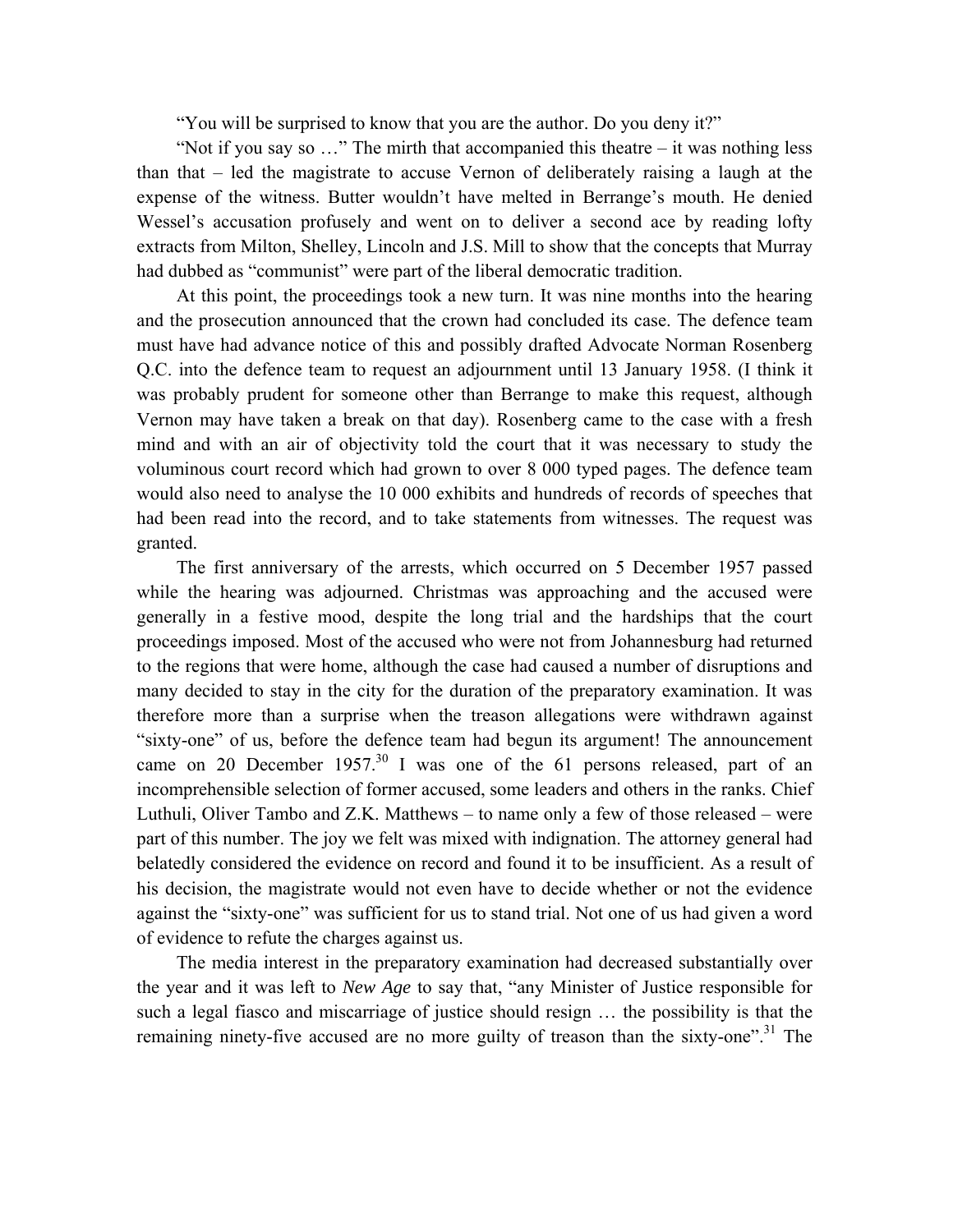government took as little notice of this as did the mainstream media. The court reassembled on 13 January in the new year. Outside the Drill Hall, large crowds had gathered with many of the demonstrators chanting the slogan, "Free the Ninety-Five!" Inside the dismal courtroom a large number of overseas journalists as well as Barbara Castle, then chairman of the British Labour Party, took their seats as the magistrate, without looking up from his notes, announced the formal release of the 61 trialists and granted a brief adjournment to enable the proceedings to continue against the remaining 95. The excitement outside the Drill Hall on that day was muted in view of the comrades still charged. But among the photographs that appeared in *New Age* the following week was one of an unusually exuberant Z.K. Matthews, sharing a private joke with Barbara Castle. She had come to attend the hearing on that day and had obviously said something to cause the customary scowl on Z.K.'s face to change to a smile.

Meanwhile the status of each of the 61 just released from the preparatory examination was altered. We were no longer "accused" persons but "co-conspirators". There were three different sets of "co-conspirators" in three different indictments presented by the prosecution during the course of the trial. The legal implications of this shift in status (from a primary conspirator to a secondary and then a tertiary one) were not explained by the prosecution, but we knew that our fate would depend on the outcome of the case against the others.

Six weeks later, in February 1958, many of those released from the hearing (especially those based in Johannesburg) stood in the spectators gallery to hear Berrange's reply to the prosecution's remarks at the closing of the crown's case; others had returned to their regions and to such work as they could find.<sup>32</sup> Berrange's final address to the court at the end of the preparatory examination was as much an indictment of the National Party's record of human rights as it was a response to the allegations of the crown. "This trial," he said:

concerns the right of the people to express themselves in open criticism of the government and to … work for change in the political, economic and social systems within the limits of our law. [The accused] were engaged in a battle of ideas between those who would limit the free expression of thought and opinion and those who held that it was not unlawful to criticize the government and to work for change. $33$ 

The state had attempted to stifle all public opinion, "all freedom of expression, all acts which are still legal" in the way it had formulated the charges against the accused, suggesting that a campaign against existing laws was treasonable – "even though it was not alleged and [it] had not been proven that any of the campaigns [were] unlawful or that any persons were incited to commit offences …"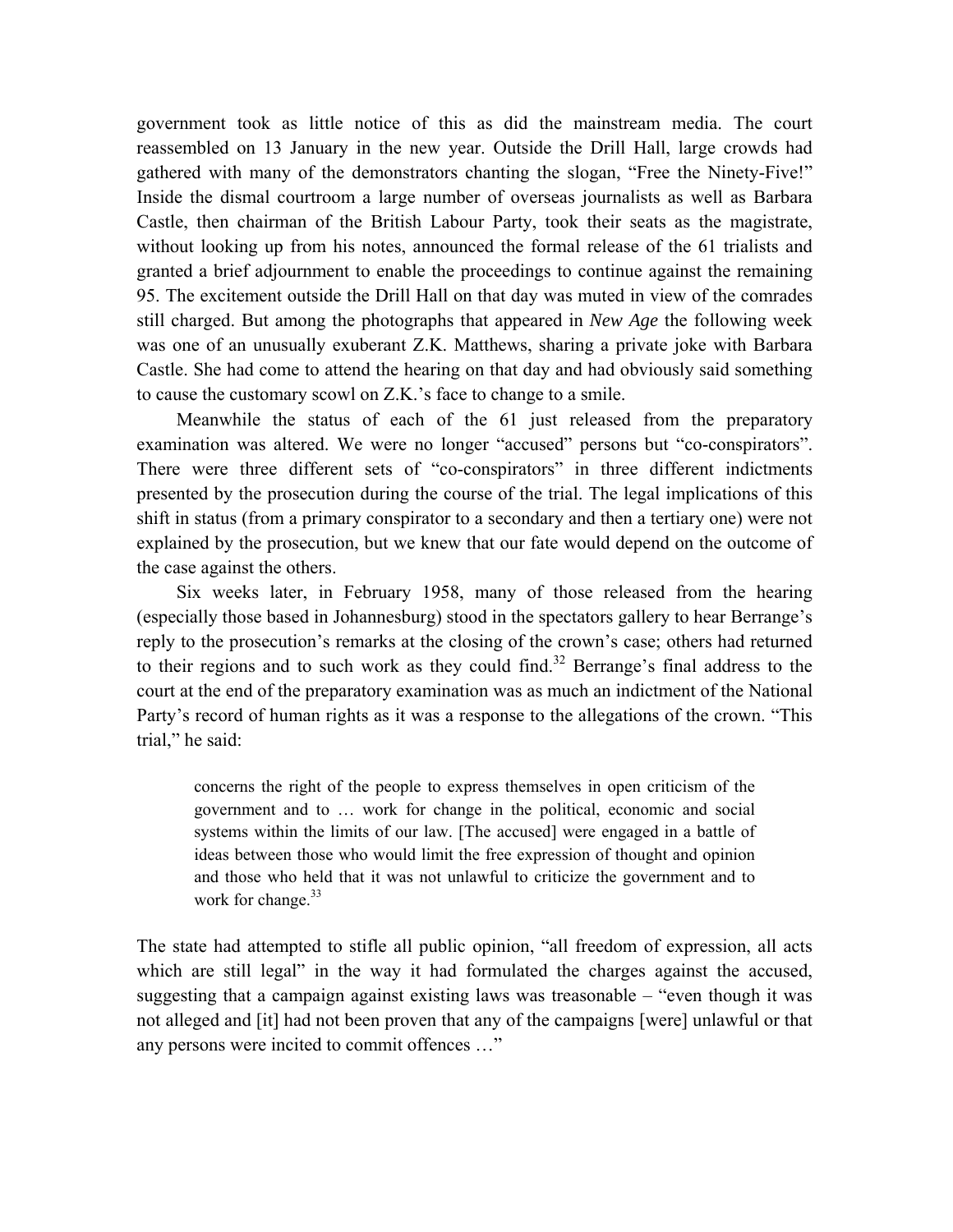What was envisaged by the movement was not treason, hate or hostility, he said, but economic boycotts, political strikes, demonstrations, processions and political education. "None of this [was] illegal."<sup>34</sup> The COP was not "the mustering of an insurgent army; it was a peaceful gathering of elected delegates to which all recognized political organizations were invited, including the ruling National Party". Nor was the COP a secret cabal that had met for subversive purposes, but an extensively advertised public meeting to adopt a charter of human rights and decide on political, racial and economic policies for the future. Instead the government had ignored the invitation and rather than be represented by delegates and speakers, had sent "hundreds of policemen with firearms and an invading force of security police" to confiscate documents and photograph the proceedings. The Charter was nevertheless adopted and every one of the ten points it proposed was consistent with the political philosophies of civilized governmental systems throughout Europe, the UK and Scandinavia. "If the presentation and adoption of the Freedom Charter were now held to constitute treason, [it would mean] that the most rigid principle of thought-control will have been enshrined in our law."<sup>35</sup>

He ended his address as he began, with a condemnation of the government's assault on civil liberties. The crown, he said, had proved nothing other than a desire to put an end to any form of effective opposition to the government of the country. "If that which the crown has established be evidence of treason, subversion, or communism as defined in our law, then there is an end in this country to all that is implicit in the term democracy."36 Because he knew that Wessel would in all probability commit the accused for trial, he did not confine his remarks exclusively to esoteric points of the law and wisely left this for the defence counsel to do in the trial that was to follow the preparatory examination. Instead, he concentrated on the political implications of the government's attack on political freedoms, and the prosecution's insistence that a conspiracy existed to overthrow the state by force and violence, despite the fact that the crown's own witnesses "had given the lie to this over and over again … [during the preceding] thirteen or fourteen months of the preparatory examination".<sup>37</sup>

Before he sat down, Berrange pointedly directed his final words to Oswald Pirow, the senior prosecutor belatedly selected by the crown to summarize and sharpen the case against the accused. Pirow's admiration for Hitler was well known, especially his reference to the Führer in 1938 as "the greatest man of his age, perhaps the greatest of the last thousand years".<sup>38</sup> It was hardly surprising then, that half turning to the accused Berrange sarcastically ended his address with the taunt, "it was with loathing and disgust that the civilized people of the world rejected the concept of Herrenvolkism on which the Nazis founded their political structure".<sup>39</sup> With that he sat down and glared at Pirow with an expression he reserved for the most reprehensible of the state's witnesses, conveying in that singular stare all the revulsion he felt for this impenitent Nazi.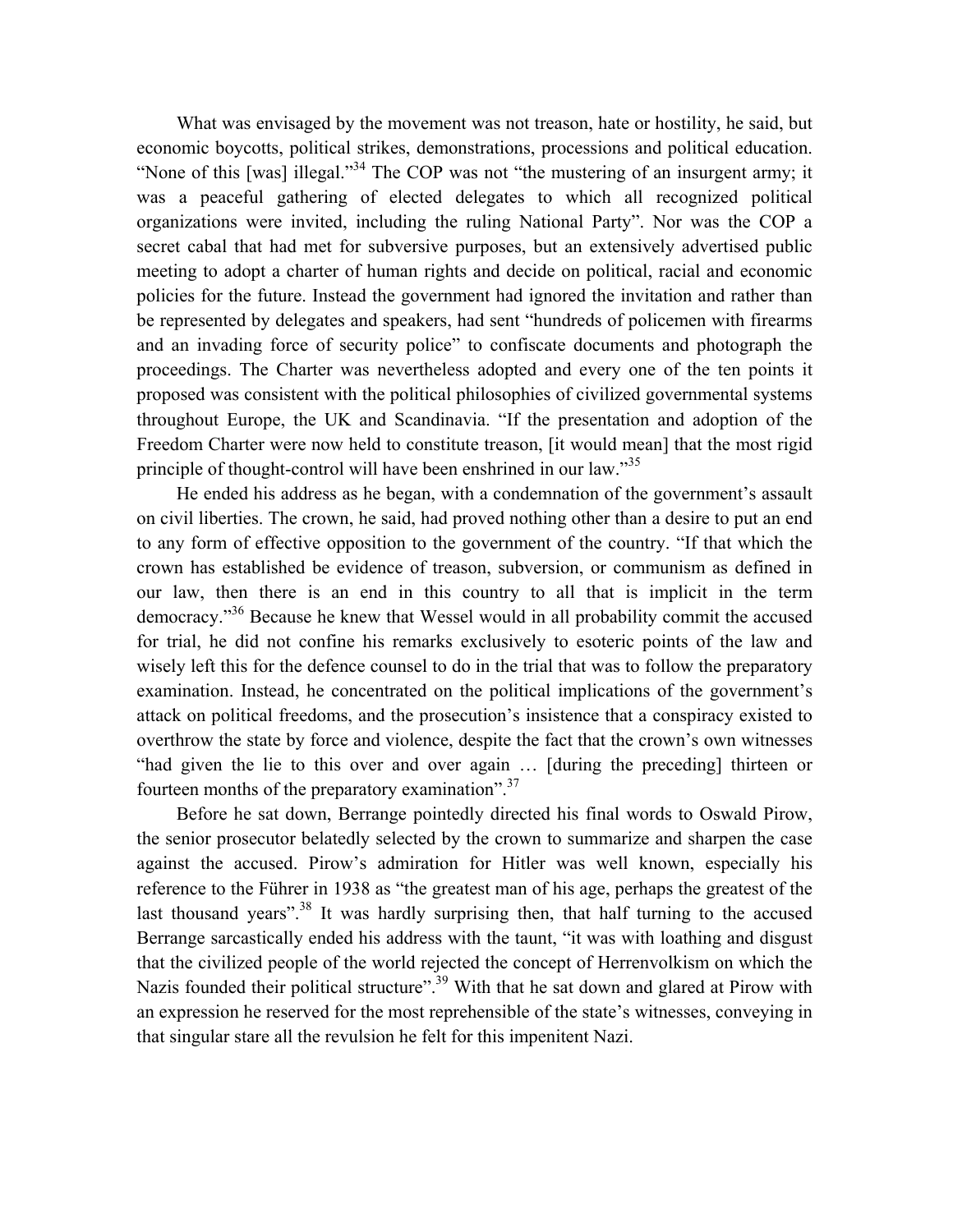Pirow was no longer a practising barrister, but a farmer producing pineapples at Bushbuck Ridge in the Transvaal.<sup>40</sup> In the 1920s and 1930s he was a leading member of the Union government under Hertzog and was later in the coalition government with Hertzog and Smuts when he served first as Minister of Defence and Railways and then as Minister of Justice. In the latter position he was responsible for amending the Riotous Assemblies Act, which enabled him and subsequent ministers to ban meetings and deport political "agitators" without trial. He also helped to devise the legislation that removed Africans from the common voters' roll in 1936. Like many others in the National Party government, he visited Germany twice in the 1930s and met fascist leaders during a number of tours of Europe. As the leader of the New Order Group, a "parliamentary" faction of like-minded fascists emanating from the rump of Hertzog's party in 1939, he was and remained a consummate fascist.<sup>41</sup>

Replying to Berrange, Pirow dismissed Vernon's remarks "as more appropriate for a meeting of the United Nations than to this court" and wasted no time in asking Wessel to commit all of the remaining 95 for trial, arguing that the accused had committed high treason by conspiring "with hostile intent" for the total subversion of the state.<sup>42</sup> These were the magic words – there could be no treason without "hostile intent". As it was evident that the state had hardly been toppled by subversion, he explained in legal jargon that for the purposes of a technical definition of treason, a contemplated result less than total subversion would suffice to constitute the crime. The prosecution took it for granted that the Freedom Charter – Pirow called it the "People's" Charter – was subversive and that all the accused including the organizations they represented had subscribed to it and were pledged to do their utmost to carry out its aims. "If therefore the objects of the People's [sic] Charter and or the methods of carrying it out are illegal," he argued, "all the accused are guilty of a criminal conspiracy, and anything said or done by any one of them in furtherance of the common purpose is admissible against all of them".<sup>43</sup>

According to him, Berrange had falsely presented the movement's support for the Charter as a highly idealistic, perfectly innocent document – a belief held by people whose only ideal was to improve the lot of their fellow Africans. But according to Pirow it was "in truth", part of a conspiracy. The real object of the "united front of Europeans and non-Europeans was not to attain universally understood democratic rights, but to foment trouble". Every one of the Congress's campaigns (in which the participants were "cranks and idealists") was intended as a stepping stone towards the furtherance of the revolution, "a stalking horse" to substitute a people's democracy – "in other words, a Soviet State" – for the existing state. This they wished to achieve "by means other than peaceful" – which amounted to treason. He declared that the "extra-parliamentary struggle" was a misnomer. When the accused said "extra-parliamentary" they meant "illegal". It was fatuous for the defence to suggest, he said amidst laughter in the court,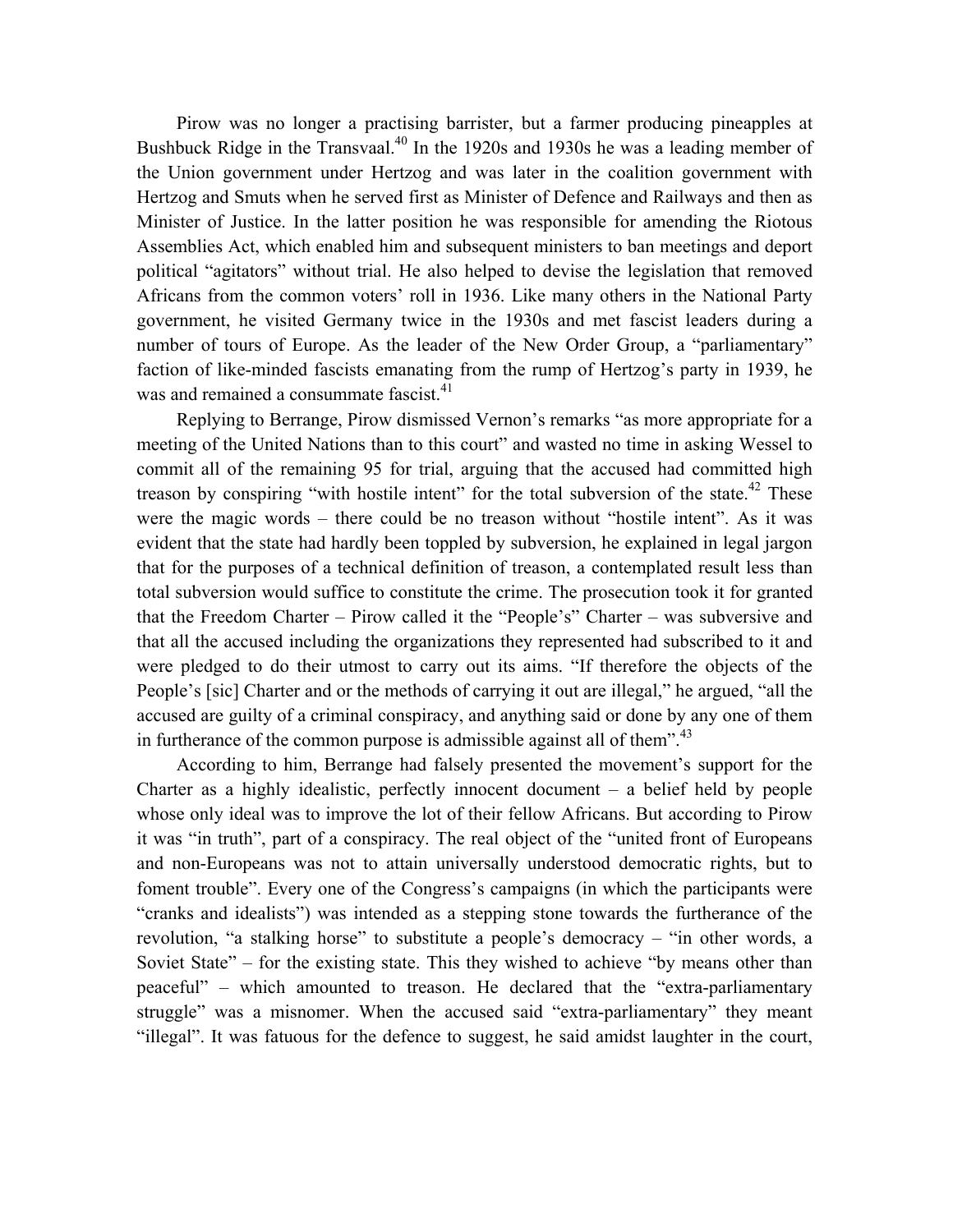that the police attacked people who were peacefully going about their business. He claimed it was all part of an orchestrated campaign to cause as much disturbance as possible by illegal means so that the police would be obliged to intervene:

They [the ANC leaders] will make the most violent, inflammatory speech[es], bring their audience as close to hysteria as they can and then say 'but don't get violent' … [knowing] that the calls not to get violent, would have just the opposite effect.<sup>44</sup>

This was the prosecution's theory of so-called "contingent violence", in which the subtext of the Congress appeal was to conduct a violent struggle by using "peaceful language" that meant precisely the opposite of what we were saying. The word "they" did not refer to all the accused, but specifically to those who made the most inflammatory speeches, namely, Resha, Nokwe, Tshabalala, Ntsangeni and Mandela. Their speeches, Pirow argued, were deliberately intended to create hostility between the black and white sections of the population and if his earlier remarks on the legal concept of "common purpose" was accepted by the court, by implication "all the accused [would be] guilty of a criminal conspiracy, and anything said or done by any one of them in furtherance of the common purpose … admissible against all of them".

Robert Resha's speech (taken out of context by the prosecution) was the subject of endless debate. It was alleged that at a closed meeting of COP volunteers he had said: "If you are called on to be violent you must be absolutely violent. You must murder, murder, murder, that is all." Chief Luthuli later admitted under cross examination at the trial that if this was in fact what Resha had said, this speech " was a very violent one", and was not part of Congress policy. But in hindsight and in fairness to Resha, his speaking style was bombastic and also didactic. His intention (judging from the overall text of his speech) was to emphasize the importance of discipline, not to revise the organization's policy on the issue of non-violence. However, it did not sound like that in the courtroom and the evidence was grist to the prosecution's mill.

Although the alleged remarks made by Nokwe, Ntsangeni and Tshabalala were less violent than Resha's, Mandela's statement was more seriously interpreted. He had said:

Those who want freedom are those who want to support a violent rebellion and militant action. That is the only way to be prepared in South Africa … I know that as surely as the sun will rise tomorrow a major clash will come and all the forces of reason will collapse against the forces of liberation.<sup>45</sup>

Later in the trial Mandela explained that these remarks were not intended as a prescription for violent rebellion (the moment was not a propitious one anyway) but an insight into the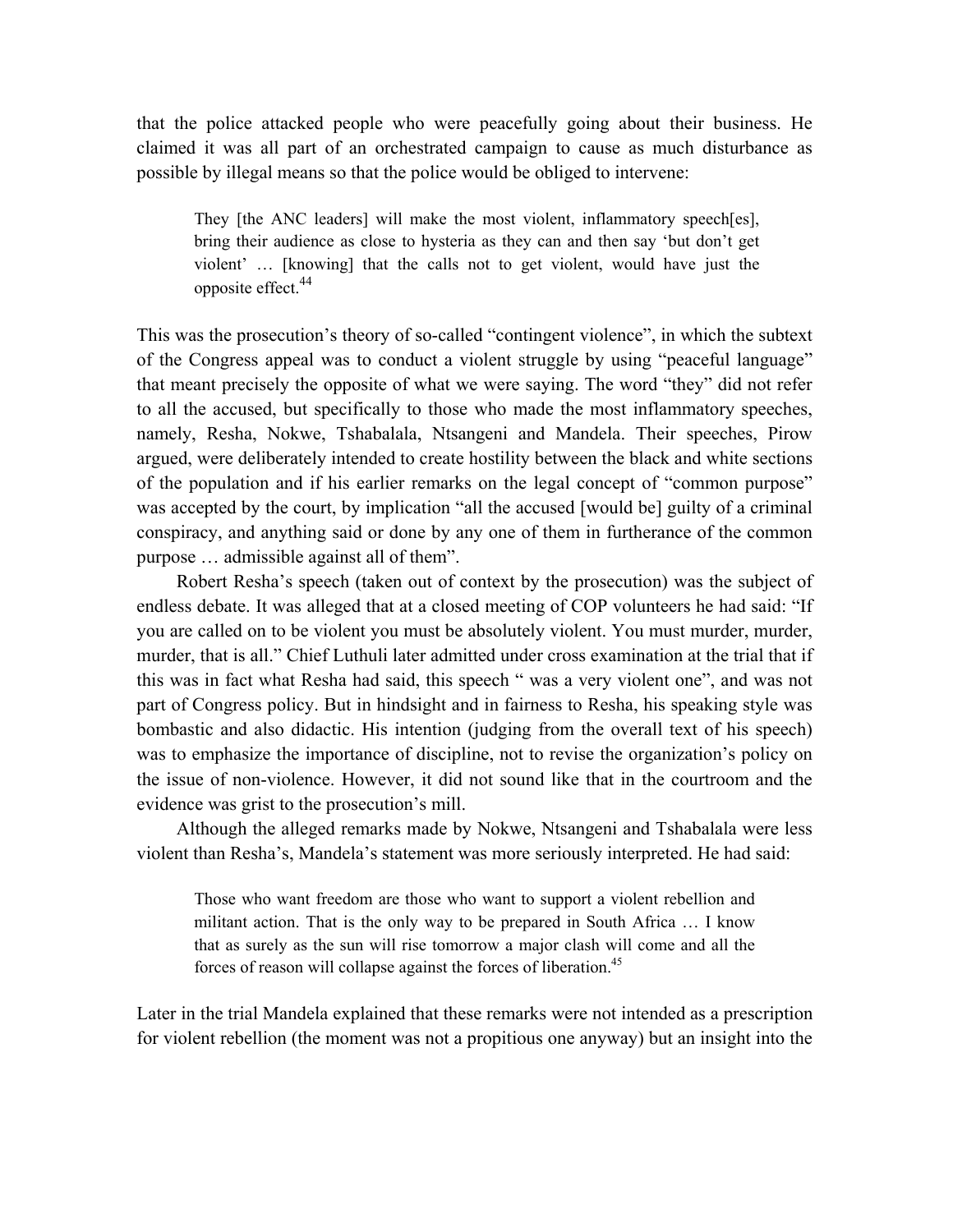need to be prepared for what might happen in the future.<sup>46</sup> Meanwhile, Pirow's chilling summary of the crown's case against the 95, together with the mounds of earlier evidence and the (inexpert) testimony of Andrew Murray, were sufficient for the timid magistrate to commit all the remaining accused for trial on a charge of high treason or alternatively infringement of the Suppression of Communism Act.

\*\*\*

# **The Next Stage: A Formal Charge of High Treason**

The preparatory examination was followed by the trial in the High Court in Pretoria, where the accused were formally presented with a charge of high treason. Fourteen months had passed since the arrests at dawn on 5 December 1956 and despite the release of 61 of the 156 individuals initially arrested, it was still not clear what each of the remaining accused had done to warrant this ordeal by continuous trial. There would be more releases, but a rump of the original number would remain before the trial was concluded in April 1961. In order to keep as many activists in the net as possible, the accused were charged with conspiring together with 152 others listed as co-conspirators. Among these were the names of the 61 accused already released during the preparatory examination, including my own.<sup>47</sup> This meant my freedom would depend on the outcome of the case against those who were currently still charged. The list of co-conspirators changed with each new indictment, major amendments being made to the first one.

Like seasoned school-hands in an atmosphere that resembled the beginning of a new term, the remaining 95 accused assembled at the Old Synagogue in Pretoria (revamped as a special criminal court) away from the Congress Alliance's voluble support-base in Johannesburg. Here the "muddle and inefficiency" of the Drill Hall was replaced by the formal trappings of a law court, the fastidious mouldings, lumbering columns, open courtyards (waiting rooms for witnesses), and narrow galleries (for spectators) setting the scene for the accused for the next three years.

The presiding judges were Justices Rumpff, Bekker and Kennedy, the latter replacing Mr Justice Ludorf who recused himself from the trial in August  $1958^{48}$ According to Helen Joseph, Rumpff "hardly seemed to breathe, so rigid was his control".<sup>49</sup> He was already well known to Walter Sisulu and Ahmed Kathrada for his judgment in the trial of the "twenty" in 1952. He had the reputation of being fair; Kennedy was known as a hanging judge (we fasted in protest against the mass hangings he ordered in a trial in 1957 when we were still in the Drill Hall); and Bekker was a pedant "who needed to know everything: facts, background and context" and was less comfortable with ideology, which was the substance of the charge from which guilt or innocence would be inferred. Nelson Mandela believed him to be fair-minded and like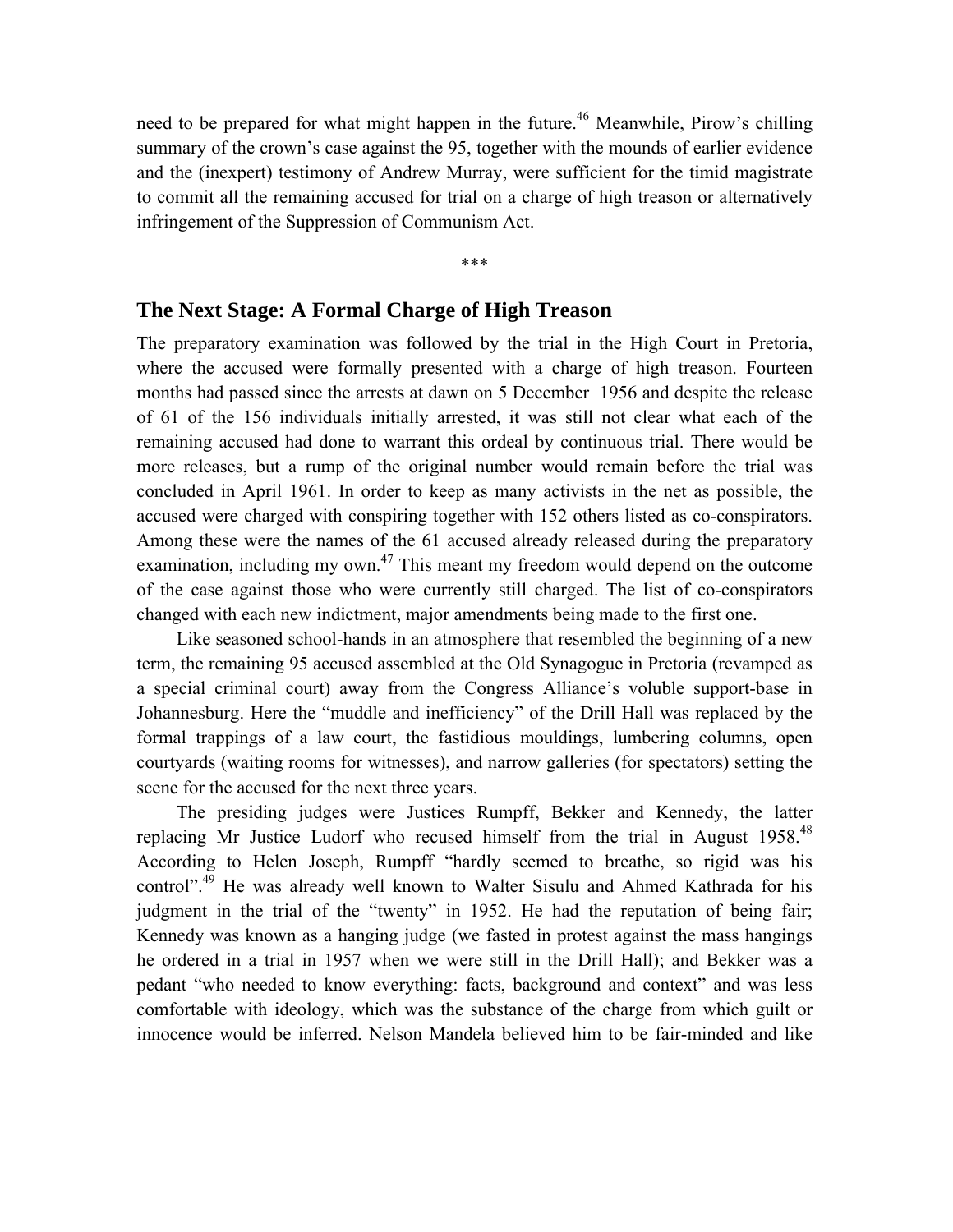many whites in Natal, a "loyal Natalian" whose loyalty sometimes "transcended colour".<sup>50</sup> The three of them presided over all the mutations of the charges and after a slow start, the trial effectively began on l August 1958, ending abruptly on 29 March 1961.

There were actually two indictments, but impromptu changes within each of these were made as the prosecution encountered legal complexities in their confrontations with the judges and defence lawyers. There was nothing new in the prosecution's allegations. The accused under the first indictment were alleged to have entered into a conspiracy for their participation in Congress campaigns between 1952 and 1956. These included the COP and adoption of the Freedom Charter; the anti-pass campaign; and the campaigns against the Natives' Resettlement Act and the Bantu Education Act. These activities were evidently seen as part of the preparations for a violent revolution to set up a communist state "or some other state", possibly a people's democracy.

Initially the accused were charged with "act<sup>[ing]</sup> in concert and with common purpose to overthrow the State by violence", or alternatively furthering the aims of Communism by contravening the Suppression of Communism Act on two counts. The court quashed one count under the Suppression of Communism Act and ordered the prosecution to explain what the difference was between "acting in concert" and acting "with common purpose" – and how these respectively affected each of the accused. The prosecution, daunted by an extremely sharp response from Advocate Kentridge tinkered with the indictment but did not withdraw it immediately. Instead they withdrew the remaining charge under the Suppression of Communism Act and avoided the problem of explaining how each of the accused was affected by "acting in concert and with common purpose". This they did by abandoning the irksome phrase "acting in concert" and sticking to the main charge of high treason.<sup>51</sup> However, Pirow insisted that the case be fought on the assumption of a conspiracy, and in so doing provoked an extraordinary exchange between himself and Justice Rumpff:<sup>52</sup>

Pirow: [T]he case stands or falls on conspiracy. If the Crown fails to prove conspiracy all the accused go free.

Rumpff: Is this the Crown case that there is one count of treason, the conspiracy. So even if the Crown proves in each individual hostile intention and a treasonable overt act but fails to prove conspiracy you will not ask for a conviction?

Pirow: That's been our case all along … we must tie every overt act alleged with conspiracy.

Rumpff: If you prove treason you will not ask for a conviction … That is extraordinary … What sort of a case is this then that if the court finds a man has committed treason but cannot convict because the Crown binds itself like this?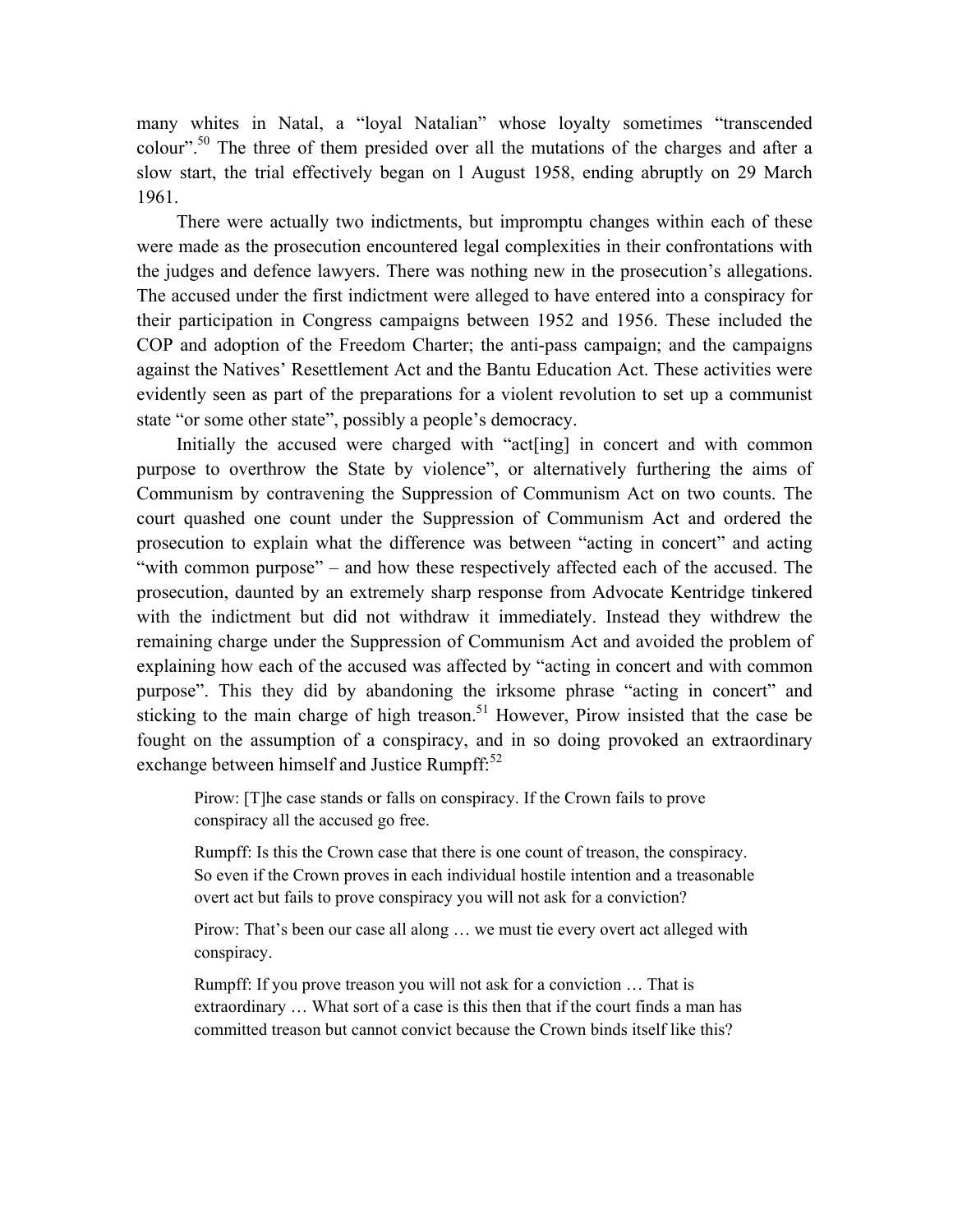Pirow declined to answer this directly. He died in October 1959 a year after this exchange, but not before he withdrew the first indictment, and with it the charges against 61 of the accused, who together with a long list of others were relegated to the list of coconspirators. This left a rump of 30 (only three of whom were part of the national leadership of the ANC) who remained on trial until the very end. The second indictment was more manageable for the prosecution (but not easier) as the crown had now to prove that the intention of the accused was to act violently and that violence was indeed the policy of the ANC and the other congresses. As the defence brought in witnesses to support its case in February and March 1960 – Chief Luthuli and then Dr Wilson Conco were giving evidence at the time – events in the country took a tumultuous turn, affecting the ANC's continued commitment to a policy of peaceful struggle and making the ANC's existing policy of non-violence (the central concern of the trial) open to debate. The event in question was the massacre at Sharpeville (21 March 1960) in which 67 people were killed and many wounded.

# **The Struggle Explodes**

The Sharpeville massacre proved to be a watershed in the country's history. The mode of struggle had been challenged (armed struggle became a serious consideration) and the ANC was declared to be unlawful. It was as if Berrange's presentiments of thoughtcontrol were relevant – even before any judgment had been made on whether or not the Freedom Charter was treasonable. The issues that the accused faced in the trial itself were as significant for the jurisprudence raised by the defence team as they were for the ruling on the status of the Freedom Charter and the clarification of the policies of the Congress Alliance. The "sedate" politics of the courtroom (Joe Slovo described it as the discipline of legalism) had been thrown completely into disarray by Mangaleso Robert Sobukwe, the founding president of the year-old Pan Africanist Congress (PAC).

Sobukwe was young, extremely articulate (his letters and speeches below attest to this) and a fierce protagonist of African identity. Mda, who was close to him at the University of Fort Hare, thought him a thinker and a scholar and "by far the most brilliant fellow we have at College at the moment".<sup>53</sup> Mandela, who had at one time been his lawyer, also thought him brilliant, but immature in his intolerance of minorities and crude in his brand of black nationalism. He nonetheless "respected his sense of honour" and found him a "dazzling orator and incisive thinker".<sup>54</sup> Despite his standing among his peers, Sobukwe's most influential supporters in the PAC, Jordan Ngubane and A.P. Mda were doubtful about the launch of the anti-pass campaign and there seems to have been little enthusiasm from others and outright opposition from Madzunya, influential in Alexandra township.<sup>55</sup> It is indicative of the spatial separation and demographic isolation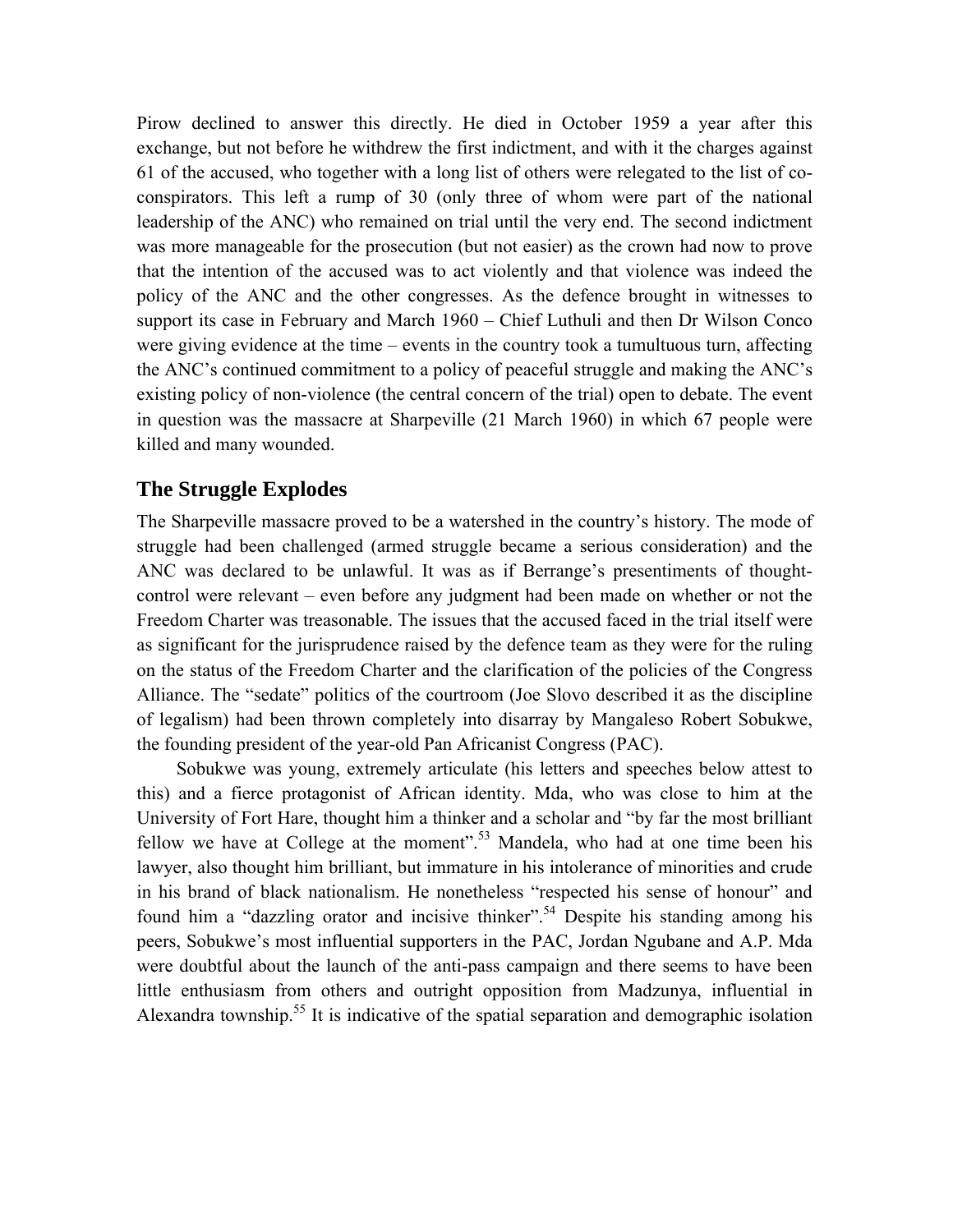of "the minorities" in the liberation movement that few of us who were white activists knew of Sobukwe or of the depth of Africanist expression at that time.

Sobukwe literally burst into prominence on 18 March 1960 when he told a press conference, with much confidence and very "little systematic preparation",<sup>56</sup> that the PAC would initiate

a sustained, disciplined non-violent campaign against the pass laws on Monday 21 March 1960. Africans would leave their passes at home and would surrender themselves at chosen police stations … The leaders would tell the police 'we do not have passes. We will not carry passes again … So you had better arrest us all, now'.  $57$ 

The PAC anti-pass offensive was to pre-empt the start of an ANC campaign, which had been decided at the ANC's annual conference in December 1959, and was due to begin on 31 March, a week later than the date announced by Sobukwe. The ANC's strategy was to be more measured; first to send deputations to local authorities and Bantu Affairs commissioners to demand the abolition of the pass laws and then to stage collective mass action, which would not necessarily exclude the burning of passes.

Despite the PAC's contention that the ANC had been "de-radicalised and deracinated by its co-operation with communists, white democrats and Indian Gandhists", <sup>58</sup> Sobukwe's letter to the commissioner of police<sup>59</sup> five days before the PAC's campaign began, was restrained although unusually assertive in its reference to the police. In it, he announced the PAC's intention to conduct "a disciplined, non-violent campaign against the pass laws" and requested the commissioner "to instruct the police to refrain from actions that may lead to violence". It is unfortunately true, he wrote:

that many white policemen, brought up in the racist hothouse of South Africa, regard themselves as champions of white supremacy and not as law officers … If the police are interested in maintaining law and order they will have no difficulty at all. We will surrender ourselves to the police for arrest. If told to disperse, we will. But we cannot be expected to run helter-skelter because a trigger-happy, African-hating young white police officer has given thousands or even hundreds of people three minutes within which to remove their bodies from his immediate environment.<sup>60</sup>

The warning was prescient. An early report from *New Age* reporters stated that at Sharpeville 30 police fired into the unarmed crowd of approximately 5 000 people, killing  $67$  and wounding  $200<sup>61</sup>$  Other reports suggested the numbers of wounded were less; Gail Gerhart, the historian and author of *Black Powerin South Africa* reports 186 wounded,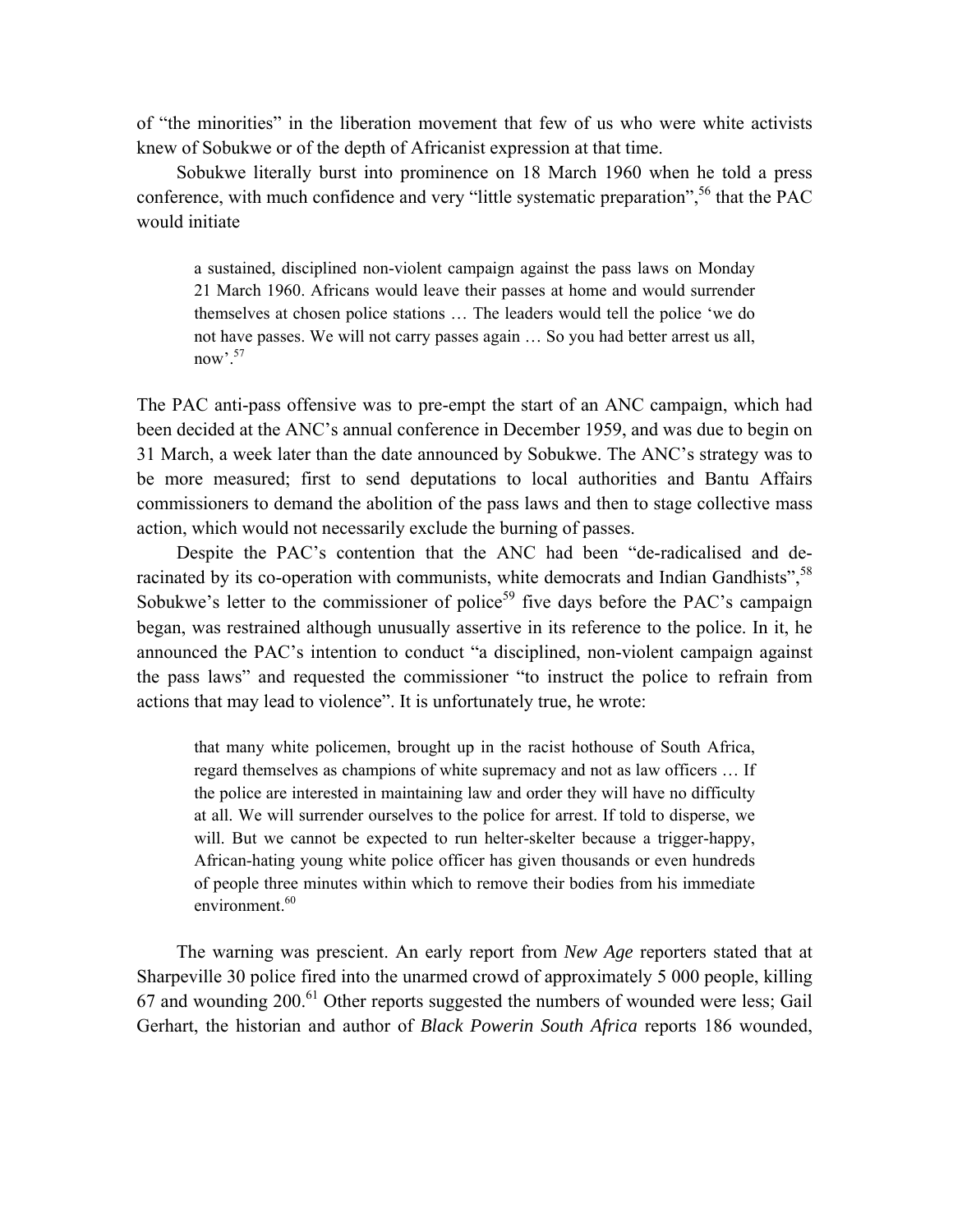including 46 women and eight children. Nelson Mandela, in his autobiography, puts the figure of dead at 69 and wounded at 400. He also suggests that the line of police who fired at the crowd numbered 75. However, according to witnesses who testified at the subsequent trial of the PAC leaders, the estimate of the size of the crowd was between 3 000 and 10 000, although the official number (a police estimate probably self-serving and intended to justify the sense of danger felt by the officers concerned) was inflated to 20 000. Until recently, all agreed that no orders were given to shoot at the crowd and that the first shots "were fired in a moment of panic" by a line of jittery white police who had lost their nerve. But the evidence appears to be to the contrary.<sup>62</sup>

# **From Sharpeville to Langa**

At least two people were killed when the police fired into the crowd at a meeting of 6 000 at Langa, in the Western Cape.<sup>63</sup> There the PAC were relatively strong and the reaction to the killings was angry. Two reporters for *New Age*, Joe Gqabi and Alf Wannenberg were eyewitness to the shootings. Gqabi was present at the police station precinct at Sharpeville and Wannenberg at the demonstration in Cape Town. Gqabi filed a chilling report of the Sharpeville killings:

At a stage we counted 34 bodies (including those of at least eight women) lying about the ground in front of the Sharpeville Police Station as though on a battle ground. They seemed all dead, many with bullet head-wounds. Some of the injured were shot in the back, some had more than one bullet wound. The police firing was without warning. Saracens were on the scene and some said the firing had been from them ... [The shooting] was done from behind a wire fence into the centre of the crowds standing about the police station. $64$ 

Alf Wannenberg was virtually part of the march on Cape Town. He reported:

Down every side street come marching columns: from the railway station, from the centre of the city; from District Six. Solemnly they file into the street. By 12.30 a.m. fifteen thousand have assembled. They are silent. Now I am a part of the crowd. On all sides of me men press closely, their eyes on the entrance to the police station. Salutes are exchanged "*Afrika!*", "*Mayibuye!*", "*Izwe Letho*" (our country). Now the voice of the police chief is amplified. He calls on all who are not taking part in the demonstration to leave the area, and orders all businesses in the area to close … The police chief has given the assurance that he will arrange an interview of the leaders with the Minister of Justice. The crowd marches from the city in peace. $65$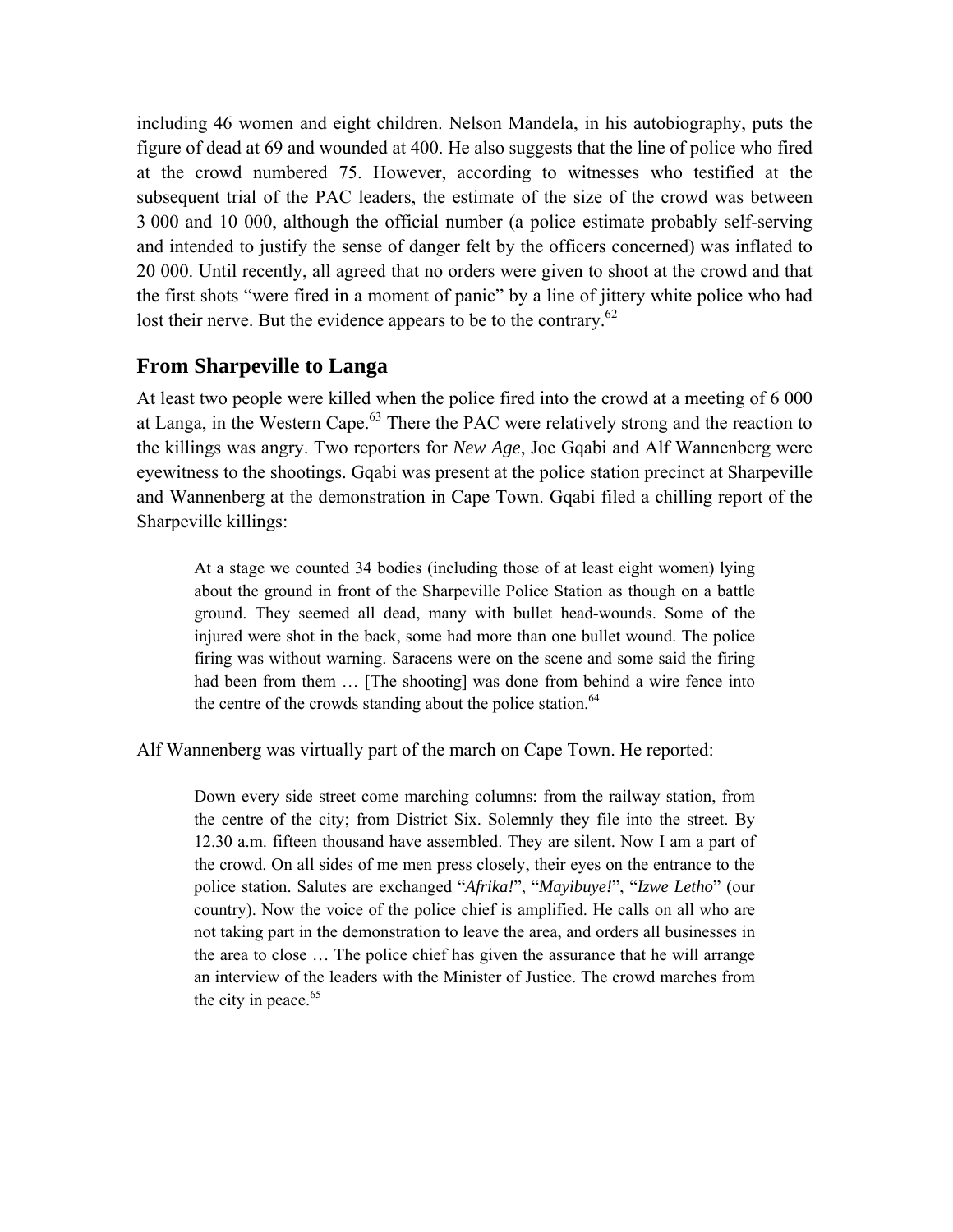There had probably never been a march of 20 000 Africans on the city before. The demonstration was led by Philip Kgosana, a 23-year-old regional secretary of the PAC in the Western Cape "with a flair for leadership", but insufficient experience to be wary of police promises. He had been a student, but left his studies to devote his energies to politics. While the general response to the PAC campaign was low-key, Langa in the Western Cape was different. Despite a government ban on meetings, supporters gathered in the morning at a point in the township, only to be met by a police baton charge and gunfire in which two demonstrators were killed. Elements in the crowd responded by stoning the police, setting buildings alight and rioting. The crowd returned to base, but regrouped rapidly when the PAC leadership (by all accounts considerably depleted) instructed them to assemble at a point in Langa later that day.

The subsequent march on Cape Town, following the savage police response to what began as a peaceful protest, was virtually a spontaneous decision. Kgosana appears to have taken the initiative (possibly with the approval of the local leadership although there is no evidence that it was sufficiently intact as a body to offer much advice) to lead his followers to parliament. It was possibly on the advice of the police that he redirected the marchers to nearby Caledon Square – a wise decision in the view of the presence of troops and Saracen tanks at the approaches to parliament and low-flying air-force helicopters menacing the marchers overhead. He may have been urged by the crowd to demand the release of the PAC leaders who had been arrested. This was refused. But the demands that the police should not use force to undermine the planned stayaway and a request to speak to the Minister of Justice, was "conceded" when the police, anxious to secure the dispersal of the crowd, told him that an interview with the minister would be granted and that the police would not interfere with the planned stayaway.<sup>66</sup> Kgosana communicated these "concessions" to the crowd, using the police microphone to do so, and with some sense of achievement naively led the marchers back to Langa. On returning to the city in the evening with a number of PAC activists (for the promised interview with the minister) they were all promptly arrested. Gail Gerhart later commented with some acuity "[t]he gullible Kgosana, not realizing that his only bargaining power lay in his ability to keep the crowd behind him … directed the people to return home, telling them that that the police had agreed to make concessions."<sup>67</sup>

The carnage at Sharpeville and the march from Langa into the city of Cape Town have somewhat overshadowed reports of the PAC campaign in other centres. In many cases the call went unnoticed or was miserably under-supported because the campaign had been poorly publicized and organized. In Alexandra, Evaton, Orlando and Soweto for example, the response was muted. In Orlando, where Sobukwe and Leballo surrendered themselves to the police for arrest, they were reportedly supported by only 150 volunteers, and in Johannesburg and surrounding townships, the response was "negligible".<sup>68</sup> The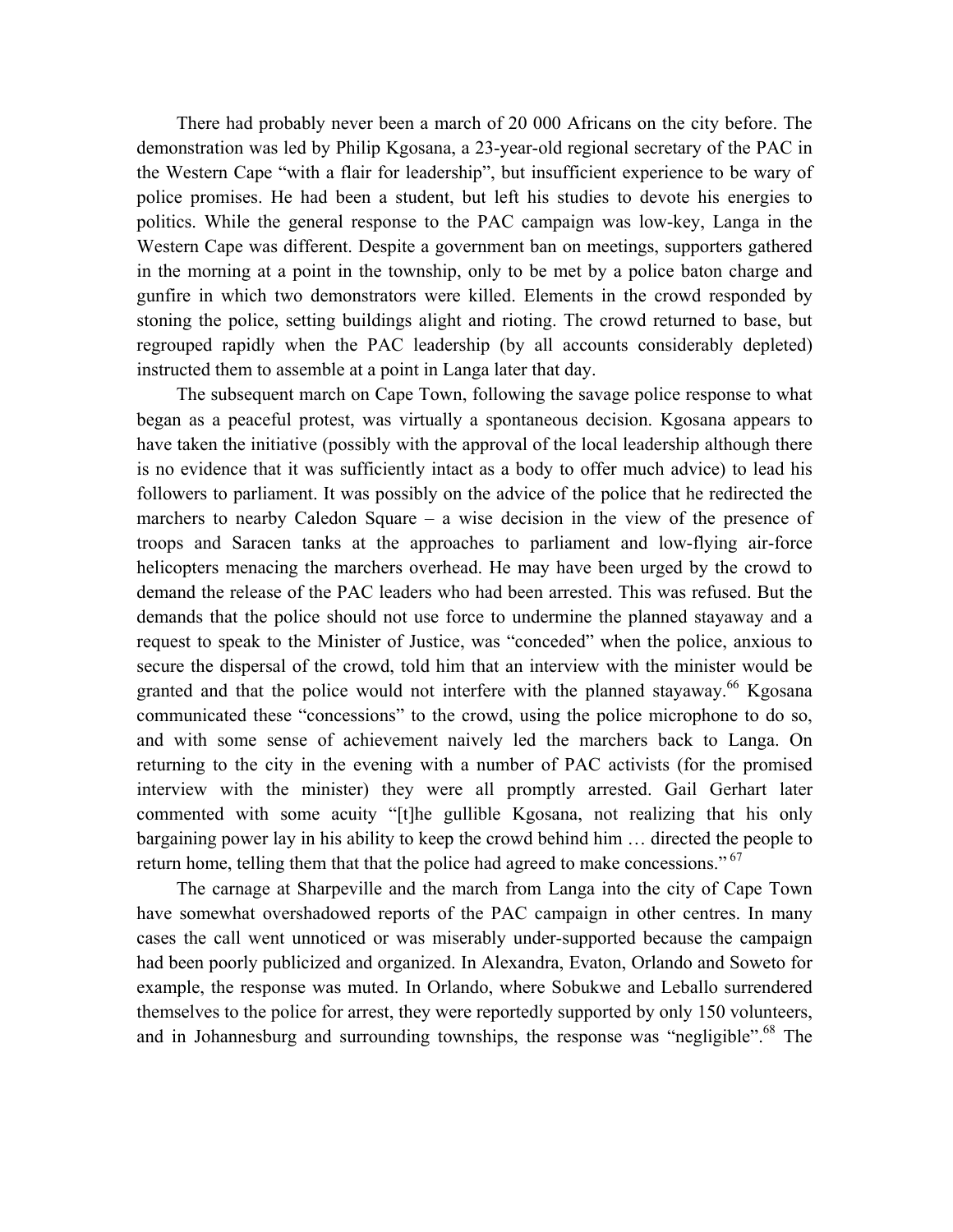PAC call was also largely ignored in Port Elizabeth and East London in the Eastern Cape and in Durban.

This was not the case in the townships in the Western Cape and at Sharpeville in the Transvaal, where according to Mandela, "the PAC activists had done an excellent job of organizing in the area.<sup>69</sup> Indeed, at Langa, the support was overwhelming. There the PAC was organizationally stronger and its publicity more effective. In some of the other African townships in the Western Cape, where African squatters and migrant workers were police targets under the influx control regulations, the PAC also had a modestly significant following.<sup>70</sup>

In Nyanga about 1 500 men advanced to the police station at Philippi in answer to the PAC's call, but other than their names being taken and the men told to report to court later, there was no violence. Support for the PAC came from teachers, professionals, the youth and students, while the main activists in Poqo, the impromptu militant offshoot of the PAC, were declasse sections of African youth who were angry, jobless and sometimes lumpen. They found the militant rhetoric of the Africanists appealing and more immediate in contrast to the politically temperate language of the ANC. Both organizations sought to mobilize support for their organizations by identifying the pass laws as the central grievance of Africans, and pressuring the government to abolish these hated measures.

Whether Sobukwe saw himself as the nation's saviour is a matter of conjecture; he was not alone among the most prominent in the PAC in envisaging a scenario in which a successful outcome of the campaign would trigger the start of a social revolution. Nor was he the only putative leader of the PAC who believed that a charismatic luminary would deliver Africa back to the Africans. But whatever the leadership of the PAC might have had in mind at the time, the outcome of the campaign was not a social revolution but greater government repression. The ramifications of the Sharpeville shootings and the events elsewhere were profound. The government was momentarily "in limbo" but if there was a conciliatory mood it soon passed, despite the statement by Paul Sauer, a minister in government and stalwart of the National Party, that "Sharpeville had closed the old book on South African history, and that the country must reconsider its race relations 'seriously and honestly'."<sup>71</sup>

If anything repression intensified, especially when the ANC seized the initiative from the PAC and reacted swiftly to the massacre at Sharpeville and killings in Langa by Mandela and Nokwe burning their passes in Orlando. This they did in front of a large crowd of Africans and "dozens of press photographers" on 26 March.<sup>72</sup> In Pretoria, Chief Luthuli and other leaders also publicly burnt their passes, while Luthuli called upon all Africans to do the same two days later (28 March 1960) and to observe that day as a time of mourning for the dead. Political strikes were unlawful, but there were few who did not understand the call to stay at home as a day of protest against the massacre at Sharpeville.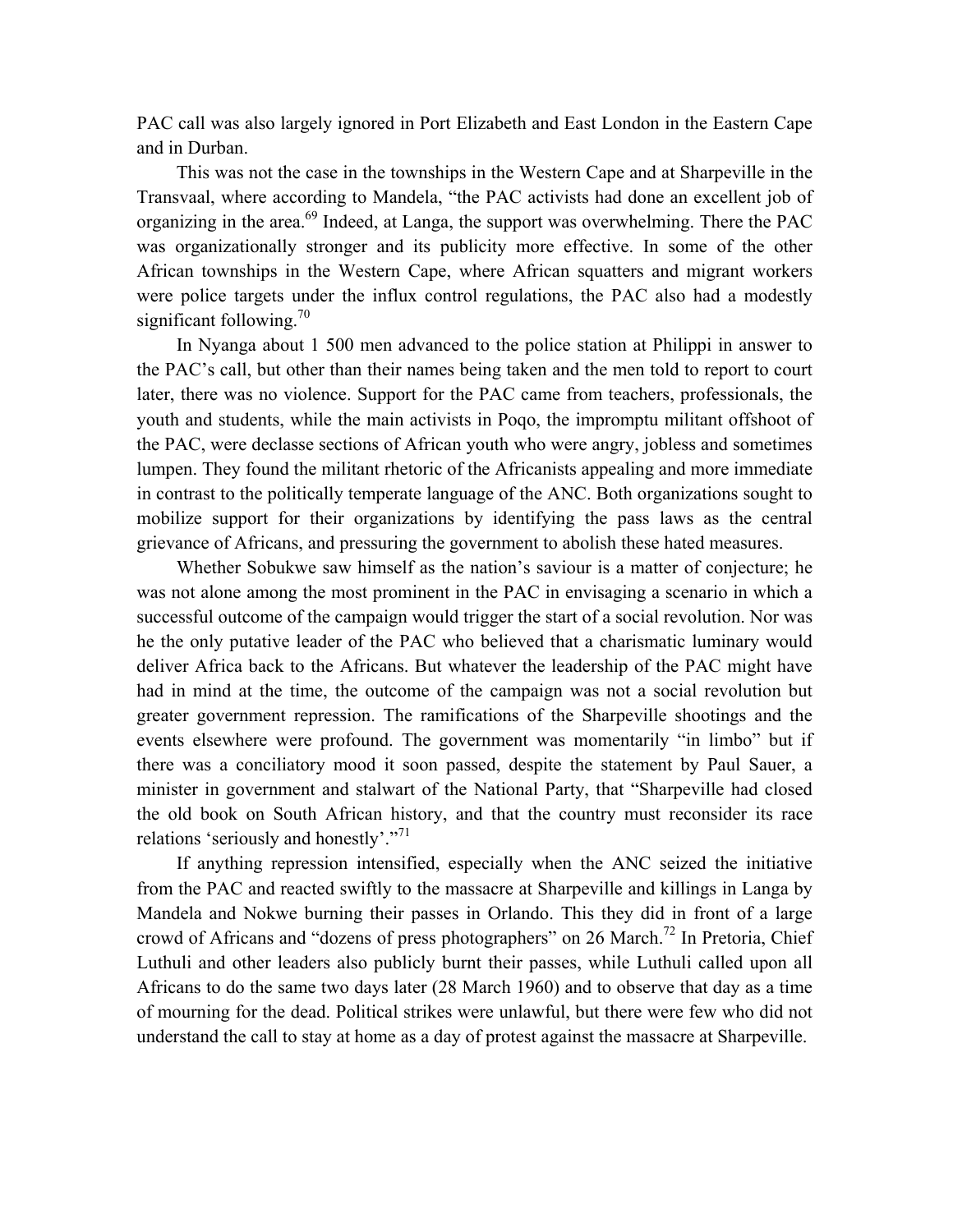### **Government Panic: A State of Emergency**

The police shootings shook the residents of all the major cities and fear of further confrontation prompted the government to use its powers under the Public Safety Act to prevent more resistance. Wholesale arrests followed between 21 and 28 March<sup>73</sup> and a state of emergency was declared on 30 March. Temporarily shaken, the government suspended arrests under the pass laws and arrested over 2 000 activists. Within days it reversed its decision to relax its operation of the pass laws, thus enabling the police to enforce their powers as intransigently as ever. Within a week, legislation was placed before parliament (8 April 1960) to declare the ANC and the PAC unlawful organizations. (The Congress of Democrats was made "unlawful" two years later on 14 September 1962.) "Aiding and abetting" these organizations was illegal and punishable by five years imprisonment. Furthermore, "intimidating" others to strike or to protest against any law, became subject to a fine ten times heavier than it was after the Defiance Campaign.<sup>74</sup> There were few activists who were unaffected by these events. The emergency threw my family into disarray and temporary exile, as it did quite a number of others. The first wave of arrests occurred with the familiar knock at the door at 2 a.m. (earlier than usual on that occasion) when most of the active political leadership was arrested together with dozens of people named under the Suppression of Communism Act. Many of these individuals had ceased to be "political" since the CPSA was banned, some of them had been inactive for 15 years or more. As *New Age* stated, "there was no warrant, no charge was preferred and no bail or court appearances followed" – except for technical reasons on the first day after the arrests.<sup>75</sup>

Mandela was among those arrested under the state of emergency along with a number of others in the Treason Trial, but the defence team withdrew for most of the state of emergency. It was left to Duma Nokwe (accused Number 16 and himself an advocate) to tell the court the accused had serious misgivings on whether anyone testifying under the current Public Safety regulations could freely express their points of view. For this reason, the accused had taken the decision "to dispense with their counsel". Maisels accordingly told the court: "We have no further mandate and we will consequently not trouble your Lordships any further."76

During the hiatus between the start of the state of emergency and the return of the defence team, the accused briefly (and with some bizarre imitations of their counsel) conducted their own defence.<sup>77</sup> The hearing continued (with some adjournments) oblivious of the current turbulence.78 The lawyers returned a few weeks before the end of the emergency, when the regulations were amended and court assurances given, protecting counsel and witnesses from prosecution under the Public Safety Act. In all, the emergency regulations under this act remained in force for the next five months, ending only in September 1960. "The Emergency has ended", wrote *New Age*, but the real crisis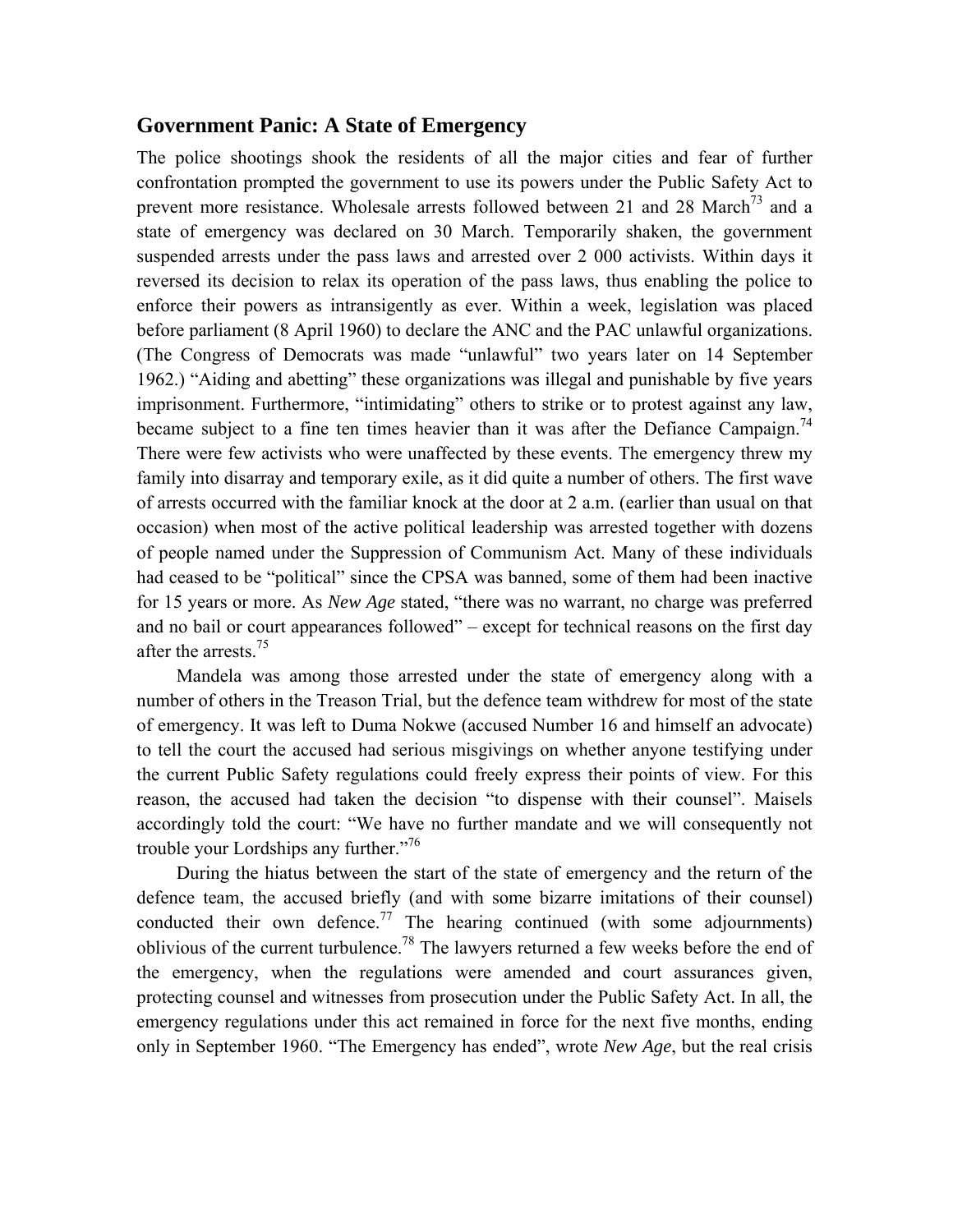of white supremacy has just begun." The paper was banned on 6 April soon after the declaration of the state of emergency, and was not to re-appear until 8 September 1960, when it published the editorial items it was earlier prohibited from printing. Meanwhile, the events had significantly altered the context of the trial. The shootings at Sharpeville had clearly changed the mood of the accused and probably the attitude of the bench too.

## **Hostile Intent**

Robert Resha was closely examined in the witness box in September 1960, his violent speech still a source of worry for the defence and a target for attack by the prosecution. Trengrove, the senior prosecutor, was unrelenting: "You exposed the innocent people of the Western Areas to conflicts between the police and subversive elements", he taunted.

"You don't know what you're talking about!" Resha replied angrily. This was Robert's style, but after the events at Sharpeville and experiencing four months in detention under the state of emergency, he was understandably testy. Asked why he had referred to the police as imbeciles, cowards and hooligans, he responded: "because only hooligans would go to a peaceful meeting of the ANC to disturb it, and only cowards go fully armed to a peaceful unarmed meeting. $179$ 

By contrast, Mandela's evidence was measured and manifestly thoughtful. He traversed issues of the Freedom Charter, violence, Socialism and the franchise, clearly impressing the judges who seemed to hear him and to need reassurance on the ANC's policies on these matters. Equally impressive were M.B. Yengwa, former secretary of the ANC region in Natal, and Z.K. Matthews, who was the last of the defence witnesses. Both were questioned extensively, each of them models of peaceful persuasion.

In the light of the events at Sharpeville and Langa, the crown's closing argument that followed the cross examination of these witnesses was rich in irony. Advocate Trengrove, for the prosecution, asked the court to draw the inference of hostile intent on the evidence against each of the accused. "All of them were engaged in a plot against the state," he argued and their activities "if left unchecked would have led to death, a bloodbath and disaster for the citizens of this country, black and white". He claimed that they were all party to overt acts of treason which included a nation-wide strike, the defiance campaign and violent acts "in pursuance of the conspiracy" – all of which were calculated to overthrow the state. "There is a vast difference between what Luthuli and the ANC present to the world and what they do here," he said. As he saw it, they spoke with two sides of their mouth. They wanted to do more than educate the masses; "they wanted to smash the state". $80$ 

Denigrating the ANC and making light of its overwhelming support in the country was part of the strategy of government to bolster the prosecution's case. Earlier, in March 1960, the Minister of Justice, Francois Erasmus, had referred to the ANC as "a small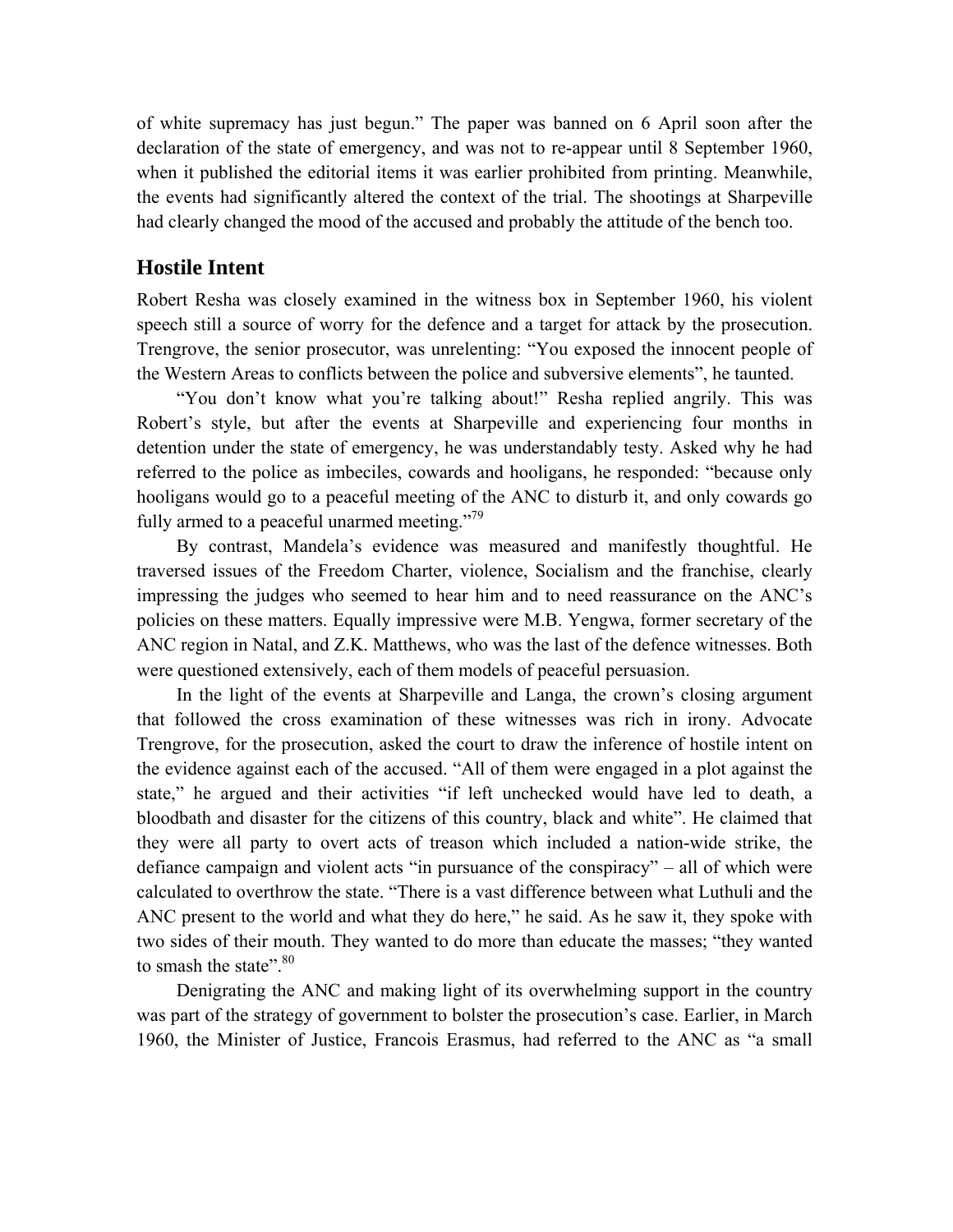coterie of terrorists" who wanted neither peace nor order. "What they want is our country," he told parliament. $81$  In the mind of the prosecution, the Freedom Charter was the instrument to do this. It was a revolutionary document, which went further than any other ANC statement of its direction. Consequently, the prosecutor argued, "[the ANC believed] they could only achieve these things through … the seizure of power." He went on to say that no Europeans would accept what the Freedom Charter wanted. "You can only achieve this over the dead bodies of the Europeans."<sup>82</sup>

The trial then came to an abrupt conclusion. A formidable defence team opened its case in March 1961, four years after the dawn arrests. Advocates Maisels, Kentridge, Nicholas, Fischer, O'Dowd and Berrange (who was called in appropriately later in the trial to "take care of" the inept state witnesses) probed every one of the crown's allegations, especially on the question of conspiracy; on the definition of treason; hostile intent; the absurd notion of "contingent retaliation"; and on the ANC's policy towards violence. When Bram Fischer rose to address the court on the speeches of the accused (as an aside, he advised the judges that his argument would take approximately three weeks) he was cut short by the bench who announced that the court "would consider ways to shorten the proceedings". It was an enigmatic intervention, which left the defence and accused speculating on whether the prosecution would be asked for a more cogent indictment setting out the case more clearly against each of the accused or whether there would be new charges, more co-conspirators and fewer people in the dock. The consensus among the accused and defence was that it was it an indication (couched in the nicest of legalese) that the trial had reached its end. It had become superfluous and the state had sufficient repressive legislation; it no longer needed a favourable verdict as an excuse to ban Congress or silence its members. The ANC and its allies had been outlawed by an act of parliament; the leadership could be confined to prison under numerous administrative measures available to the government (and indeed had been confined recently under the Public Safety regulations). Besides this, it was felt that the incompetence of the prosecution and the insistence of the crown "that the case stood or fell on the grounds of conspiracy" (incriminating every one of the accused) had painted the prosecution into a corner from which neither Justice Rumpff nor the other assessors could retrieve it.

# **Collapse of the "Conspiracy"**

This being the case, it was not surprising that the spectators' seats in the court were packed when the judges returned to give their decision early in April 1961. There was an air of excitement as the court was brought to order and Justice Rumpff, after a few preliminary remarks, announced that he and his assessors had "arrived at a unanimous decision, the full reasons for which would be given in due course."83 He requested the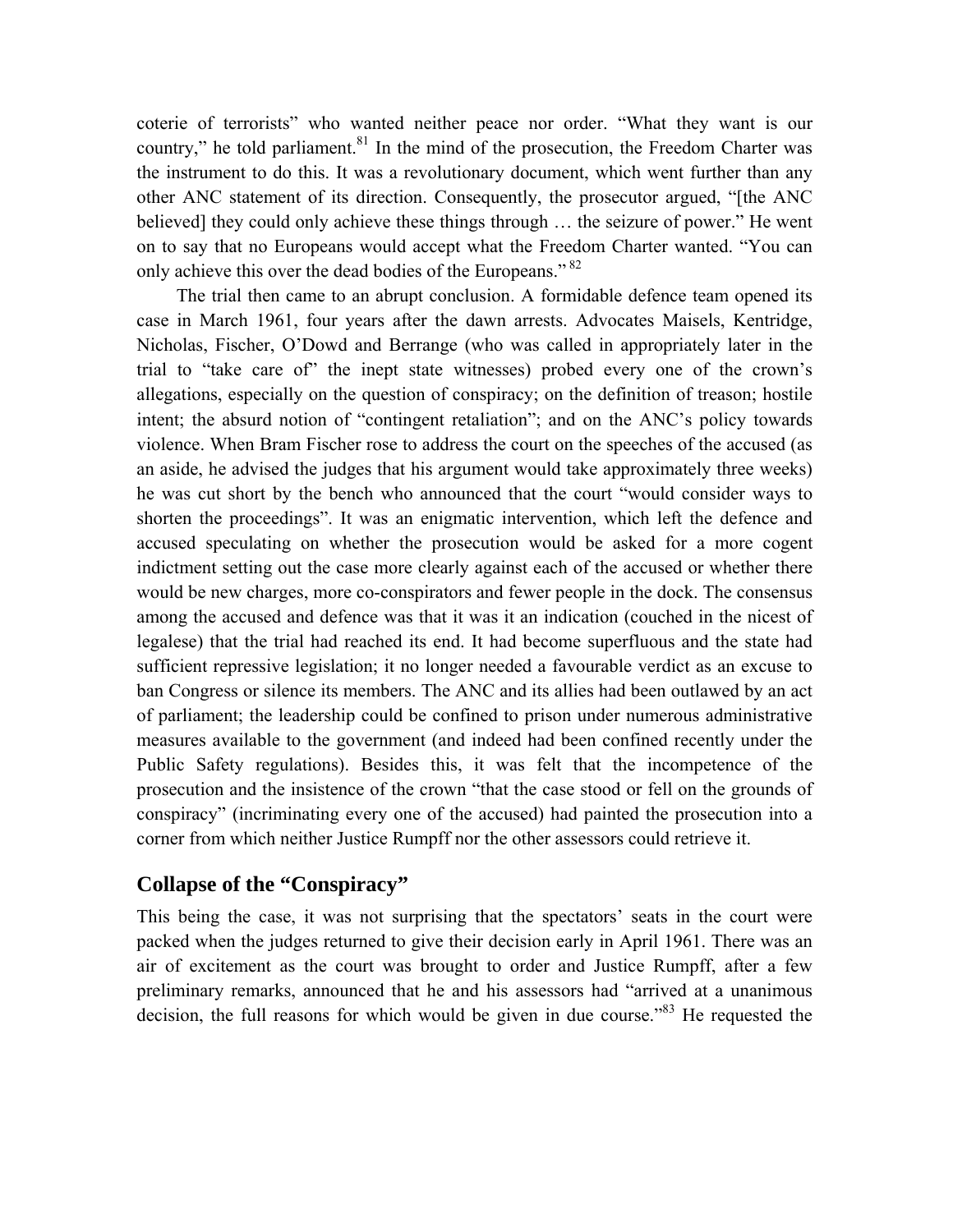accused to remain seated while he summarised the court's findings. "The case for the prosecution," he said:

was not that the accused had come together and entered into a treasonable agreement, but that from October 1952 to December 1956 a number of organizations including the ANC … had a policy to overthrow the state by violence. To prove the existence of the conspiracy the prosecution had to prove the violent policy of the Congress Alliance. It also had to prove the adherence of each accused to the conspiracy. It was conceded by the prosecution that if it failed to prove the treasonable conspiracy there was no case against the accused.<sup>84</sup>

The evidence, he said, had proved that the Congress Alliance was working together to replace the present form of state with one that was radically different, based on the demands of the Freedom Charter. This last was not a communist document, Rumpff noted. Nor was the ANC a communist organization or the state it envisaged a communist one – although in the thinking of the court, the form of state envisaged by the executive of the ANC in the Transvaal region had the trappings of a communist state, given the ideological statements made by members of the executive about the Dictatorship of the Proletariat.

The court conceded that according to "custom" communists and anti-communists could freely become members of the ANC and SACP. Indeed some former members of the Party, he noted, were members of the ANC, where they were free to spread their ideology as long as they honoured the policy of the organization. There was no evidence to support the prosecution's contention that former communists had infiltrated the ANC; this would have been superfluous in the light of the cross membership of the ANC and the former CPSA. In the view of the judges, Rumpff said, the evidence of Communism was relevant to the issue of violence, but the prosecution had failed to prove that the accused had personal knowledge of the doctrine of violent revolution or had propagated the doctrine.<sup>85</sup> In particular the court was taken aback by the quality of the police reportage of meetings addressed by the accused and the selective choice by the prosecution of the speeches made by the defendants during the four years covered in the indictment. "Some of the accused were guilty of sporadic outbursts in their speeches," he said, (Mandela, Resha, Nokwe for instance – and these varied in degree) but of the total number of speeches, they formed an insignificant part. Finally, after weighing up the evidence, Rumpff finally announced:

it is impossible for the Court to conclude that the ANC advocated a policy to overthrow the state by violence, in the sense that the masses had to be prepared to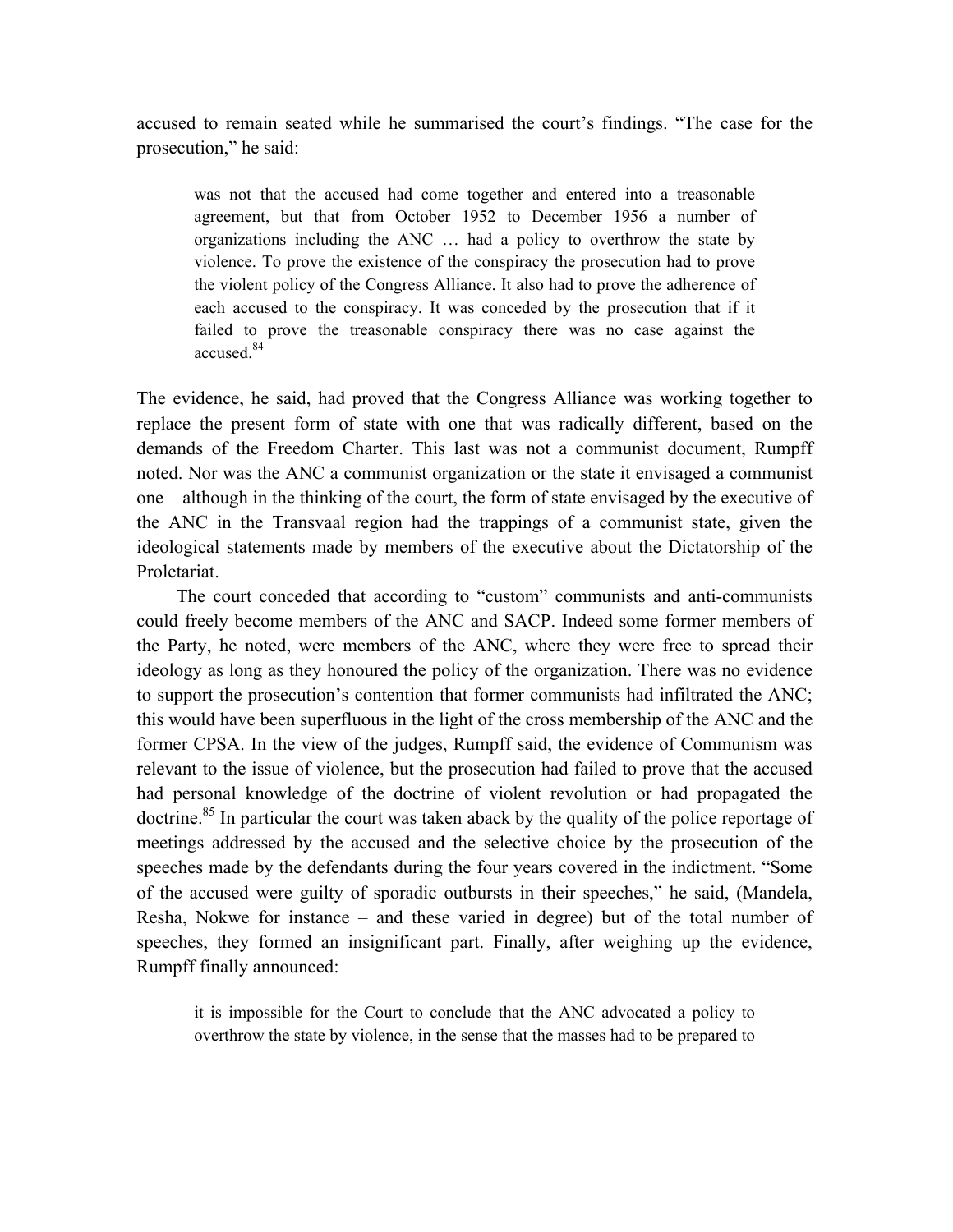commit direct acts of violence. The prosecution had shown that the congresses contemplated using illegal methods and used such means as, for example, the Defiance Campaign, but the crown has failed to show that ANC policy was to achieve a new state by these means … The accused are found not guilty and are discharged.<sup>86</sup>

Pandemonium broke loose as counsel and former accused left the courtroom. *Nkosi Sikelel' iAfrika*, was sung – today it is the official anthem of an ANC-led government and the state is neither Communist, under the the dictatorship of the proletariat nor an imitation of the former people's democracies of post-war Europe. Most notably, the Bill of Rights (Chapter 2 of the Constitution of the Republic of South Africa) was adopted in 1996 during the presidency of Nelson Mandela and based on the Freedom Charter.

\*\*\*

#### **On a Personal Note**

The years between my acquittal from the preparatory hearing in 1958 and the conclusion of the trial three years later, were politically fraught and personally frustrating. The transition from being an accused in the Treason Trial and then a co-conspirator was made easier by an unexpected shift in my personal status. I fell hopelessly in love at the height of that balmy Johannesburg summer, about the same time as the announcement of my release from the preparatory hearing in December 1957. Philippa Murrell was twentyseven and I two years older. She worked for a short while in Port Elizabeth, made friends among the Left, including Govan Mbeki (Thabo Mbeki's father), before settling in Cape Town and joining Ray Alexander at the Food and Canning Workers' Union. She came to Johannesburg at the end of 1957 and we soon met in the office of the Congress of Democrats. After that the news of our whirlwind romance spread like a forest fire, along with news of the latest developments in the Treason Trial and rumours of more bannings, arrests and sudden departures into exile.<sup>87</sup> Everything was happening so hurriedly and I seemed to have been caught up in that breathless haste. We became engaged after Christmas and married in February 1958, two months later, in a soulless office in the Johannesburg magistrate's court. The fissures borne of too much happening too fast, were beginning to show. Acquittal from the treason hearings meant that I could be re-instated as a teacher, which though a boon financially, added to the anxiety I began to feel. The burden of new and old responsibilities after 10 years in the movement, the early intimations of further incarceration as the struggle progressed, and the year-long hearings in the Drill Hall began to weigh on me. Together with this, marriage and a year later, a new baby daughter, now required adjustments which were overwhelming.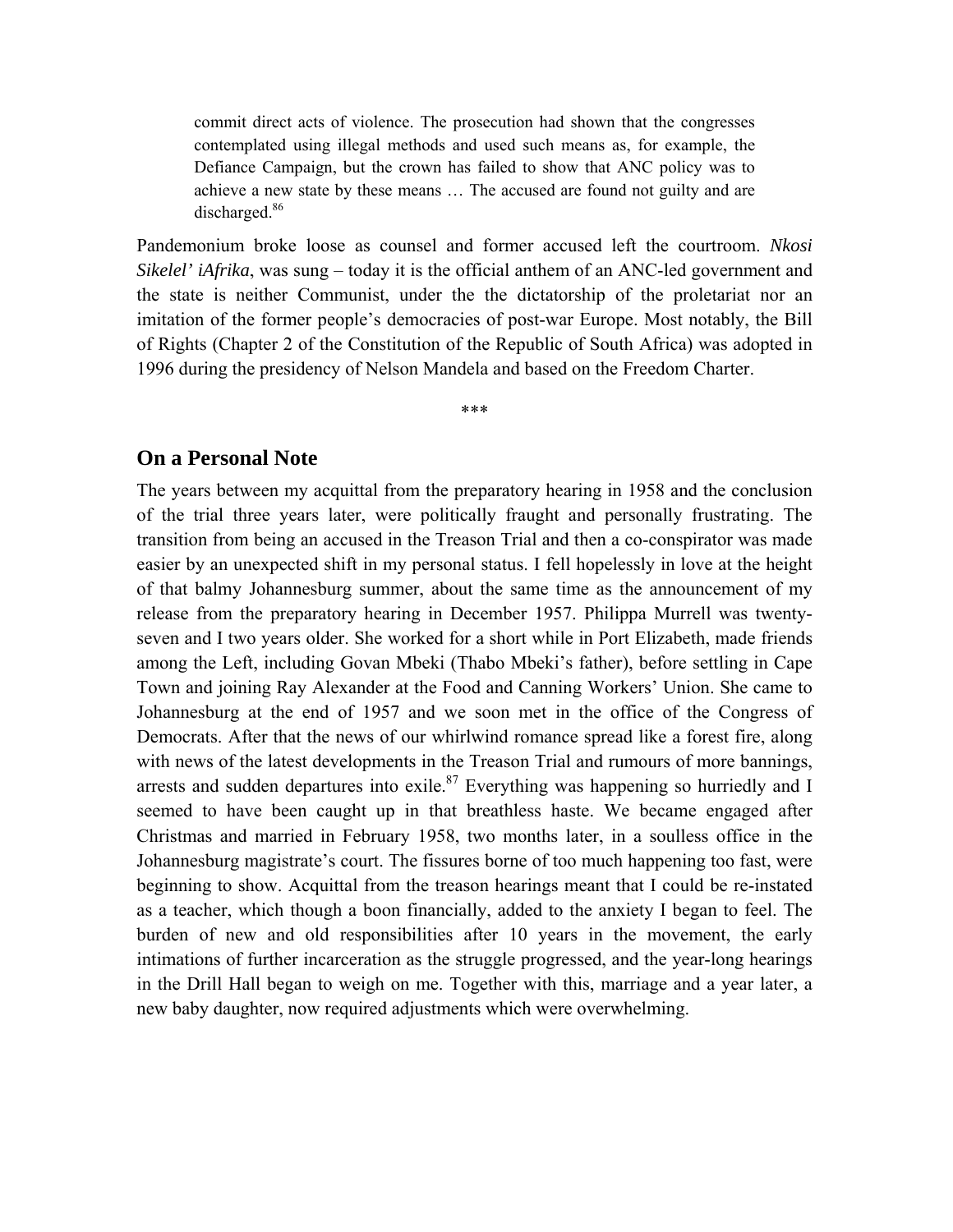My pessimism was only at the personal level. Politically there was in fact good reason for optimism. Just married with a new baby it was a difficult time. Philippa was arrested at the start of the emergency and but for an habeas corpus application I quickly made in the Supreme Court on her behalf, she would have remained there for another four months. In their haste to declare a state of emergency, the police had used their powers under the emergency regulations *before* these had been published in the *Government Gazette* as legally required. This left a legal loophole and I was advised by Joel Carlson, a lawyer sympathetic to the movement, to make an urgent application to the court for her release – and succeeded!<sup>88</sup> Fortunately there were a number of similar applications before mine, and the judge almost made his ruling before I had finished addressing him. She was released immediately and after leaving Deborah (still a toddler) with good friends for a brief time, we drove to Swaziland. There we joined a number of others who were not arrested when the emergency was declared. It soon became a typical exile community, fraught with tensions, real and imagined, that stretched the tolerance of the more senior exiles who served on the "cheery refugees committee" and eroded the harmony of everyone. Ruth First, Jack Hodgson, Pieter Beyleveld, Julius Baker, Phyllis Altman and Issie Rosenberg, to name only the most influential among them, should have given better leadership to this distraught group.

The community became even larger with the arrivals of Marius Schoon, Harold Strachan and "Jenny" (a pseudonym for Strachan's partner). Two others who came later were Patrick van Rensburg, a member of the Liberal Party I had not met before, and Melville Fletcher, trade unionist and personal friend. Visitors arrived from time to time, including Sam Kahn who had dyed his hair ginger and probably attracted even more attention than he would otherwise have done. Unfortunately he did not stay in Mbabane for more than a few days before moving on. It is unlikely, however, that he would have healed the antagonisms that existed between the earlier group and the subsequent arrivals. These were partly based on economic differences and status in regard to their influence and the length of time they had served in the movement. For the most part, the two groups lived in different quarters, the first enjoying a very different quality of life from those who struggled to subsist on very limited resources. Harold Strachan's irreverent memoir, often apocryphal and cruelly satirical of the relations between the refugees, is the only account of the 1960 escape to Swaziland that I have seen. It is more of a cartoon than a cameo sketch but it captures the moment, as I remember it, with candour. $89$ 

I commuted to Mbabane in Swaziland from time to time and returned to Johannesburg to help the "underground committee" as best I could. Regrettably I was able to do very little, hampered by my trips back to Swaziland, lack of finances and sense of insecurity at avoiding the attentions of the special branch. I had left my teaching job in January that year and had started studying for a degree at the University of the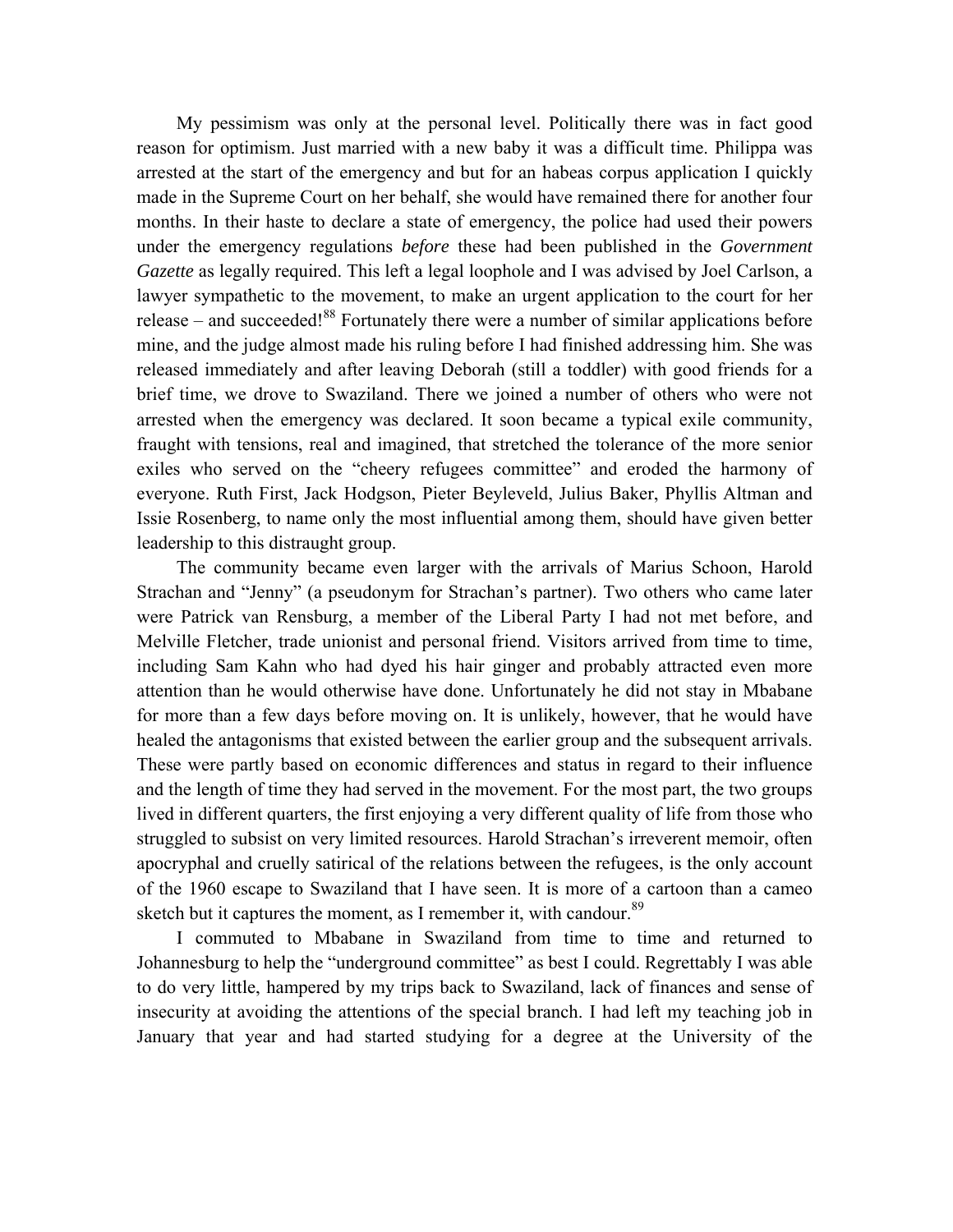Witwatersrand, living on the proceeds of a small bursary and augmenting my income by giving extra lessons in mathematics and an assortment of other school subjects. Fortunately I succeeded in evading the security police for the rest of the state of emergency which ended in September 1960. On Philippa's return from Swaziland the family moved to Frankenwald, a university settlement co-incidentally near the famous estate in Rivonia, north of Johannesburg, where Mandela and members of the Umkhonto High Command were later arrested. The years between the state of emergency in 1960, the Rivonia Trial in 1963 and my arrest on 3 July 1964, were the most intense I could ever have imagined.

#### **Chapter 12**

- 1 *New Age*, 06.12.1956.
- 2 *New Age*, 13.10.1955.
- 3 *New Age*, 03.05.1956.
- 4 *New Age*, 22.11.1956.
- 5 *New Age*, 06.12.1956. Ironically, the arrests occurred on the very day the paper appeared. The story had not yet broken as the paper went to press.
- 6 *New Age*, 29.11.1956.
- 7 *New Age*, 29.11.1956.
- 8 According to Gerard Ludi, *Operation Q–018* (Nasionale Boekhandel, Cape Town, 1969), p. 16, the Special Branch had no proof of the continued existence of the Communist Party prior to his infiltrating the organization in 1960 or soon after. Ludi is not the most reliable witness and the statement may have been self-serving.
- 9 Interview with the director of Prisons, published in *The Star*, Johannesburg, cited in *New Age*, 13.12.1956.
- 10 Cited in *New Age*, 13.12.1956.
- 11 *The Natal Mercury*, cited in *New Age*, 13.12.1956.
- 12 *New Age*, 13.12.1956.
- 13 By that time it had become the International Defence and Aid Fund for Southern Africa (IDAF). Few families would have survived without its aid; legal representation in the courts would have been virtually impossible.
- 14 Later, Jan Hoogendyk wrote an interesting memoir in which he describes his arrest and detention in the Fort. See J. Hoogendyk, *According to My Beliefs: Counterpoint* (Crowcombe, Banbury, 1995), p. 84ff.
- 15 In 1980, by which time many more people lived in the Bantustans due to deportations and forced removals, the percentage of Africans living there was 35.7% of the national population, earning 3.4% of the GDP. The Transkei was utterly poverty stricken, the cash income of more than 95% of the people came from remittances from migrants. Some 30% of the population lived on ₤25 per month. See Govan Mbeki, *South Africa: The Peasants Revolt* (IDAF, London, 1984), p. 7.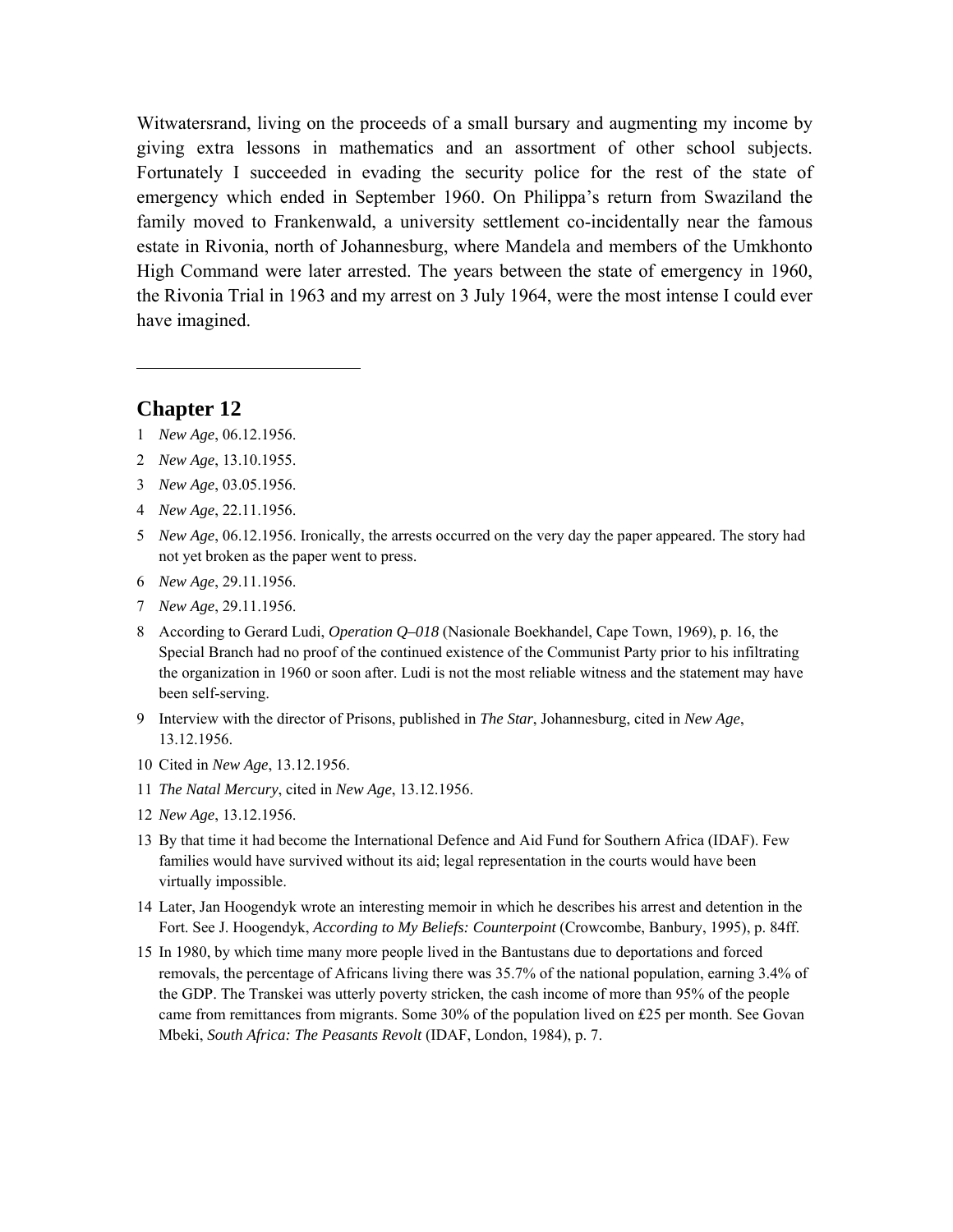16 *New Age*, 12.04.1956.

- 17 Govan Mbeki, *South Africa: The Peasants Revolt*, pp. 120, 121.
- 18 *New Age*, 2.02.1961.
- 19 Conversation with Rolly Arenstein in 1966 at the Pretoria Local Prison, where we were both incarcerated.
- 20 *New Age*, 20.12.1956.
- 21 Housebreaking and theft.
- 22 *New Age*, 13.12.1956.
- 23 The phrase is Joe Slovo's. See Slovo, *The Unfinished Biography*, p. 93.
- 24 *New Age*, 27.12.1956.
- 25 *New Age*, 27.12.1956, refers to 20 magistrates who stood by with the chief magistrate to facilitate the bail arrangements.
- 26 See the Treason Trial transcript for the full text of Berrange's address and for a summary in *New Age*, 17.01.1957.
- 27 *New Age*, 2.05.1957.
- 28 Evidence at preparatory examination, see *New Age*, 30.05.1957.
- 29 *New Age*, 30.05 1957.
- 30 There is some confusion about the date. It could have been a few days earlier.
- 31 *New Age*, 26.12.1957.
- 32 Another four accused were also released soon afterwards (including Ruth First, Len Lee Warden, Monty Naicker and H. Moonsamy), who were connected with the publishing of *New Age*, the printing of the Freedom Charter and leaflets for the Congress of the People.
- 33 *New Age*, 6.02.1958. The citations that follow refer to *New Age* of the same date and where specially significant are re-referenced below.
- 34 *New Age*, 6.02.1958.
- 35 *New Age*, 6.02.1958.
- 36 *New Age*, 6.02.1958.
- 37 *New Age*, 6.02.1998.
- 38 "*Die Nuwe Orde*", 14 February 1946, cited in Lionel Forman and E.S. Sachs, *The Treason Trial* (Calder, London, October 1957), p. 206.
- 39 *New Age*, 6.02.1958.
- 40 Since renamed by the ANC government.
- 41 See chapter 2 above on fascist groups and Street Fighters and reference to the Nuwe Orde in the text below For a comprehensive profile see also Solly Sachs' account of Pirow in Forman and Sachs, *The Treason Trial*, pp. 204–8.
- 42 *New Age*, 6.02.1958.
- 43 *New Age*, 6.02.1958.
- 44 *New Age*, 6.02.1958.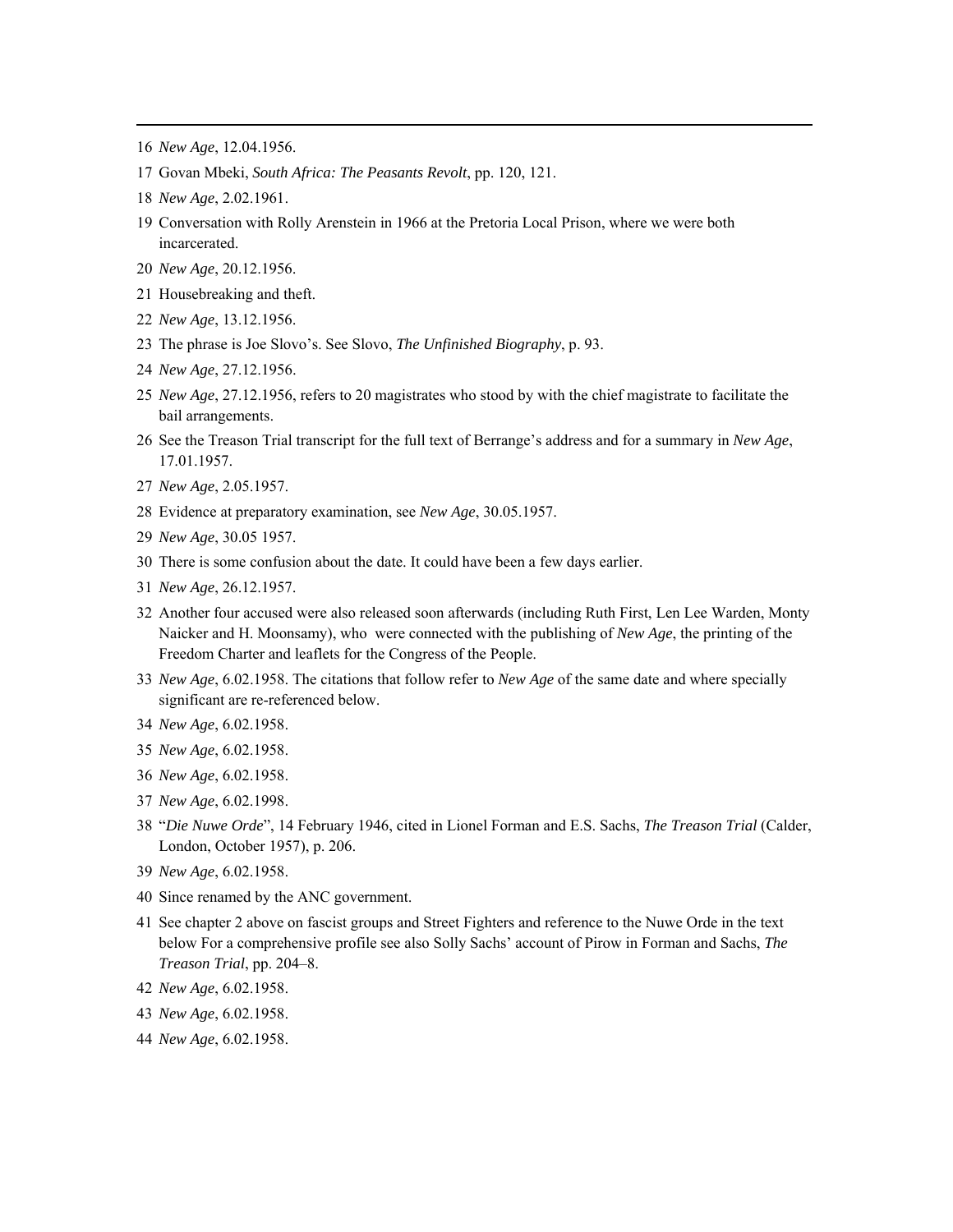45 Cited in *New Age*, 6.02.1958.

- 46 The judges in the trial at Pretoria accepted this.
- 47 One of the consequences of this was that being in the first and third lists of co-conspirators my freedom would depend on the outcome of the case against those who were currently still charged.
- 48 He claimed he'd "forgotten" that he had presided over a case where the issues were similar.
- 49 Helen Joseph, *If this be Treason* (Contra, Johannesburg, 1998), p. 100.
- 50 Mandela, *Long Walk to Freedom*, p. 204.
- 51 For an elaboration of the trial record see Tom Karis, A Guide to the Microfilm Record of the Trial, cited in Joseph, *If this be Treason*, pp. 274 –276.
- 52 *New Age*, 2.10.1958.
- 53 Gerhart, *Black Power in South Africa*, p. 184.
- 54 Anthony Sampson: *Mandela the Authorised Biography*, p. 122.
- 55 See Gerhart, *Black Power in South Africa*, p. 235.
- 56 Lodge, *Mandela: A Critical Life*, p. 81. See also Gerhart, *Black Power in South Africa*, pp. 228–232, for a careful analysis of the support base and deficiencies in preparation for the campaign and ideological deficiencies of the PAC's appeal.
- 57 *New Age*, 14.03.1960. See also Gerhart, *Black Power in South Africa*, p. 236, for additional information on the press conference.
- 58 See Lodge, *Mandela: A Critical Life*, p. 81.
- 59 This was the same Major General Rademeyer who had earlier referred to Walter Sisulu as the emissary of a foreign embassy.
- 60 *New Age*, 24.03.1960. See also Karis and Gerhart eds, *From Protest to Challenge*, *Volume 3*, pp. 565– 566, Document 48, 16 March 16 1960, which cites the letter and the Press Release (Document 49).
- 61 The details vary. See *New Age*, 24.03.60; Lodge, M*andela: A Critical Life*, p. 81. Gerhart, *Black Power in South Africa*, traces the PAC's preparedness and ideological disposition pre- and post-Sharpeville and refers to the shootings on pp. 236–238 as well as the commission of inquiry that followed.
- 62 Gerhart, *Black Power in South Africa*, p. 239; and Mandela, *Long Walk to Freedom*, p. 267. See also David Welsh, *The Rise and Fall of Apartheid* (Jonathan Ball, Johannesburg, 2009), p. 121.
- 63 *New Age*, 24.03.1960. The edition was banned. The reprinted article stated that five were shot.
- 64 *New Age*, 24.03.1960.
- 65 *New Age*, 08.09.1960. The issue in which this should have appeared was banned and the article was printed at the end of the state of emergency, on 8 September 1960.
- 66 According to *New Age* , 31.03.1960, this proceeded peacefully and lasted for three weeks.
- 67 The media reported the march quite comprehensively but for this account I have drawn on Gerhart, *Black Power in South Africa*, pp. 238, 239, 244.
- 68 Gerhart, *Black Power in South Africa*, p. 236.
- 69 Mandela, *Long Walk to Freedom*, p. 207.
- 70 See Lodge, *Mandela: A Critical Life*, p. 81.
- 71 Sampson, *Mandela: The Authorised Biography*, p. 133.